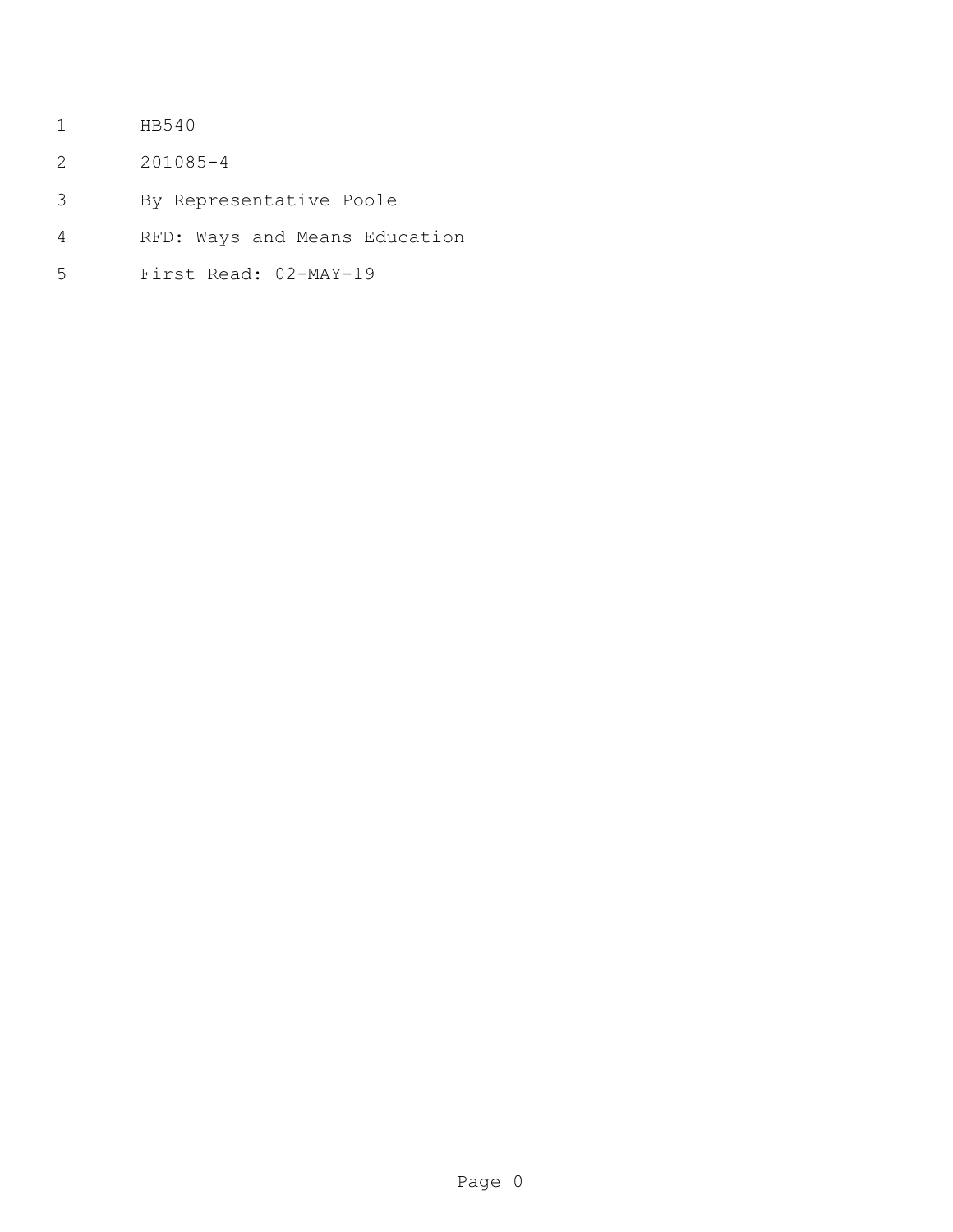ENROLLED, An Act,

 To make legislative findings; to amend Sections 27-4A-3, 40-18-376, 40-18-376.1, 40-18-410, 40-18-411, 40-18-412, 40-18-413, and 40-18-414, Code of Alabama 1975; to add new Sections 40-18-6.1, 40-18-8.1 and 40-18-376.3, Code of Alabama 1975; to add a new Article 2C to Chapter 10 of Title 41, Code of Alabama 1975; to add new tools for the attraction of new and expanding businesses in rural Alabama; to attract high-tech companies to Alabama; to add new tools for the attraction of new and expanding technology companies to Alabama; to make various enhancements to Alabama's incentives 13 laws; to enhance Alabama's participation in the opportunity 14 zone program; to provide for the repeal of conflicting laws; to provide further for the distribution of proceeds from the 16 insurance premium tax; and to provide for an effective date. BE IT ENACTED BY THE LEGISLATURE OF ALABAMA:

 Section 1. This bill shall be known as the "Alabama Incentives Modernization Act."

Section 2. The Legislature finds as follows:

 (a) While Alabama's incentive programs have succeeded in growing industry in the more populated parts of the State, Alabama's rural and low growth communities have not enjoyed the same rates of success.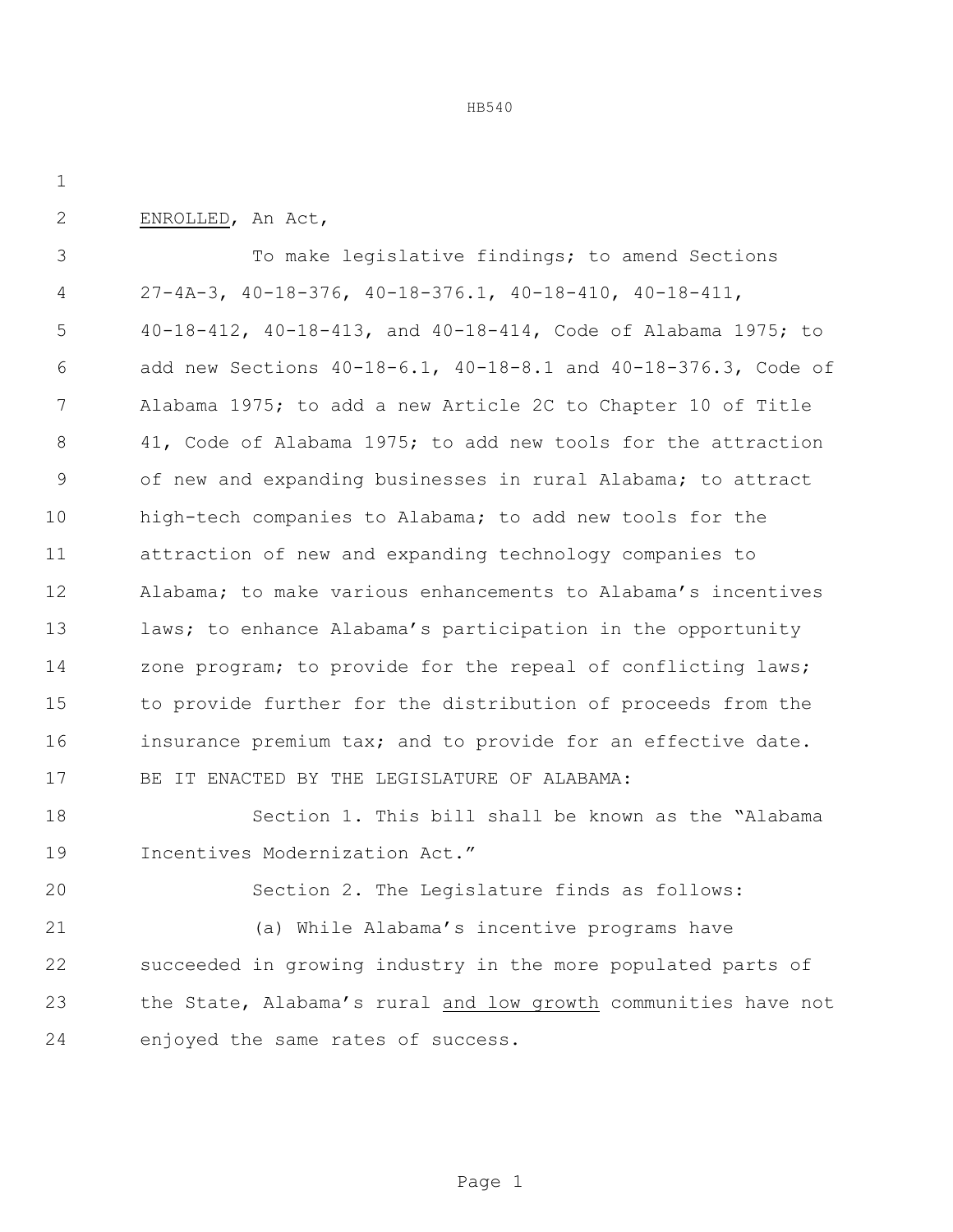(b) Alabama's incentives grew out of a need to attract heavy industry to the State. Now, Alabama must also prepare for the future by attracting and retaining high-tech companies, and preparing and retaining a workforce trained for such jobs.

 (c) New tools must be brought to bear to solve Alabama's rural, low growth, and high-tech deficits.

8 (d) It is a public purpose to expand Alabama's incentives laws to attract and retain companies in rural and low growth areas Alabama, and high-tech companies and workers throughout the State. The tools used in this bill are urgently needed to solve these problems.

 (e) The Legislature finds that the enhancements to 14 the Alabama Jobs Act, as found in this bill, may be made without compromising on the strict requirement that the state shall not offer any such incentives to the extent that the tax incentives sought exceed the anticipated revenues to the state, as required by Section 40-18-373(1)c., Code of Alabama 1975.

 Section 3. Sections 27-4A-3, 40-18-376, 40-18-376.1, 40-18-410, 40-18-411, 40-18-412, 40-18-413, and 40-18-414 are amended to read as follows:

"§27-4A-3.

 (a) Subject to the exceptions and exemptions hereinafter set forth, for the year beginning on January 1,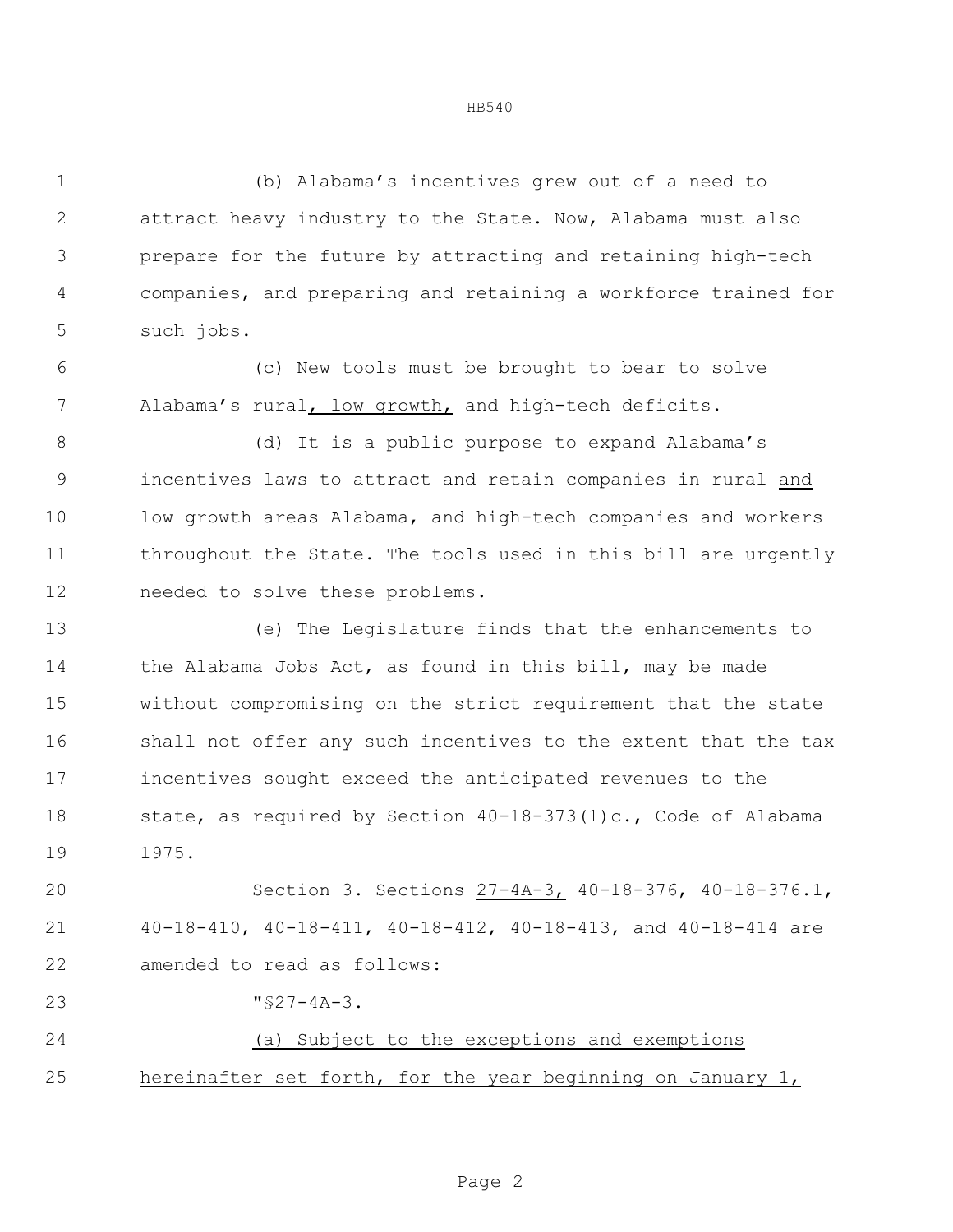| $\mathbf 1$ | 1995, and for each year thereafter, every insurer shall pay to |                                                      |
|-------------|----------------------------------------------------------------|------------------------------------------------------|
| 2           | the commissioner a premium tax equal to the percentage, as set |                                                      |
| 3           | out in this subsection (a), of the premiums received by the    |                                                      |
| 4           | insurer for business done in this state, whether the same was  |                                                      |
| 5           | actually received by the insurer in this state or elsewhere:   |                                                      |
| 6           | (1) PREMIUM TAX ON LIFE INSURANCE PREMIUMS.                    |                                                      |
| 7           |                                                                | a. Except as hereinafter provided, the rates of tax- |
| $8\,$       | ation on life insurance premiums shall be those amounts set    |                                                      |
| 9           | out in the following schedule:                                 |                                                      |
|             |                                                                |                                                      |
| 10          | Year                                                           | Foreign Insurers                                     |
| 11          | 1995                                                           | 2.9                                                  |
| 12          | 1996                                                           | 2.8                                                  |
| 13          | 1997                                                           | 2.7                                                  |
| 14          | 1998                                                           | 2.5                                                  |
| 15          | Every Year Thereafter                                          | 2.3                                                  |
|             |                                                                |                                                      |

| b. Individual life insurance policies in a face                    |
|--------------------------------------------------------------------|
| amount of greater than \$5,000 and up to and including $$25,000$ , |
| excluding group life insurance policies, shall be taxed at the     |
| rate of one percent per annum.                                     |
| c. Individual life insurance policies in a face                    |
| amount of \$5,000 or less, excluding group life insurance          |
|                                                                    |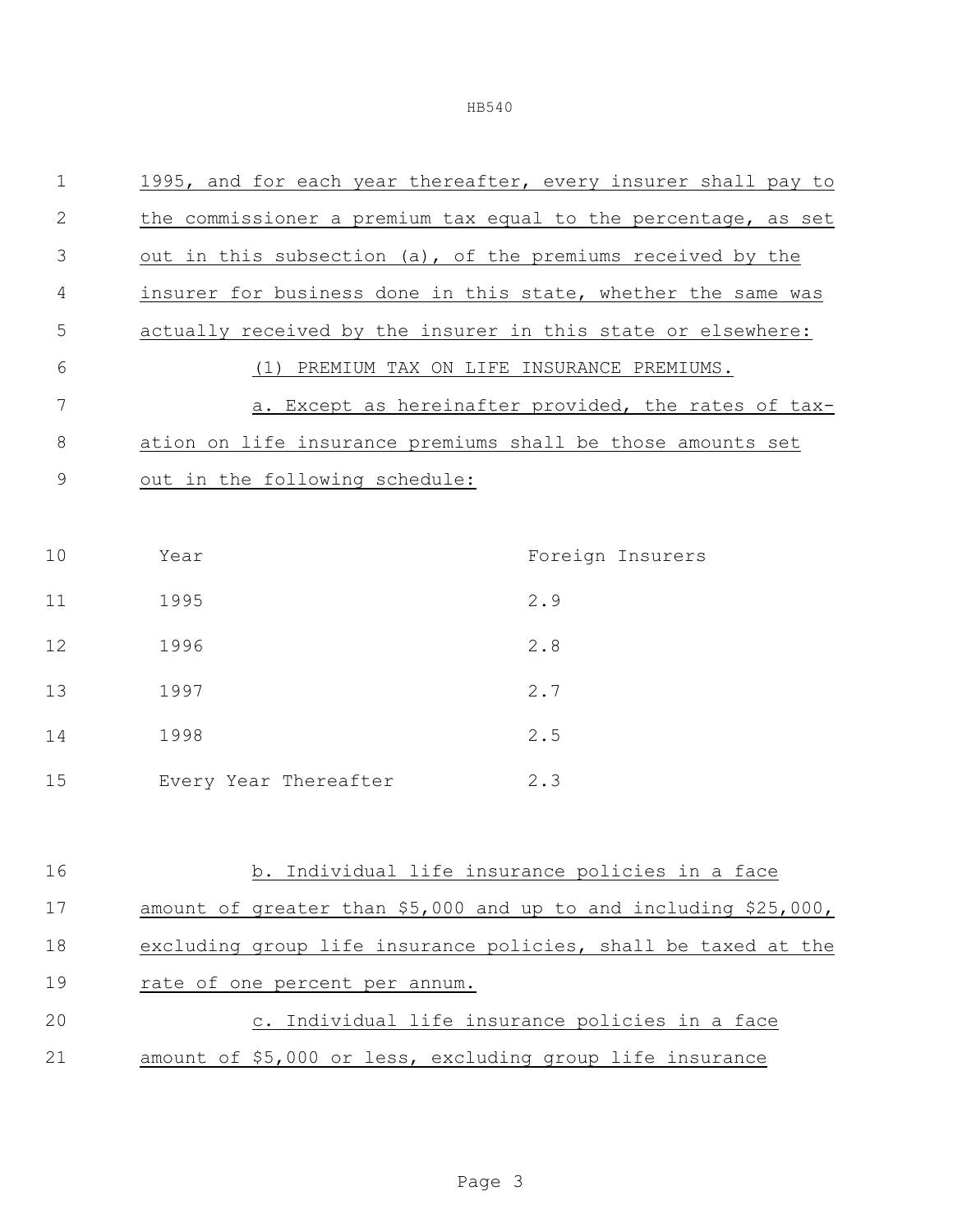| $\mathbf 1$ |                                                             | policies, shall be taxed at the rate of one-half percent per   |
|-------------|-------------------------------------------------------------|----------------------------------------------------------------|
| $\sqrt{2}$  | annum.                                                      |                                                                |
| 3           |                                                             | d. For the purposes of computing the face amount of            |
| 4           | life insurance policies, all life insurance policies issued |                                                                |
| 5           |                                                             | within 60 days of another on the life of the same applicant or |
| 6           | applicants shall be treated as one policy.                  |                                                                |
| 7           |                                                             | (2) PREMIUM TAX ON HEALTH INSURANCE PREMIUMS.                  |
| $\,8\,$     |                                                             | a. Except as hereinafter provided, the rates of tax-           |
| $\mathsf 9$ | ation on premiums for health insurance, and accident and    |                                                                |
| 10          | health insurance for which a separate premium is charged,   |                                                                |
| 11          | shall be those amounts set out in the following schedule:   |                                                                |
|             |                                                             |                                                                |
| 12          | Year                                                        | Foreign Insurers                                               |
| 13          | 1995                                                        | 2.9                                                            |
| 14          | 1996                                                        | 2.8                                                            |
| 15          | 1997                                                        | 2.4                                                            |
| 16          | 1998                                                        | 2.0                                                            |
| 17          | Every Year Thereafter                                       | 1.6                                                            |
|             |                                                             |                                                                |
| 18          |                                                             | b. Premiums for hospital, medical, surgical, or                |
| 19          | other health care benefits provided pursuant to any         |                                                                |
| 20          |                                                             | employer-sponsored plan for groups with less than 50 insured   |
| 21          | participants shall be taxed at the rate of one-half percent |                                                                |

22 per annum.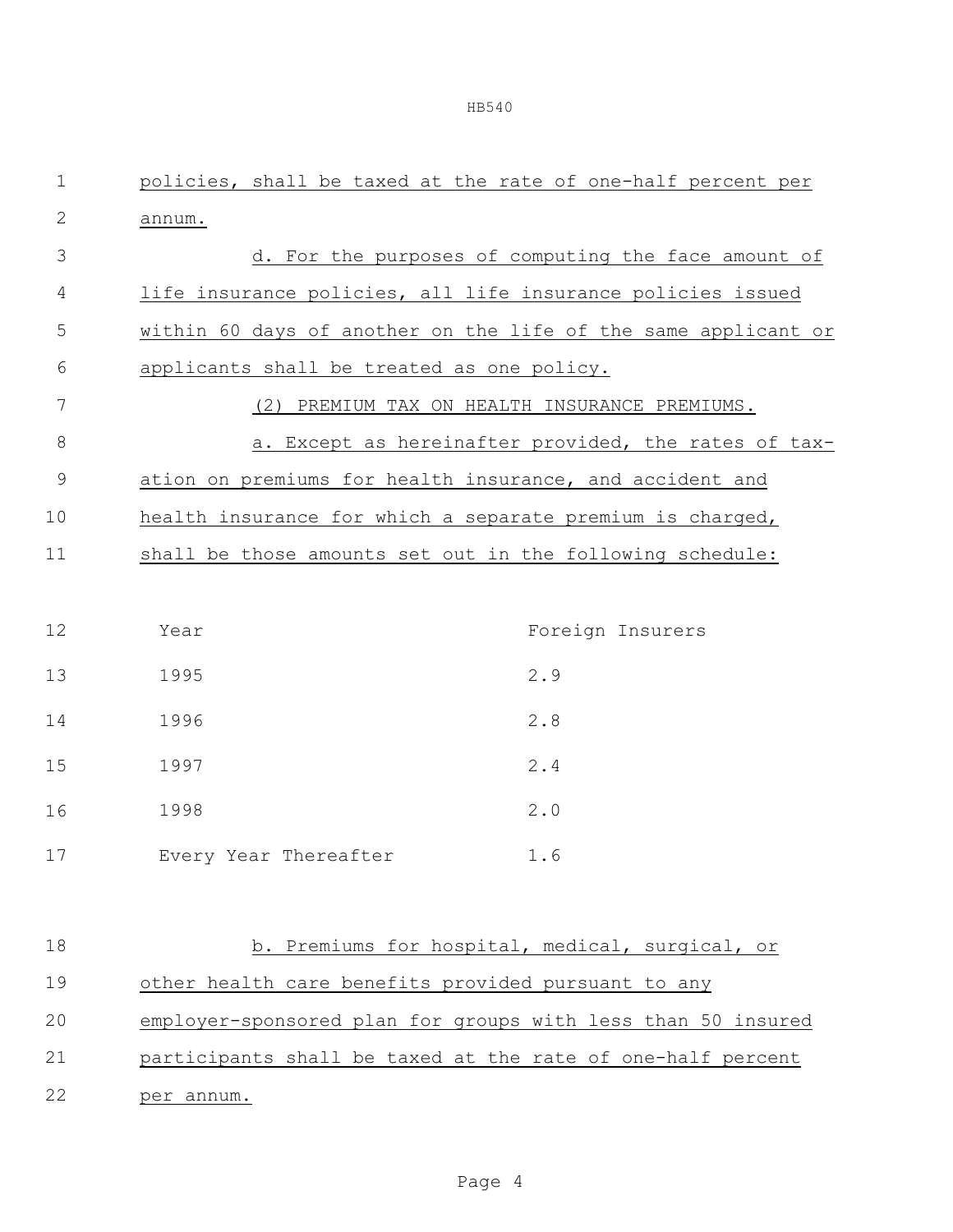|--|--|--|

| $\mathbf 1$   | c. Premiums for hospital, medical, surgical, or                |
|---------------|----------------------------------------------------------------|
| $\mathbf{2}$  | other health care benefits supplementary to Medicare and       |
| 3             | Medicaid, or provided pursuant to an employer-sponsored plan   |
| 4             | for governmental employees, shall be exempt from the premium   |
| 5             | tax levied pursuant to this chapter.                           |
| 6             | (3) PREMIUM TAX ON OTHER INSURANCE PREMIUMS.                   |
| 7             | a. Except as hereinafter provided, the rate of                 |
| 8             | taxation on insurance other than life insurance, health        |
| $\mathcal{G}$ | insurance, and accident health insurance shall be 3.6 percent  |
| 10            | per annum.                                                     |
| 11            | b. Premiums for all of the following types of                  |
| 12            | insurance shall be taxed at the rate of one percent per annum: |
| 13            | 1. All property and multi-peril insurance written in           |
| 14            | fire protection Classes 9 and 10.                              |
| 15            | 2. Mobile homes, mobile homeowners, homeowners and             |
| 16            | low value dwelling policies in a face amount of \$40,000 or    |
| 17            | less.                                                          |
| 18            | c. Premiums for medical liability insurance shall be           |
| 19            | taxed at the rate of 1.6 percent per annum.                    |
| 20            | d. The tax imposed at the rate specified in                    |
| 21            | paragraph a. of this subdivision (3) shall be reduced by the   |
| 22            | following credits for certain economic development activities  |
| 23            | pursued in the State of Alabama.                               |
| 24            | 1. Alabama Insurance Offices Facilities Credit. For            |
| 25            | each office owned or leased by an insurer in the State of Ala- |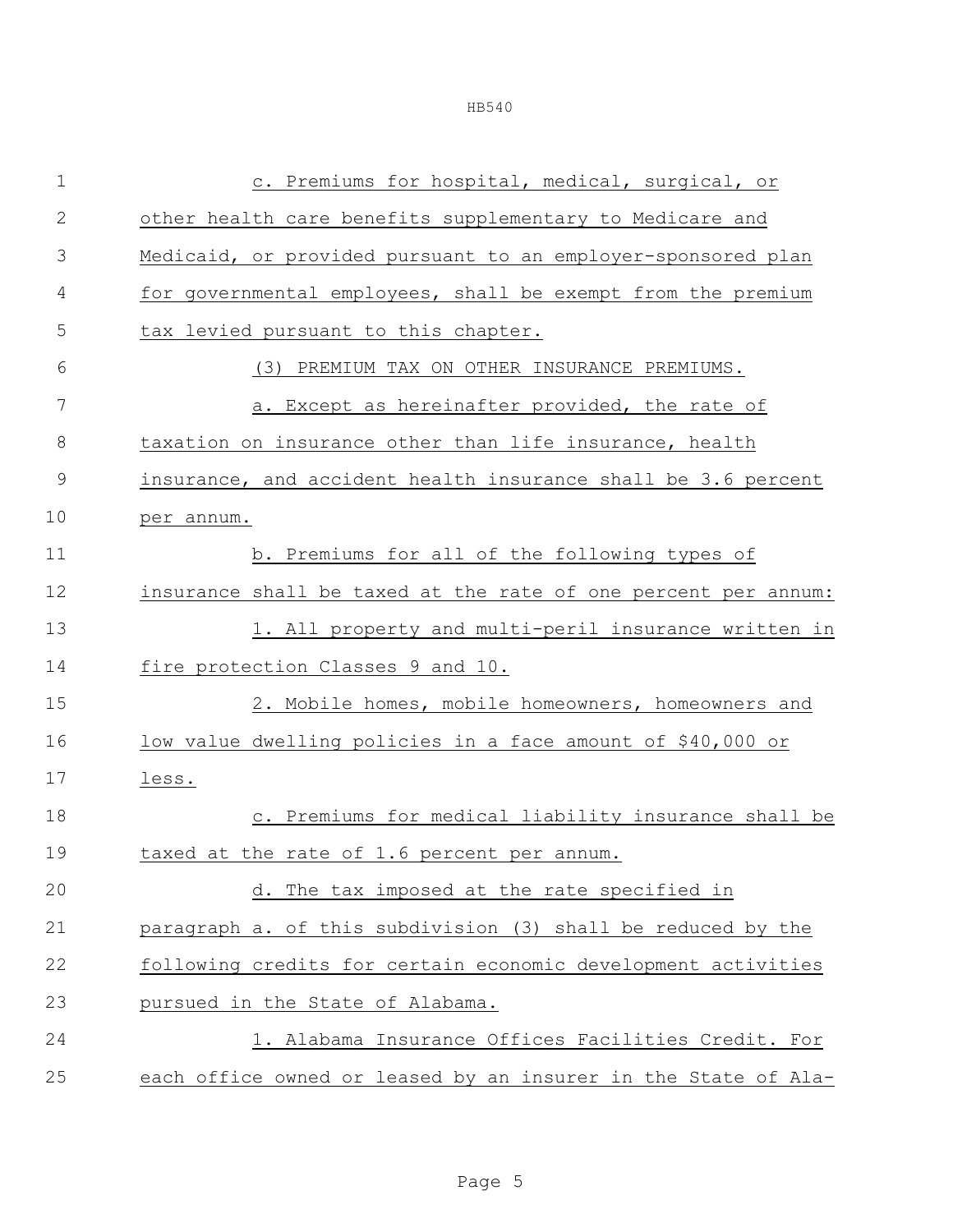| $\mathbf 1$  | bama and used for insurance operations, an insurer shall be    |
|--------------|----------------------------------------------------------------|
| $\mathbf{2}$ | entitled to a credit against the tax imposed by paragraph a.   |
| 3            | of this subdivision (3) according to the following schedule:   |
|              |                                                                |
| 4            | Number of Full-Time Employees                                  |
| 5            | in Office<br>Credit as a % o                                   |
| 6            | $1 - 3$                                                        |
| 7            | $4 - 10$                                                       |
| 8            | $11 - 50$                                                      |
| 9            | 51 or more                                                     |
|              |                                                                |
| 10           | The total credit allowable for Alabama insurance               |
| 11           | office facilities shall not exceed one percent of an insurer's |
| 12           | Alabama premiums taxable at the rate specified in paragraph a. |
| 13           | of this subdivision (3).                                       |
| 14           | 2. Alabama Real Property Investment Credit. For each           |
| 15           | \$1,000,000 in value of real property investments in the State |
| 16           | of Alabama, an insurer shall be entitled to a credit of 0.10   |
| 17           | percent of its Alabama premiums taxable at the rate specified  |
| 18           | in paragraph a. of this subdivision (3). The total credit      |
| 19           | allowable for Alabama real property investments shall not      |
| 20           | exceed 1 percent of an insurer's Alabama premiums taxable at   |
| 21           | the rate specified in paragraph a. of this subdivision (3).    |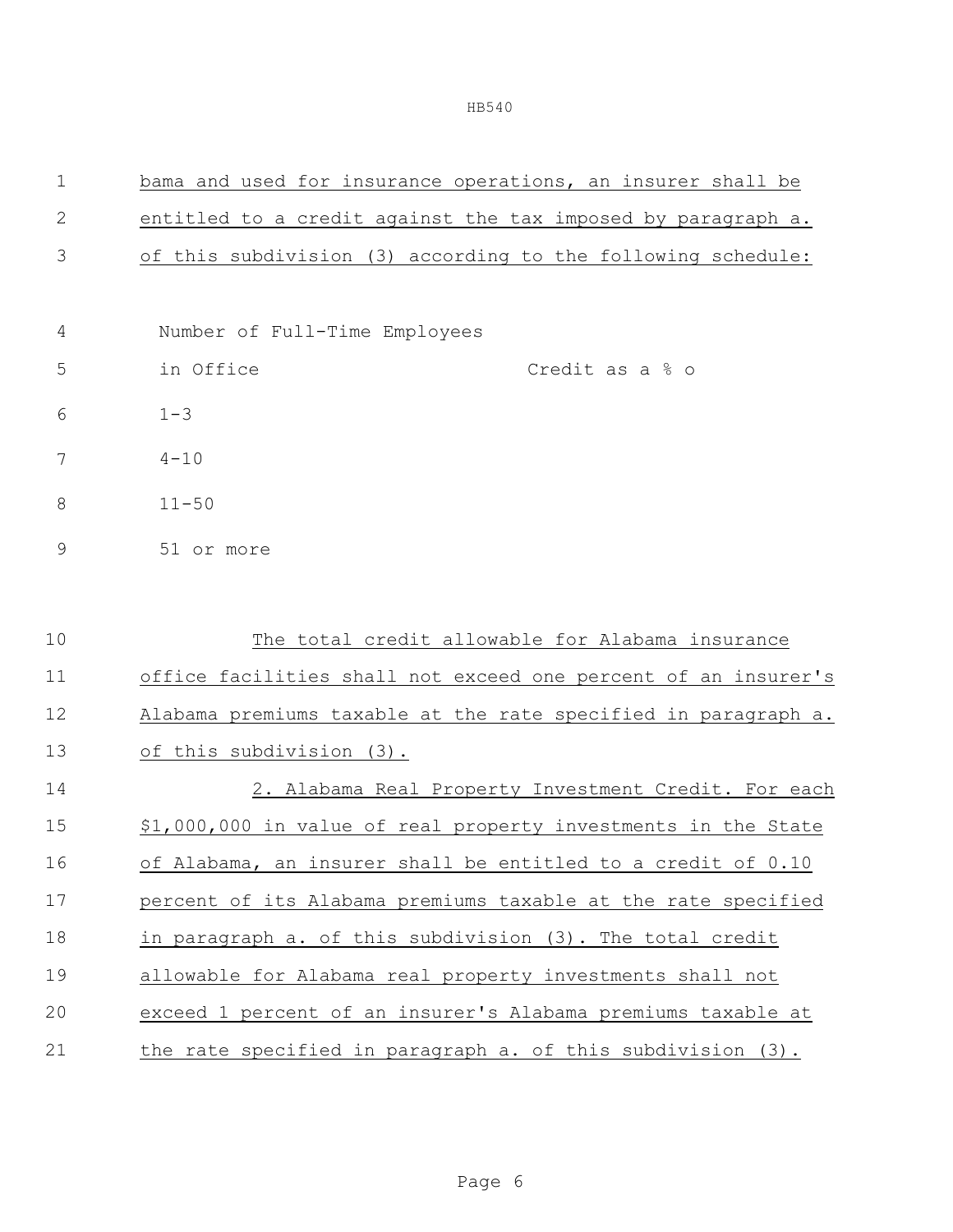| $\mathbf 1$    | (i) Alabama real property investments which qualify            |
|----------------|----------------------------------------------------------------|
| 2              | for the Alabama real property investment credit include any    |
| 3              | improved Alabama real property owned by the insurer or an      |
| $\overline{4}$ | affiliate of the insurer on January 1, 1993, and any improved  |
| 5              | or unimproved Alabama real property acquired or new            |
| 6              | construction placed in service on or after January 1, 1993, by |
| 7              | the insurer or an affiliate of the insurer.                    |
| 8              | (ii) For purposes of determining the Alabama real              |
| $\mathcal{G}$  | property investment credit, Alabama real property investments  |
| 10             | shall be valued at cost and not at book value or fair market   |
| 11             | value. The cost of capital improvements to existing Alabama    |
| 12             | real property investments, such as the renovation of shopping  |
| 13             | centers, hotels, or other buildings, completed and placed in   |
| 14             | service by the insurer or an affiliate of the insurer on or    |
| 15             | after January 1, 1993, shall be considered an Alabama real     |
| 16             | estate investment.                                             |
| 17             | (iii) For purposes of determining the value of                 |
| 18             | Alabama real property investments, funds borrowed to finance   |
| 19             | Alabama real property investments shall be subtracted from     |
| 20             | cost so that only the net cost in the investment properties    |
| 21             | borne from assets belonging to the insurer or an affiliate of  |
| 22             | the insurer qualifies for the Alabama real property investment |
| 23             | credit. The cost of debt-financed Alabama real property        |
| 24             | investments of an insurer shall be increased pro tanto as the  |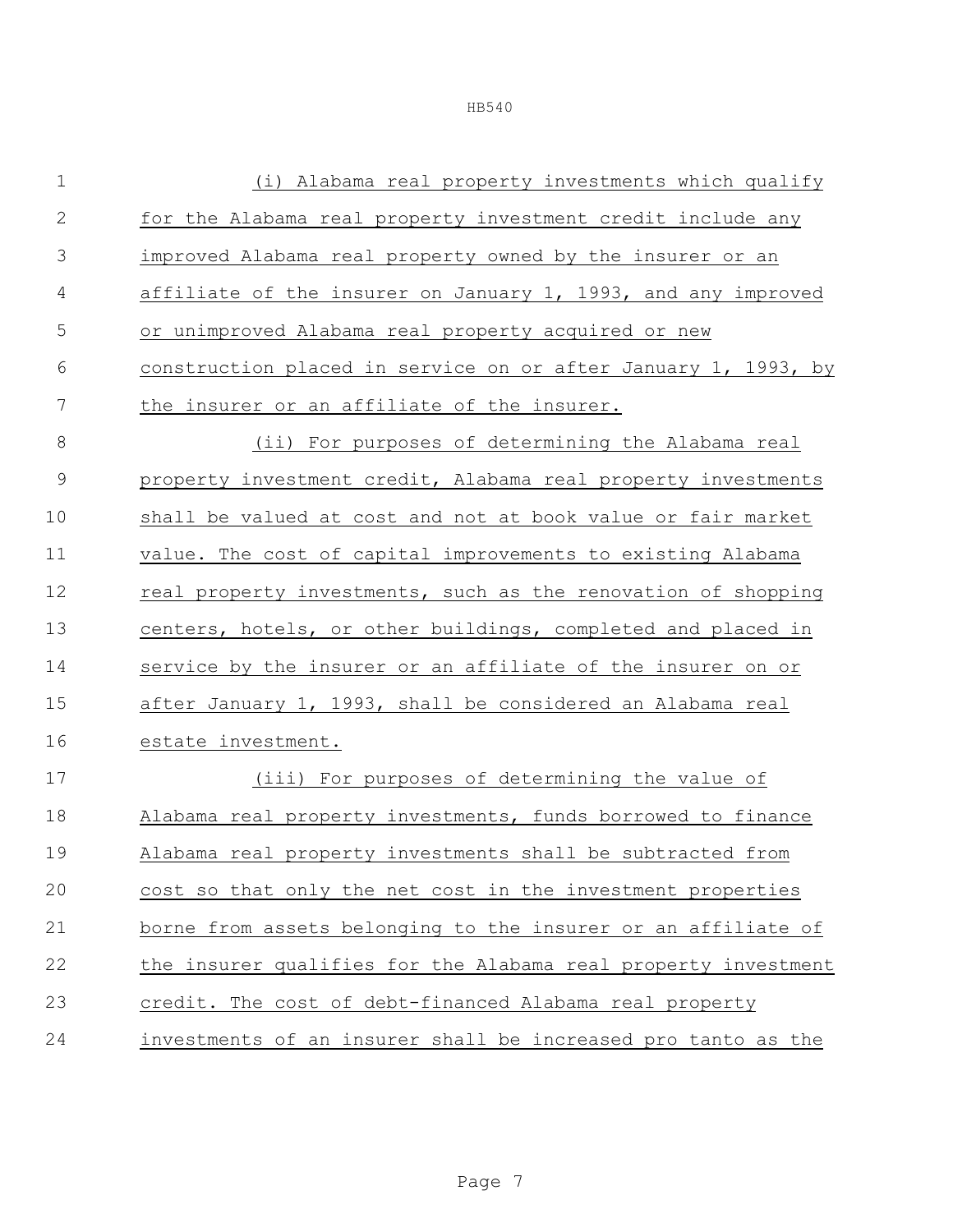| $\mathbf 1$   | underlying debt is paid off by the insurer or an affiliate of |
|---------------|---------------------------------------------------------------|
| $\mathbf 2$   | the insurer.                                                  |
| 3             | (iv) The Alabama real property investment credit              |
| 4             | shall not be allowed for properties in the State of Alabama   |
| 5             | used in an insurer's insurance operations and for which the   |
| 6             | Alabama insurance office facilities credit is allowed or      |
| 7             | allowable, without regard to the 1 percent limitation on the  |
| $\,8\,$       | credit. However, the cost of real property owned in the State |
| $\mathcal{G}$ | of Alabama and used in part as an Alabama real property       |
| 10            | investment and in part for the insurer's insurance operations |
| 11            | shall be allocated on a square-foot basis so that the cost    |
| 12            | allocated to that portion of the property not used for        |
| 13            | insurance operations shall qualify for the Alabama real       |
| 14            | property investment credit.                                   |
| 15            | (v) Mortgages held by an insurer that are secured by          |
| 16            | real property located in the State of Alabama shall not be    |
| 17            | considered Alabama real property investments for purposes of  |
| 18            | the Alabama real property investment credit.                  |
| 19            | 3. Special Rules. The following special rules apply           |
| 20            | to the Alabama insurance office facilities credit and the     |
| 21            | Alabama real property investment credit.                      |
| 22            | (i) For purposes of determining the economic                  |
| 23            | development credits allowed under this section, the term      |
| 24            | "affiliate" shall mean any business entity, other than a life |
| 25            | or health insurance company, which is wholly owned by the     |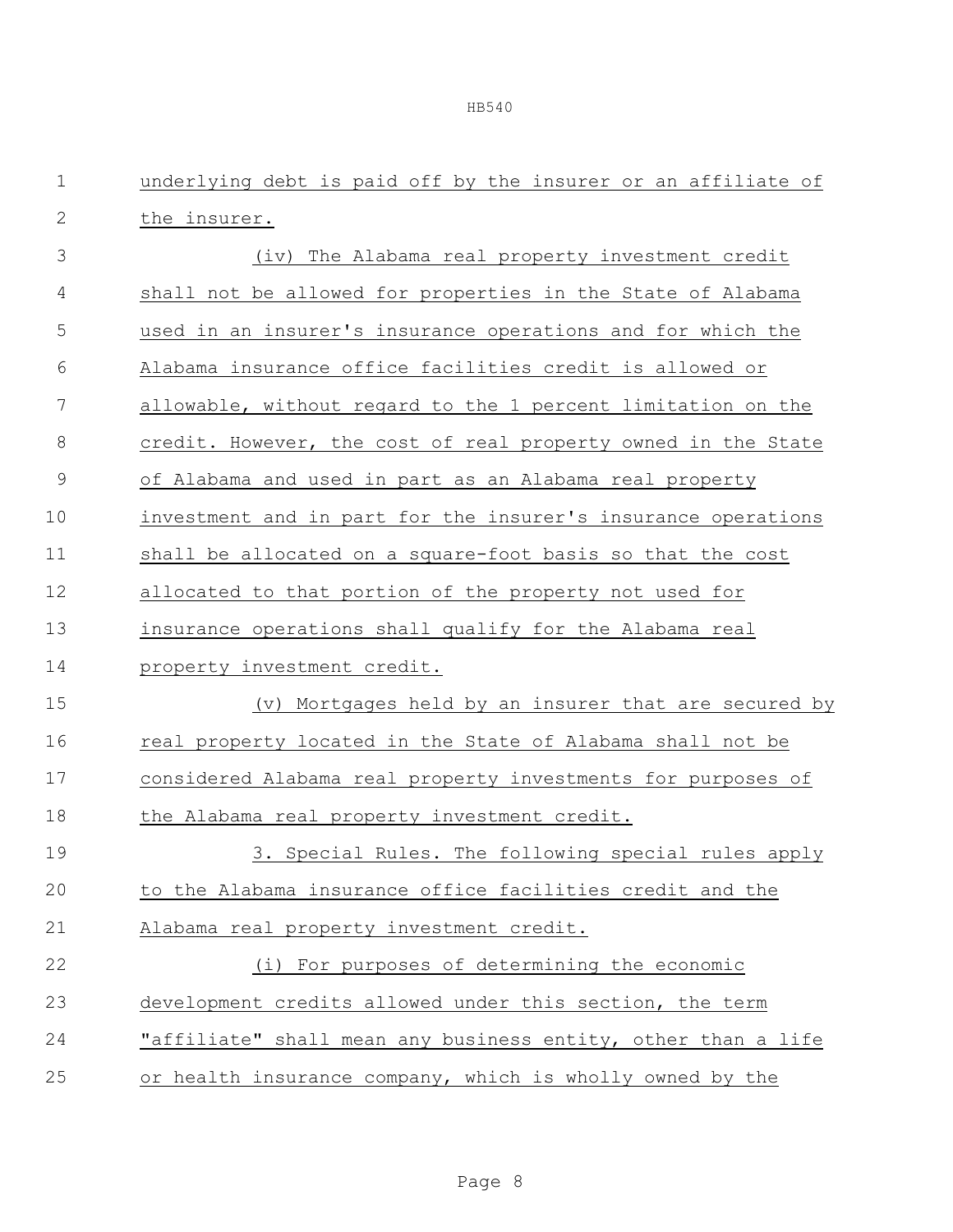| $\mathbf 1$    | insurer subject to tax under paragraph a. of this subdivision  |
|----------------|----------------------------------------------------------------|
| $\sqrt{2}$     | (3) or any other insurer and its wholly owned subsidiaries,    |
| $\mathfrak{Z}$ | other than a life or health insurance company, which is part   |
| 4              | of a group of companies, including the insurer, which are      |
| 5              | under common control and management. For an insurer having     |
| 6              | affiliates, all premiums of the insurer and its insurance      |
| $\overline{7}$ | company affiliates subject to tax at the rate specified in     |
| $\,8\,$        | paragraph a. of this subdivision (3) may be aggregated; all    |
| $\mathcal{G}$  | Alabama insurance office facilities and all Alabama real       |
| 10             | property investments may be aggregated; and, subject to the    |
| 11             | specific credit limitations, the total allowable tax credits   |
| 12             | may be determined as if all the aggregated premiums, office    |
| 13             | facilities, and Alabama real property investments were owned   |
| 14             | by one insurer. Once the total allowable credits have been     |
| 15             | determined, the credits may be allocated to the insurer and    |
| 16             | its insurance company affiliates at the sole discretion of the |
| 17             | insurer subject to the specific credit limitations on a per    |
| 18             | insurance company basis. The computation of allowable credits  |
| 19             | and their allocation to affiliates shall be made on forms to   |
| 20             | be supplied by the Alabama Department of Insurance, which      |
| 21             | forms shall be filed with the insurer's annual statement.      |
| 22             | (b) Notwithstanding any provision of law to the                |
| 23             | contrary, including, but not limited to, Section 27-4-4 and    |
| 24             | Section $27-4-5$ , all premium tax payments made subsequent to |
| 25             | passage of this chapter shall be remitted in accordance with   |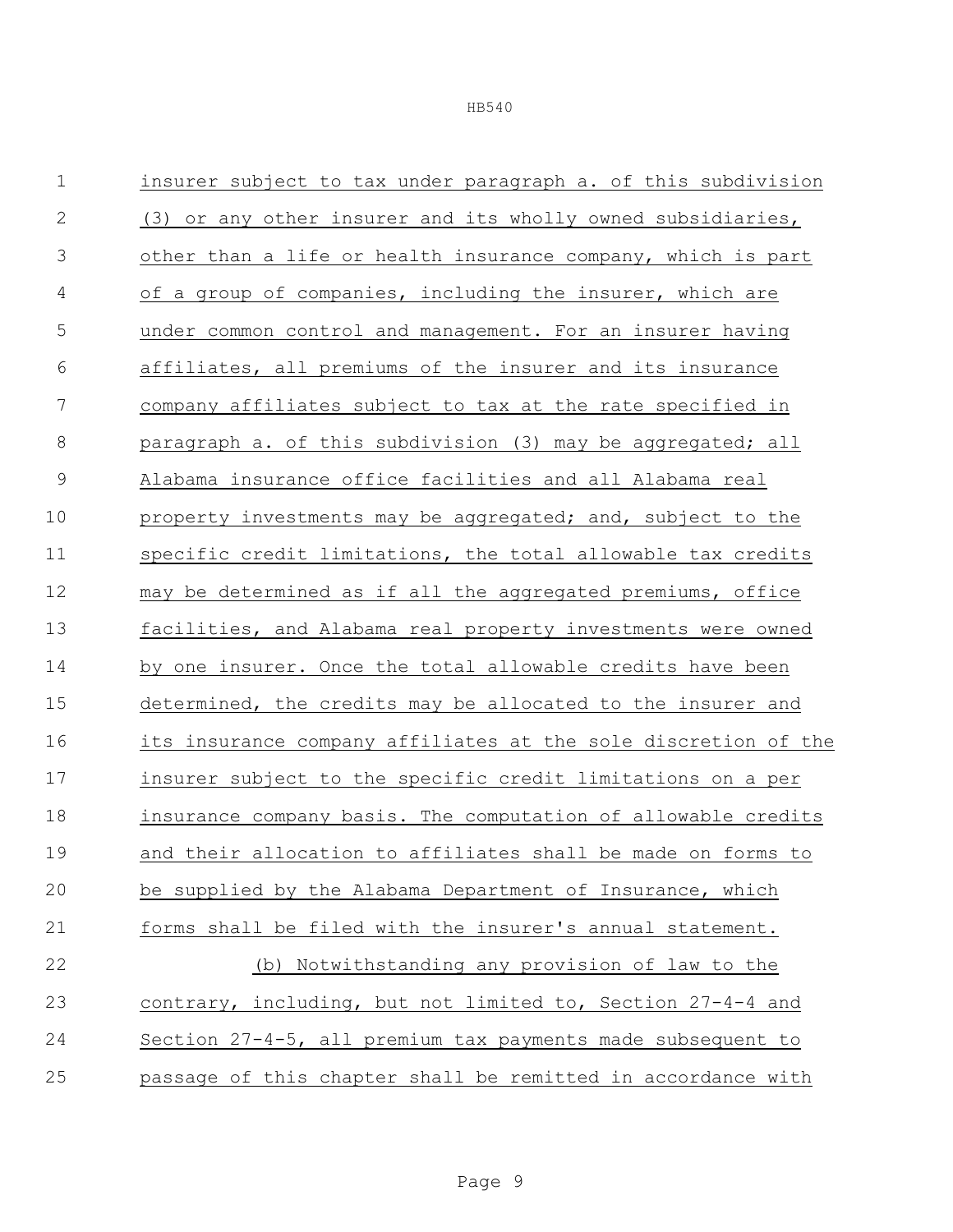| $1\,$          | this subsection (b). Beginning January 1, 1993, and all years  |
|----------------|----------------------------------------------------------------|
| $\mathbf{2}$   | thereafter, each insurer shall pay its premium taxes on a      |
| 3              | quarterly basis, as follows: on or before May 15, a payment    |
| $\overline{4}$ | estimated on the basis of 25 percent of its business done in   |
| 5              | this state during the preceding calendar year or, at the       |
| 6              | option of the insurer, on the basis of its actual business     |
| 7              | done in the state from January 1 through March 31 of the same  |
| 8              | calendar year; on or before August 15, a payment estimated on  |
| $\mathsf 9$    | the basis of 45 percent of its business done in this state     |
| 10             | during the preceding calendar year or, at the option of the    |
| 11             | insurer, on the basis of 180 percent of its actual business    |
| 12             | done in this state from April 1 through June 30 of the same    |
| 13             | calendar year; on or before November 15, a payment estimated   |
| 14             | on the basis of 25 percent of its business done in this state  |
| 15             | during the preceding calendar year or, at the option of the    |
| 16             | insurer, on the basis of its actual business done in this      |
| 17             | state from July 1 through September 30 of the same calendar    |
| 18             | year; on or before March 1, a payment in the amount of the     |
| 19             | remainder of the actual premium taxes due on its business done |
| 20             | in the state during the preceding calendar year. Every         |
| 21             | authorized insurer shall file with the commissioner a          |
| 22             | statement, on a form as furnished or approved by the           |
| 23             | commissioner, setting forth the total amount of premiums       |
| 24             | received by it for business done in this state during the      |
| 25             | period covered by the tax payment. The statement shall be      |
|                |                                                                |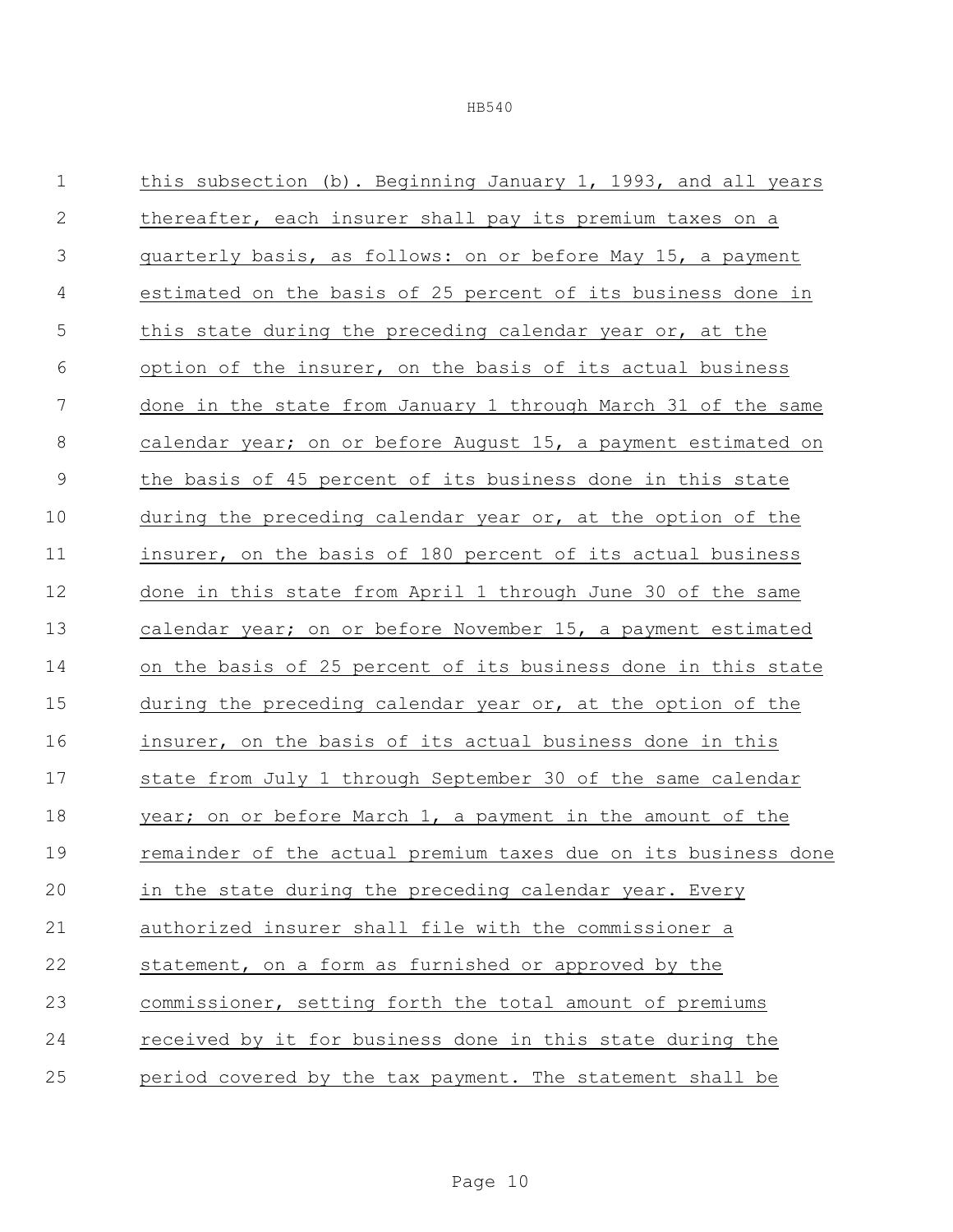| $\mathbf 1$  | verified by an affidavit of an officer of the insurer having   |
|--------------|----------------------------------------------------------------|
| $\mathbf{2}$ | knowledge of the facts. It is the intent and meaning of this   |
| 3            | subsection (b) that any taxes paid on an estimated quarterly   |
| 4            | basis during the calendar year shall be reconciled to actual   |
| 5            | premiums received on risks in this state for such calendar     |
| 6            | year on the March 1 payment date in the succeeding calendar    |
| 7            | year.                                                          |
| $\,8\,$      | The tax imposed by this section shall be subject<br>(C)        |
| 9            | to credit and deduction of the full amount, with 25 percent of |
| 10           | the full amount paid, or estimated to be paid, being credited  |
| 11           | or deducted on each quarterly payment date, for all of the     |
| 12           | following:                                                     |
| 13           | (1) Ad valorem property taxes paid by an insurer on            |
| 14           | any building and real estate in this state which is owned and  |
| 15           | occupied, in whole or in part, by the insurer for the full     |
| 16           | period of the tax year as its principal office in the State of |
| 17           | Alabama.                                                       |
| 18           | All ad valorem taxes paid by an insurer during<br>(2)          |
| 19           | the calendar year on any other real estate and improvements    |
| 20           | thereon in this state which is owned and at least 50 percent   |
| 21           | occupied by the insurer for the full period of the tax year.   |
| 22           | (3) Ad valorem property taxes paid by an insurer on            |
| 23           | the insurer's offices in this state during the calendar year,  |
| 24           | but with respect to the office apportioned to the square foot  |
| 25           | area occupied by the insured, whether the ad valorem taxes are |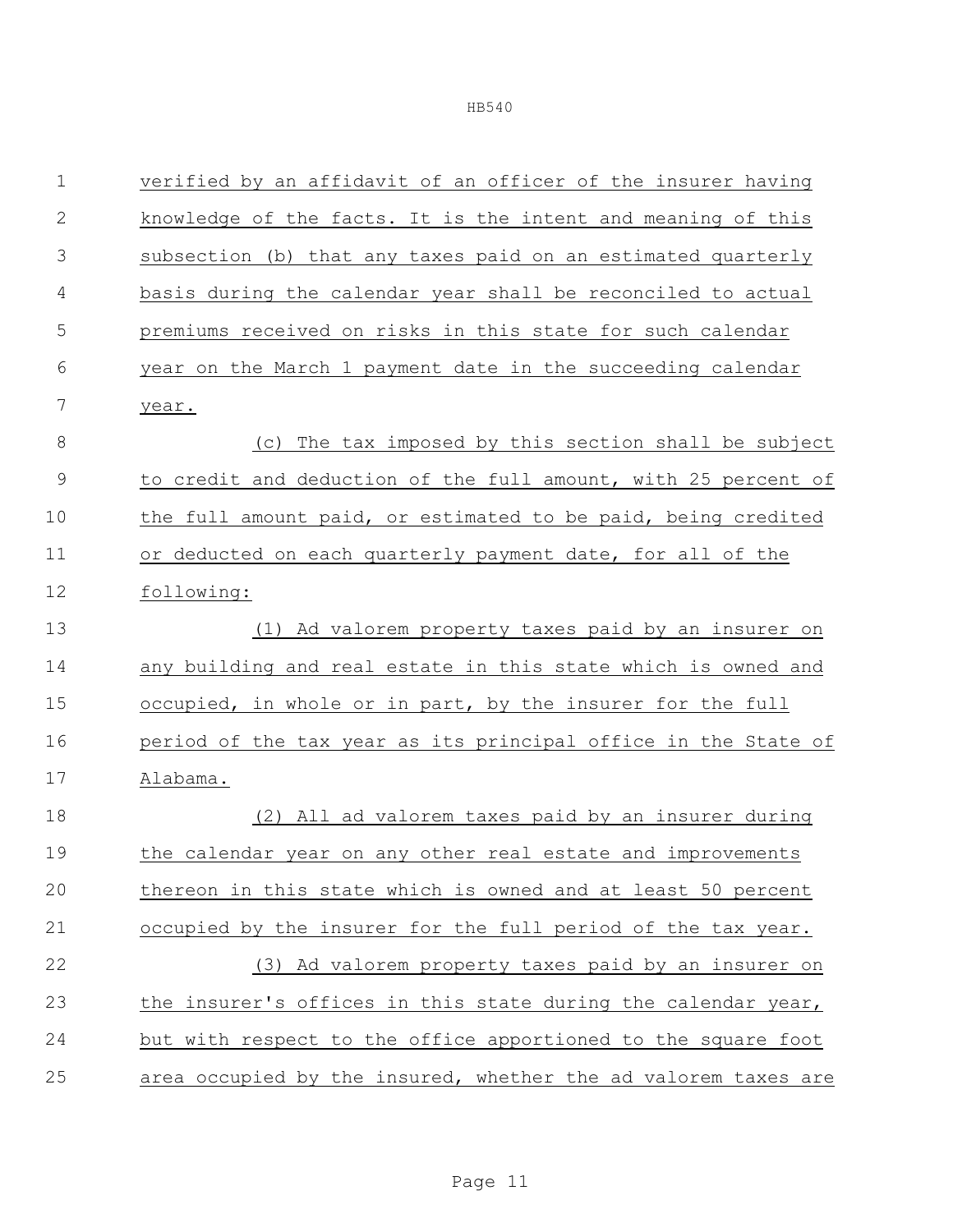| $\mathbf 1$   | paid directly by the insurer or in the form of rent to a       |
|---------------|----------------------------------------------------------------|
| $\mathbf{2}$  | third-party landlord.                                          |
| 3             | (4) All license fees and taxes paid to any county in           |
| 4             | this state during the calendar year for the privilege of       |
| 5             | engaging in the business of insurance within the county.       |
| 6             | (5) All expenses of examination of the insurer by              |
| 7             | the commissioner paid during the calendar year.                |
| 8             | (6) Sixty percent of the franchise or privilege                |
| $\mathcal{G}$ | taxes paid by the insurer to the State of Alabama for the      |
| 10            | calendar year.                                                 |
| 11            | (7) All credits for assessments as provided under              |
| 12            | Sections 27-42-16 and 27-44-13, or assessments for any         |
| 13            | insurance guaranty fund or pool now or hereafter created by    |
| 14            | statute paid during the calendar year.                         |
| 15            | (8) It is the intent of this subsection (c) that any           |
| 16            | estimated allowable credits or deductions claimed on quarterly |
| 17            | returns be reconciled to actual expenditures made during the   |
| 18            | calendar year on the return due for March 1 in the succeeding  |
| 19            | calendar year.                                                 |
| 20            | (d) The premium taxes collected under this section             |
| 21            | shall be deposited in the State Treasury and credited as       |
| 22            | follows:                                                       |
| 23            | (1) To the credit of the State General Fund:                   |
| 24            | a. One hundred percent of the premium tax paid by              |
| 25            | all health maintenance organizations, domestic and foreign.    |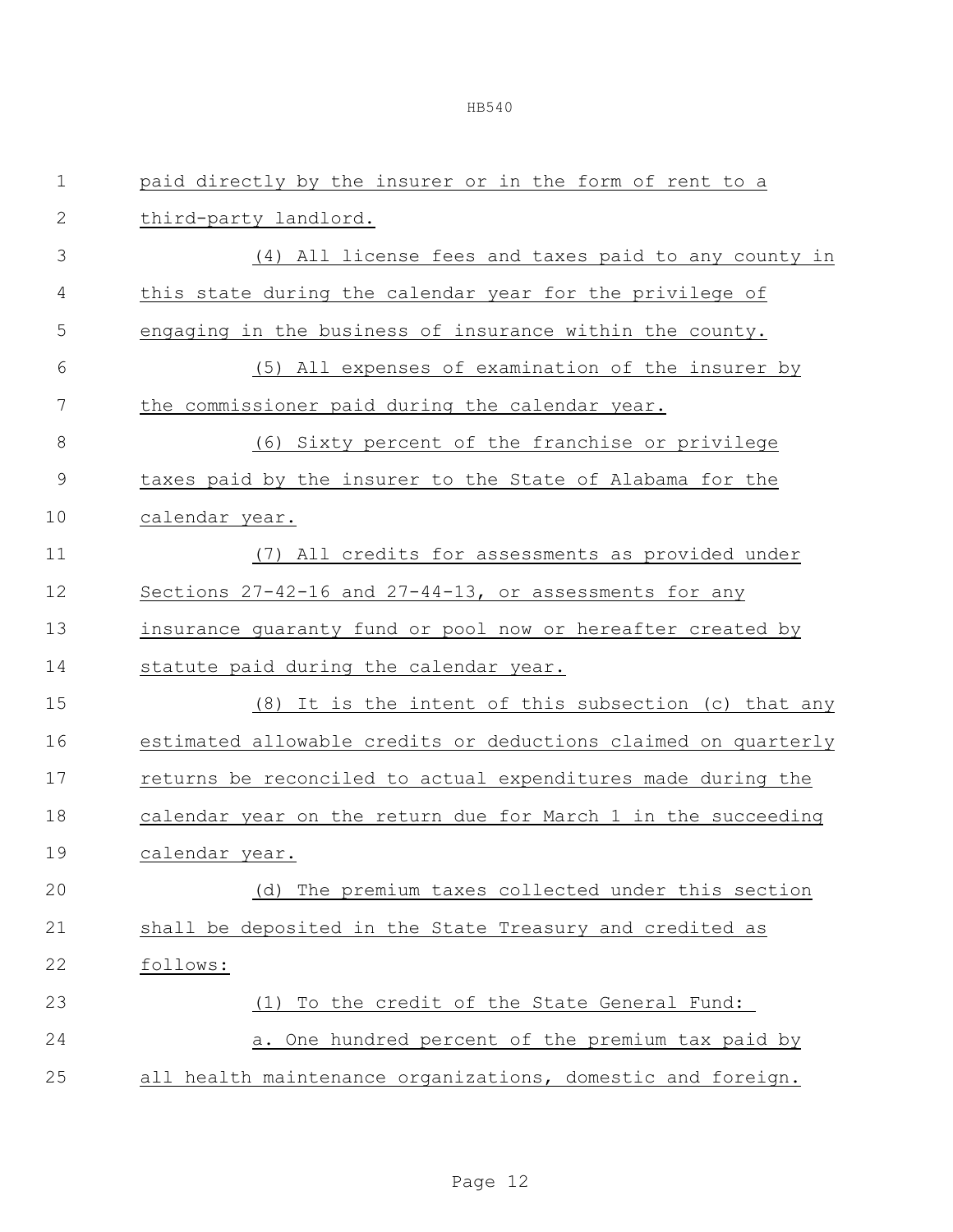|--|--|

| $\mathbf 1$  | b. Fifty percent of the premium tax paid by domestic          |
|--------------|---------------------------------------------------------------|
| $\mathbf{2}$ | life insurers.                                                |
| 3            | c. No part of the premium tax paid by nonprofit               |
| 4            | corporations organized pursuant to the provisions of Sections |
| 5            | 10-4-100 to 10-4-115, inclusive.                              |
| 6            | d. Twenty-five percent of the premium tax paid by             |
| 7            | all other domestic insurers.                                  |
| 8            | e. One hundred percent of the premium tax paid by             |
| $\mathsf 9$  | foreign life insurers.                                        |
| 10           | f. Sixty-two and one-half percent of the premium tax          |
| 11           | paid by all foreign property insurers.                        |
| 12           | g. Seventy-five percent of the premium tax paid by            |
| 13           | all other foreign insurers.                                   |
| 14           | (2) To the credit of the Education Trust Fund:                |
| 15           | a. Fifty percent of the premium tax paid by domestic          |
| 16           | life insurers.                                                |
| 17           | b. No part of the premium tax paid by nonprofit               |
| 18           | corporations organized pursuant to the provisions of Sections |
| 19           | 10-4-100 to 10-4-115, inclusive.                              |
| 20           | c. Seventy-five percent of the premium tax paid by            |
| 21           | all other domestic insurers.                                  |
| 22           | d. Thirty-seven and one-half percent of the premium           |
| 23           | tax paid by foreign property insurers.                        |
| 24           | e. Twenty-five percent of the premium tax paid by             |
| 25           | all other foreign insurers.                                   |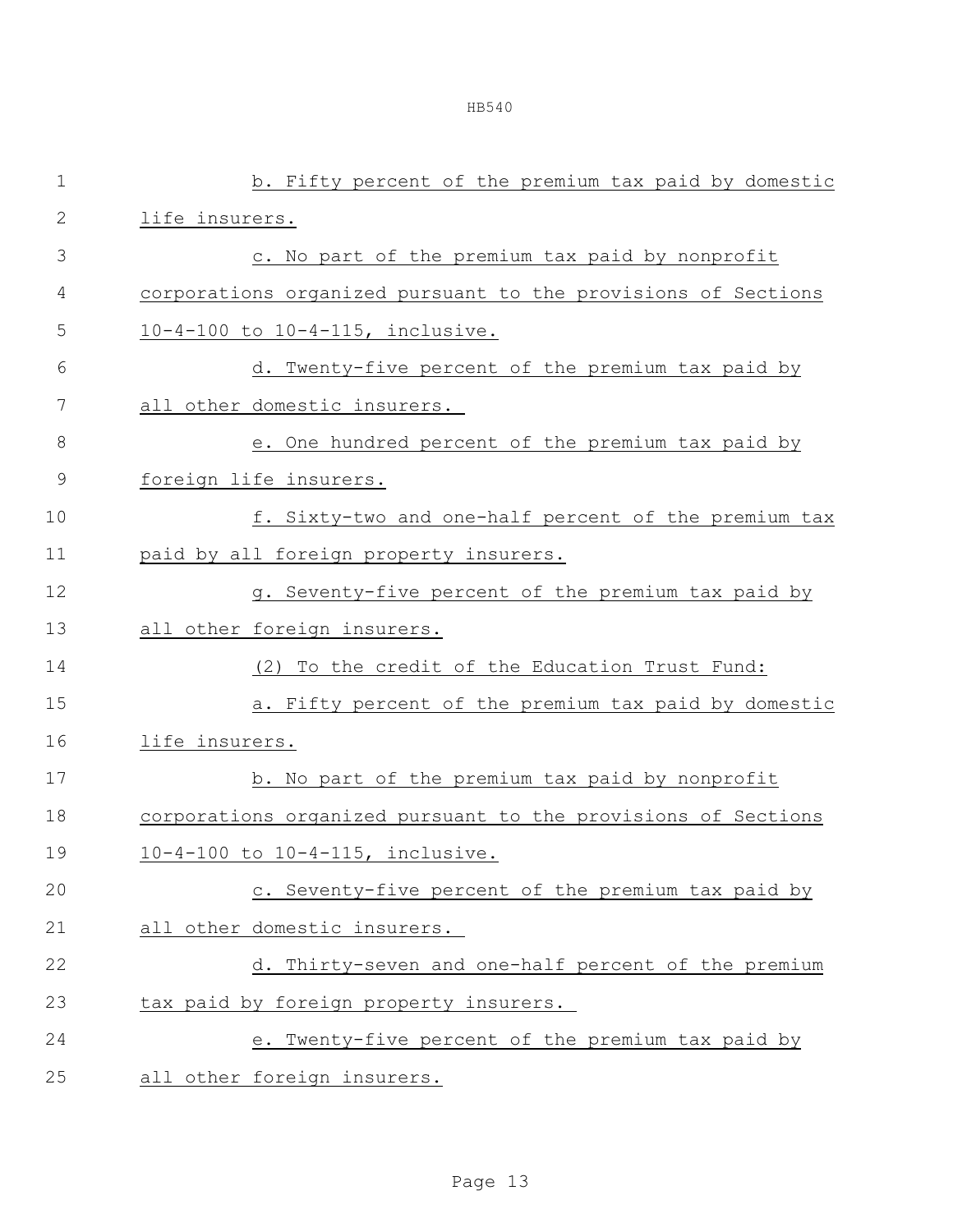(3) To the credit of the Alabama Special Mental Health Trust Fund 100 percent of the premium taxes paid by nonprofit corporations organized pursuant to Sections 10-4-100 to 10-4-115, inclusive. (4) Any provision of this subsection (d) to the contrary notwithstanding, the amount credited to the Education Trust Fund and the Alabama Special Mental Health Trust Fund for any fiscal year after the fiscal year ending September 30, 1992, under this subsection (d) shall be limited to no more than the amount so credited in the fiscal year ending September 30, 1992. Any premium tax that would have been credited to the Education Trust Fund or the Alabama Special Mental Health Trust Fund but for this limitation, shall be credited to the State General Fund. (5) Effective for the fiscal year beginning on October 1, 2020 and for each fiscal year thereafter, the amount credited to the Education Trust Fund under subdivision (4) shall be deposited into the State General Fund. (e) For the purposes of this section, the term "insurer" shall not include counties, municipalities, municipal corporations, political subdivisions of the state, instrumentalities of counties, municipalities, municipal corporations, or the State of Alabama, or corporations or associations owned solely by counties, municipalities or the State of Alabama.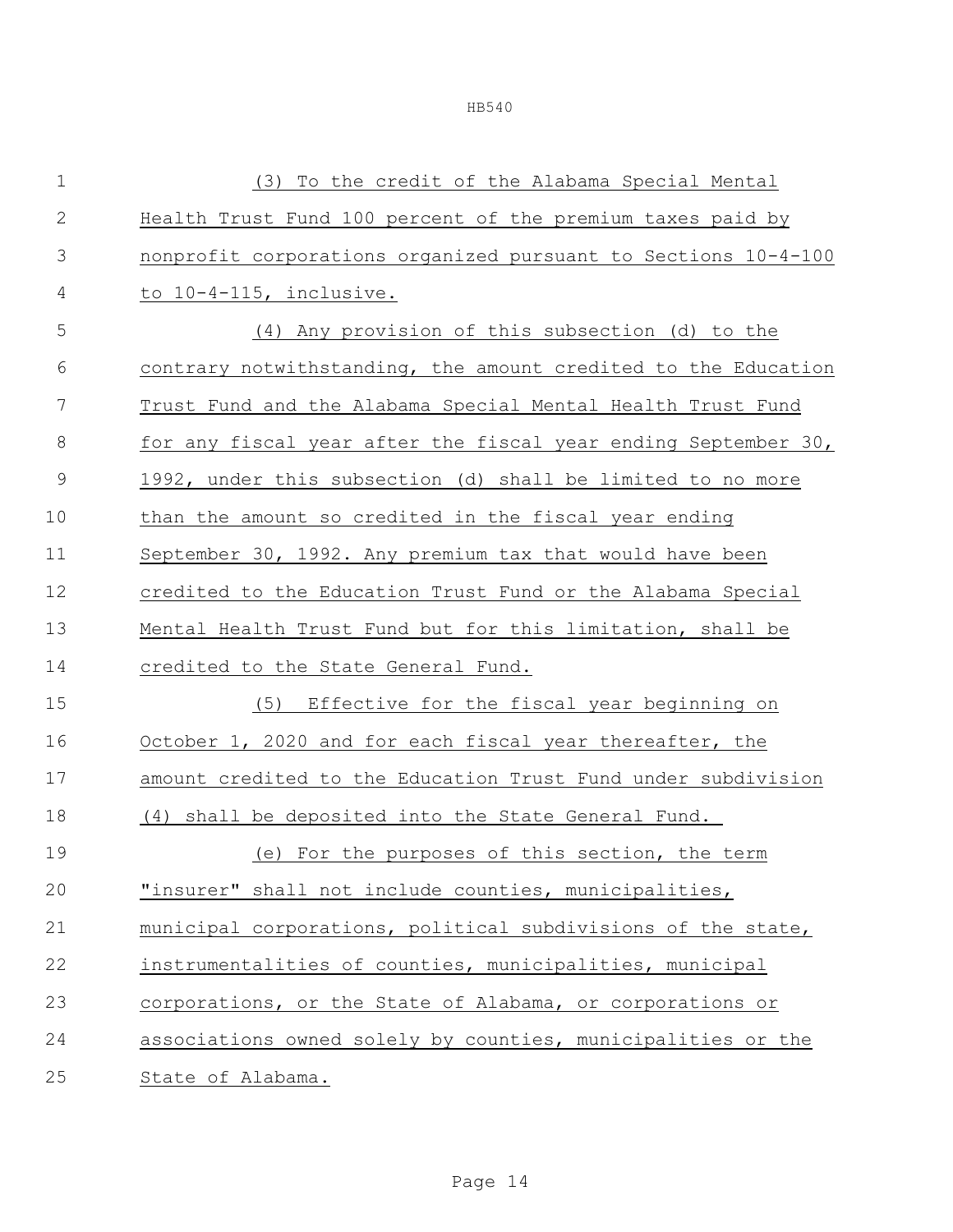"§40-18-376. "(a) If provided for in the project agreement, the incentivized company is allowed an investment credit in an annual amount equal to 1.5 percent of the capital investment incurred as of the beginning of the incentive period, to be used as follows: "(1) To offset the income taxes found in this 8 chapter, or as an estimated tax payment of income taxes; "(2) To offset the financial institution excise tax 10 found in Chapter 16; "(3) To offset the insurance premium tax levied by Section 27-4A-3(a), or as an estimated payment of insurance premium tax;  $(4)$  To offset utility taxes; or "(5) To offset some combination of the foregoing, so 16 long as the same credit is used only once. "The incentive period shall begin no earlier than the placed-in-service date. The incentive period shall be 10 years. Should only some portion of a tax year be included in the incentive period, the amount of the investment credit shall be prorated on a daily basis. "(b) A project agreement may specify any one or more of the following methods by which the investment credit shall be realized by the incentivized company, so long as a credit is not utilized more than once: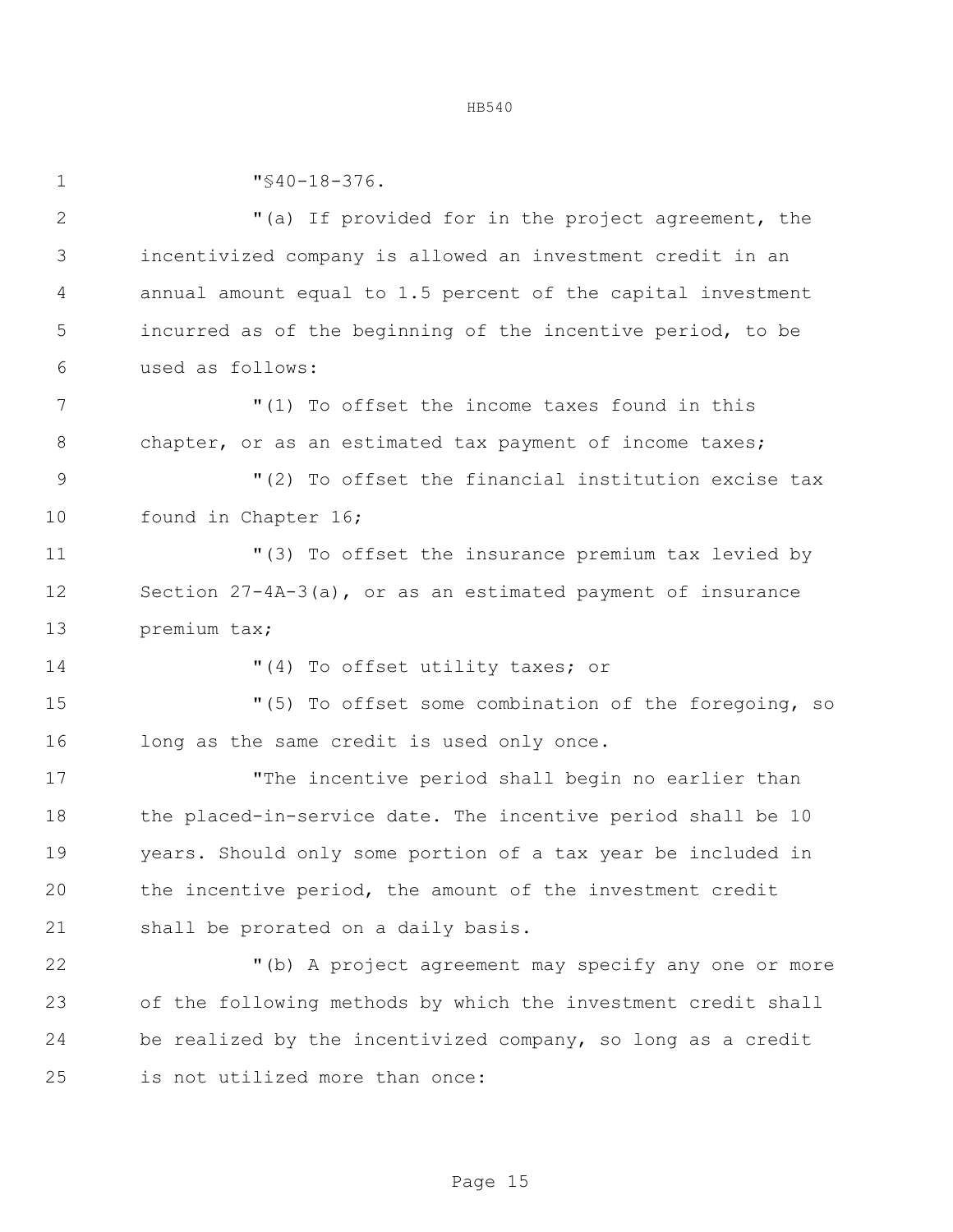"(1)a. The investment credit may be claimed as a credit against the taxes in subsection (a) that are actually paid. In any one year, if the credit exceeds the amount of taxes that are allowed to be offset by the project agreement and that are owed by the incentivized company, the incentivized company may carry the credit forward, to the extent allowed in the project agreement. No carryforward shall be allowed for more than five years. Rules similar to those 9 used for Section 40-18-15.2 shall be applied.

 "b. Prior to claiming the investment credit as provided in this subdivision, the incentivized company shall submit to the Department of Commerce a certification as to its capital investment as of the dates specified in the project agreement. Following such examination as it deems necessary, the Department of Commerce may certify the information and deliver the same to the Department of Revenue. Thereafter, the Department of Revenue shall allow the investment credit.

 "(2) The project agreement may authorize an incentivized company that is taxed as a flow-through entity to allocate the credit among some or all of the owners in any manner specified, regardless of whether the allocation follows rules similar to 26 U.S.C. § 704(b) and the regulations thereunder. The owners may then use their allocated share of the investment credit to offset any of the taxes listed in subsection (a), as provided in subdivision (1). This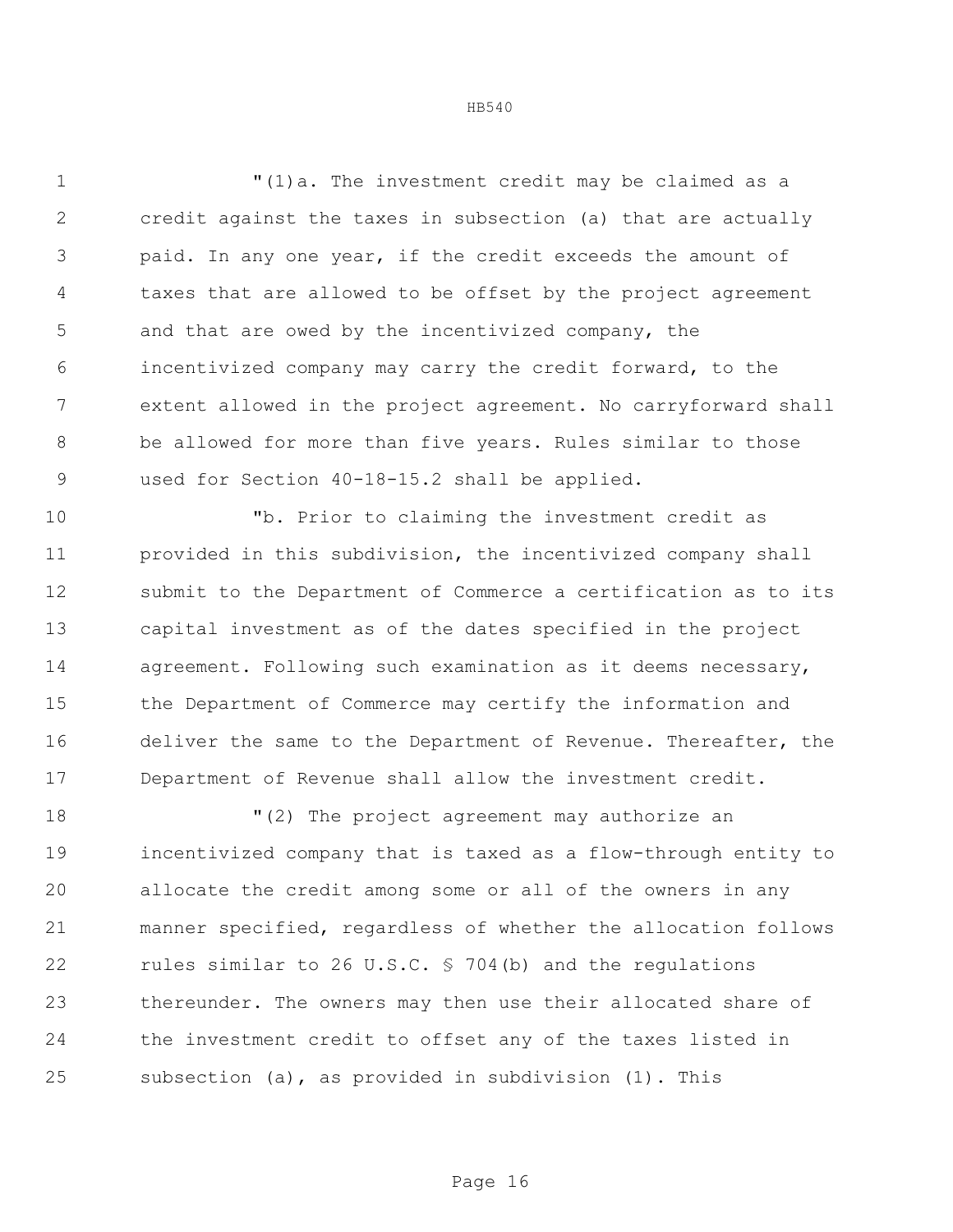subdivision (2) shall be liberally construed to apply to multiple levels of companies, to allow the investment credits to be used by those persons bearing the tax burdens of the qualifying project, and such companies shall include but shall in no way be limited to flow-through entities, employee stock ownership plans, mutual funds, real estate investment trusts, and it shall also apply to offset the income tax liability of employee/owners of a flow-through entity owned by an employee stock ownership plan trust.

 "(3) All or part of the first three years of the investment credit may be transferred by the incentivized company and applied by another person or company as follows:

13 Ta. A transfer of the credit shall be made by written, notarized contract.

 "b. No such transfer shall occur before the contract is approved by the Secretary of Commerce. In determining whether to approve any transfer, the Secretary shall make all of the following findings:

 "(i) That any year's investment credit will not be purchased by more than three transferees, unless such limitation is found by the Secretary of Commerce unnecessarily to limit the class of potential transferees;

 "(ii) That the proposed transfer will enhance the economic benefits of the qualifying project; and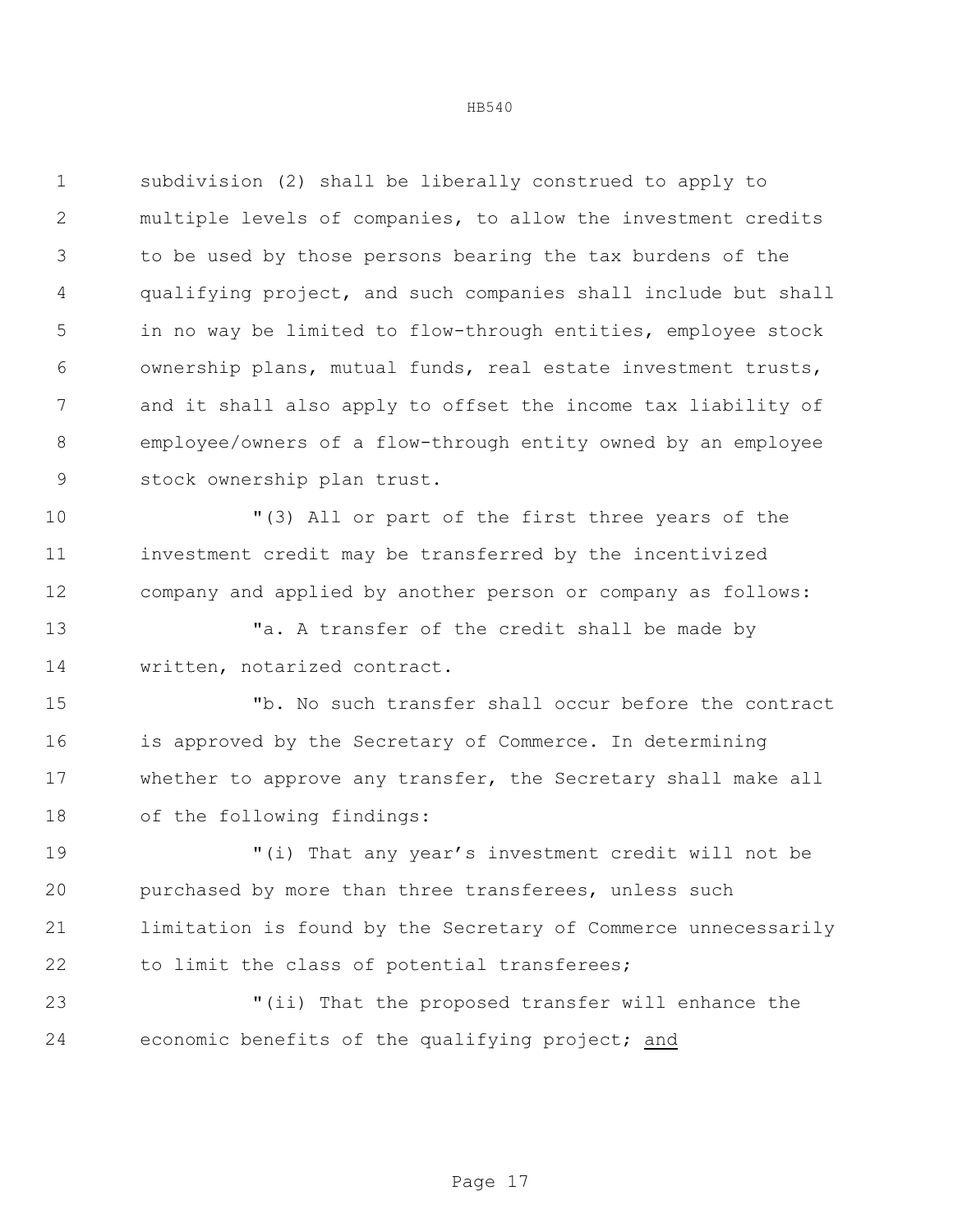"(iii) That the transfer is at a value of at least 2 85 percent of the present value of the credits.; and

3 That the incentivized company and the transferee are both subject to the tax listed in subsection  $(4)$  (a)(1), are both subject to the tax listed in subsection (a)(2), or are both subject to the tax listed in subsection 7  $(a)(3)$ .

 "Upon making affirmative findings on the criteria set forth above, the Secretary of Commerce shall recommend to 10 the Governor that the transfer should be approved. Information about the proposed transfer shall be forwarded to the Governor, and the Governor may include provisions about the transfer in the project agreement, or in an amendment thereto executed by the Governor and the incentivized company.

 "c. If a transfer is approved, the incentivized company shall submit to the Department of Commerce the following:

 "(i) Certifications as to its capital investment as of the dates specified in the project agreement. Following such examination as it deems necessary, the Department of Commerce may certify the information and deliver the same to 22 the Department of Revenue.

 "(ii) Certified information about the transfers, including identifying information about the transferees and the amount of credit each transferee should claim. Following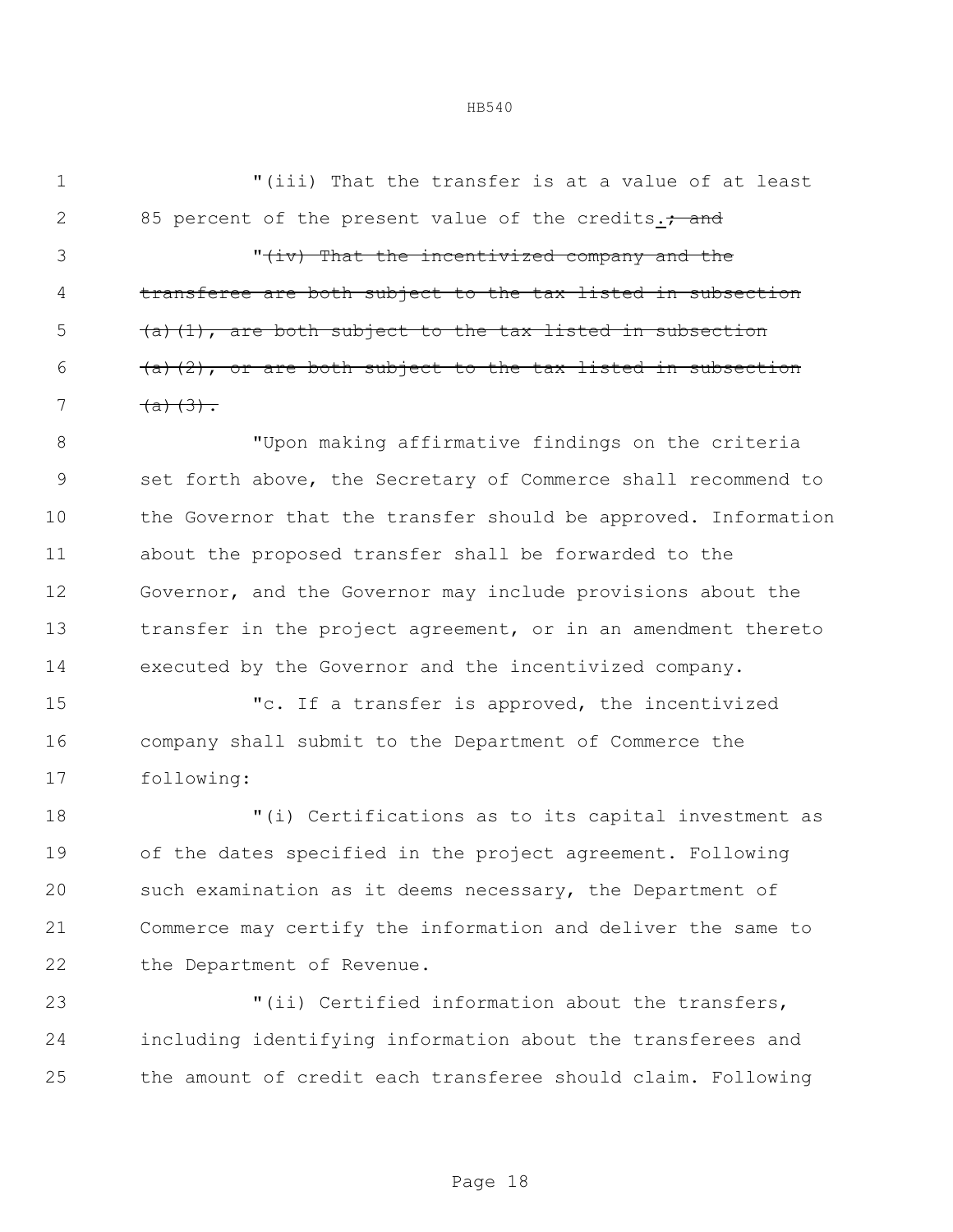such examination as it deems necessary, the Department of Commerce may certify the information and deliver the same to the Department of Revenue.

 "d. Upon receipt of the certifications from the 5 Department of Commerce as required by subsection (b)(3)c., the Department of Revenue shall thereafter allow the appropriate amount of the investment credit to offset the tax liability of 8 the transferee for any of the taxes listed in subsection (a). A transferee may not make a subsequent transfer of the credit.

 "e. If a credit is transferred, an incentivized company that is later determined by the Secretary of Commerce to have defaulted under the project agreement shall be liable for the underpayment of tax attributable to the credit and for penalties and interest thereon. Unless the purchase of the credits is determined to have been made in a fraudulent manner, or is a transfer in anticipation of bankruptcy, insolvency or closure, a transferee shall not be liable for 18 the unpaid tax attributable to the credit, or for penalties or interest thereon.

 "(c) The realization methods in subsection (b) shall not create debts of the state within the meaning of Section 213 of the Official Recompilation of the Constitution of Alabama of 1901, as amended.

 "(d)(1) To the extent the investment credit is used to offset a financial institution excise tax liability, in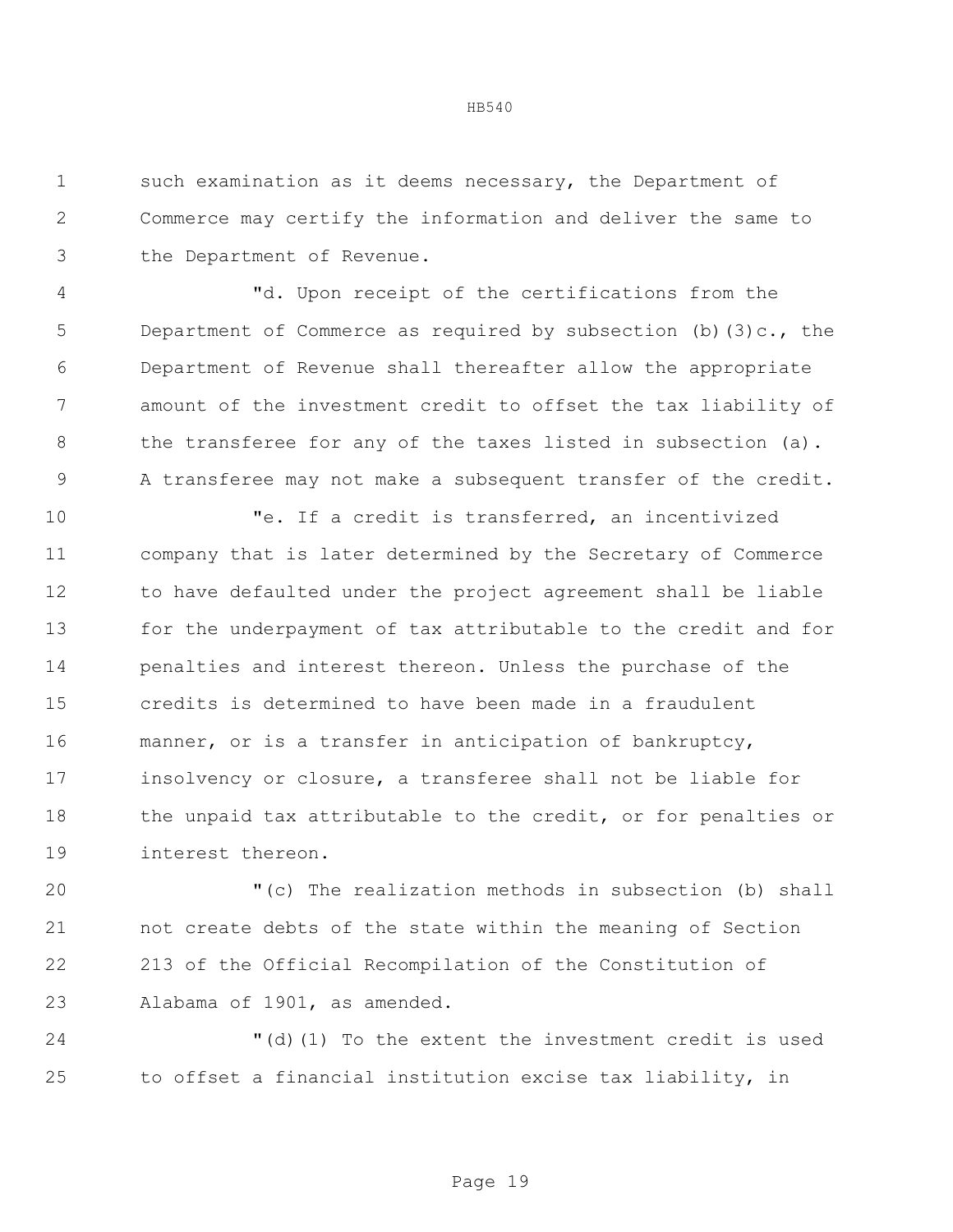making the report required by Section 40-16-6(d), the financial institution receiving the investment credit shall not take into account the qualifying project, and the Department of Finance shall promulgate regulations to ensure that the credit in no case would reduce the distribution for municipalities and counties.

 "(2) To the extent the investment credit is used to offset an insurance premium tax liability, the Department of Finance shall promulgate regulations to ensure that the credit would reduce the distribution for the Education Trust Fund, but in no case would the investment credit reduce the distributions for the State General Fund or the Alabama Special Mental Health Trust Fund.

 "(3) To the extent the investment credit is used to offset liability for the tax imposed by Section 40-21-82, the Department of Finance shall promulgate regulations to ensure that the credit in no case would reduce the distribution for 18 the Alabama Special Mental Health Trust Fund.

"§40-18-376.1.

20 The provisions in this section shall apply to 21 any targeted county, a term defined in this article to mean 22 any Alabama county that has a population of 250,000 or less, as determined by the Commissioner of Labor as of each January 24 1 using the most current data available from the United States Departments of Labor or Commerce, the United States Bureau of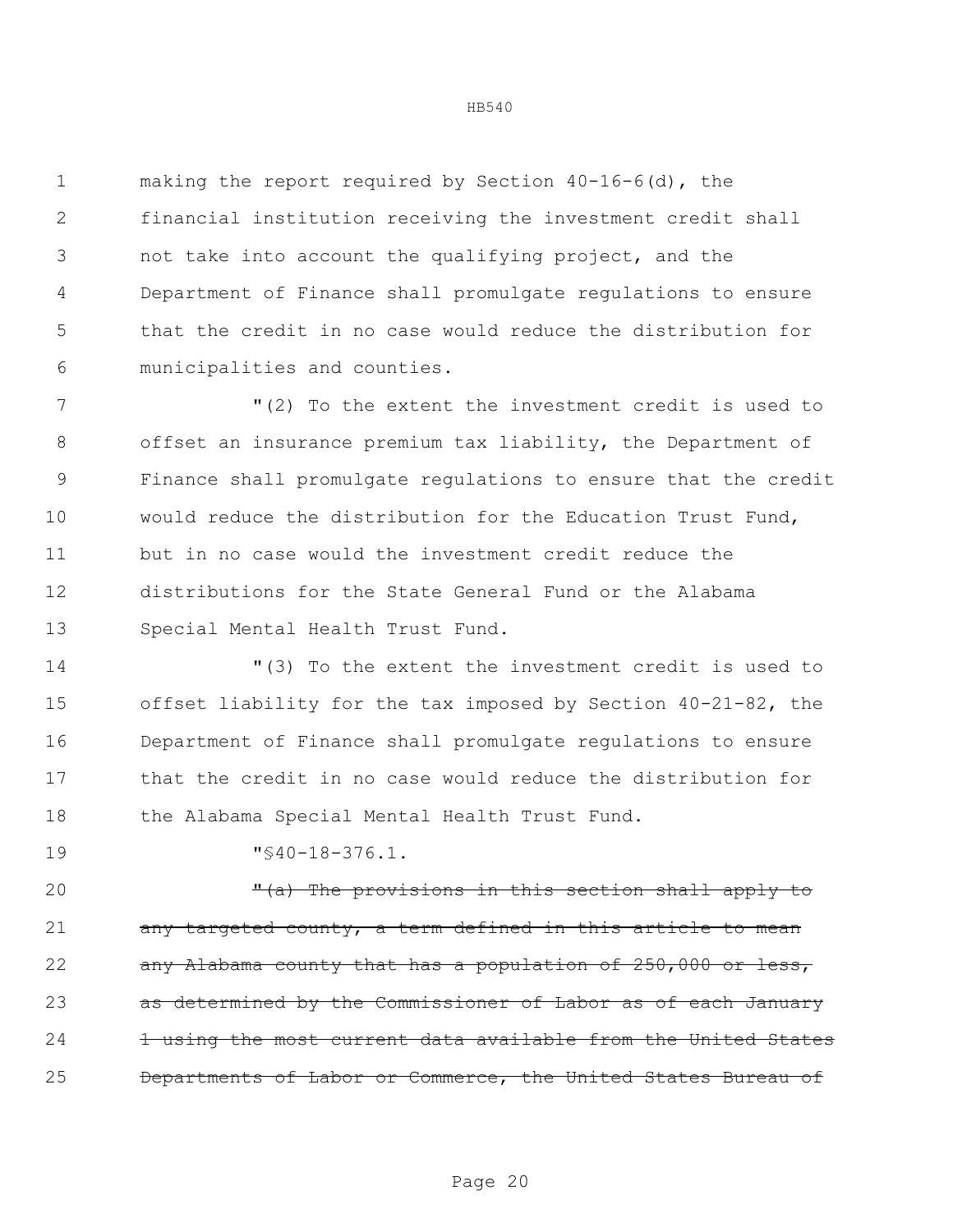| $\mathbf 1$ | the Census, or any other federal or state agency or              |
|-------------|------------------------------------------------------------------|
| $\mathbf 2$ | department.                                                      |
| 3           | "(a) The provisions in this section shall apply to               |
| 4           | any targeted or jumpstart county., A targeted county is a term   |
| 5           | defined in this article to mean any Alabama county that has a    |
| 6           | population of $25,000$ 50,000 or less, as determined by the      |
| 7           | Commissioner of Labor as of each January 1 using the most        |
| 8           | current data available from the United States Departments of     |
| 9           | Labor or Commerce, the United States Bureau of the Census, or    |
| 10          | any other federal or state agency or department. A jumpstart     |
| 11          | county is a term defined in this article to mean any Alabama     |
| 12          | county: 1) that does not qualify as a targeted county; 2) that   |
| 13          | has experienced negative population growth over the last five    |
| 14          | years as determined by the Commissioner of Labor as of each      |
| 15          | January 1 using the most current data available from the         |
| 16          | United States Departments of Labor or Commerce, the United       |
| 17          | States Bureau of the Census, or any other federal or state       |
| 18          | agency or department; and 3) contains no more than one           |
| 19          | Opportunity Zone two Opportunity Zones as they existed on        |
| 20          | June 1, 2019."                                                   |
| 21          | "(b) In making the findings required by Section                  |
| 22          | $40-18-373$ (a), a company that proposes a qualifying project in |
|             |                                                                  |

23 a targeted or jumpstart county shall be an approved company 24 for purposes of this section only if the Secretary of Commerce 25 makes the additional finding that the qualifying project will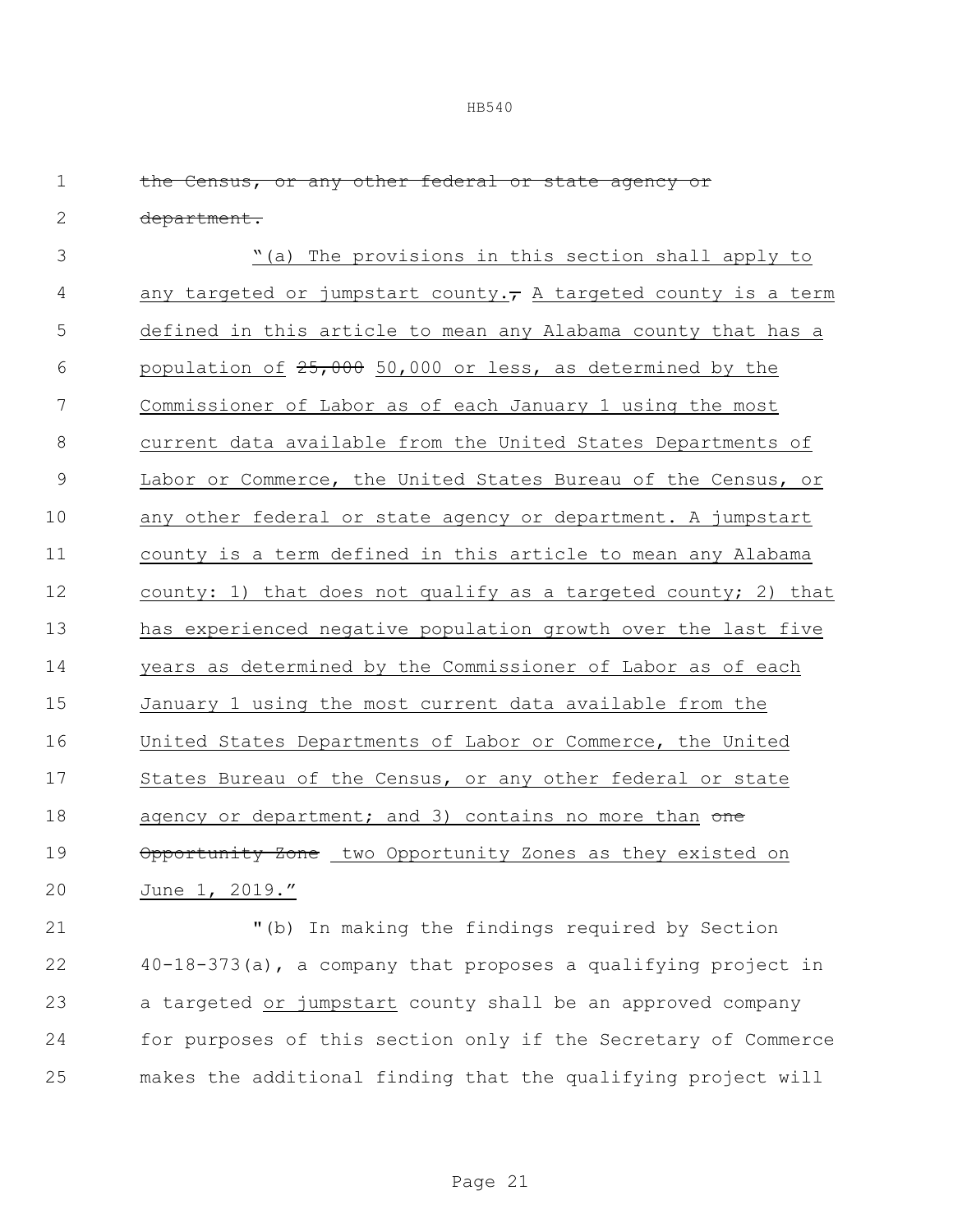increase the economic diversity of, or otherwise benefit, the targeted or jumpstart county.

 "(c) For purposes of determining in Section 40-18-372(2)b. whether a qualifying project may receive the jobs act incentives, a project to be located in a targeted or 6 jumpstart county shall employ at least ten new employees and shall involve, directly or indirectly, at least \$2 million of capital, absent a finding of extraordinary circumstances by the Secretary of Commerce.

 "(d) If the qualifying project is located in a county which is deemed to be a targeted or jumpstart county on the date the project agreement is executed, the following shall be applicable:

 "(1) The jobs credit provided in Section 40-18-375(a) shall be 4.0 percent of the wages paid to eligible employees during the prior year; and

 "(2) The investment credit provided in Section 18 40-18-376(a) shall have an incentive period of 15 years, but 19 only if the qualifying project is expected to sell the 20 majority of its output or services to a business located in Alabama that is described in Section 40-18-372(a), so that the 22 transit distance for the output or services shall be less than 23 50 miles.

 "(e) Each year, the incentives in subsection (d) may be extended to no more than two qualifying projects not in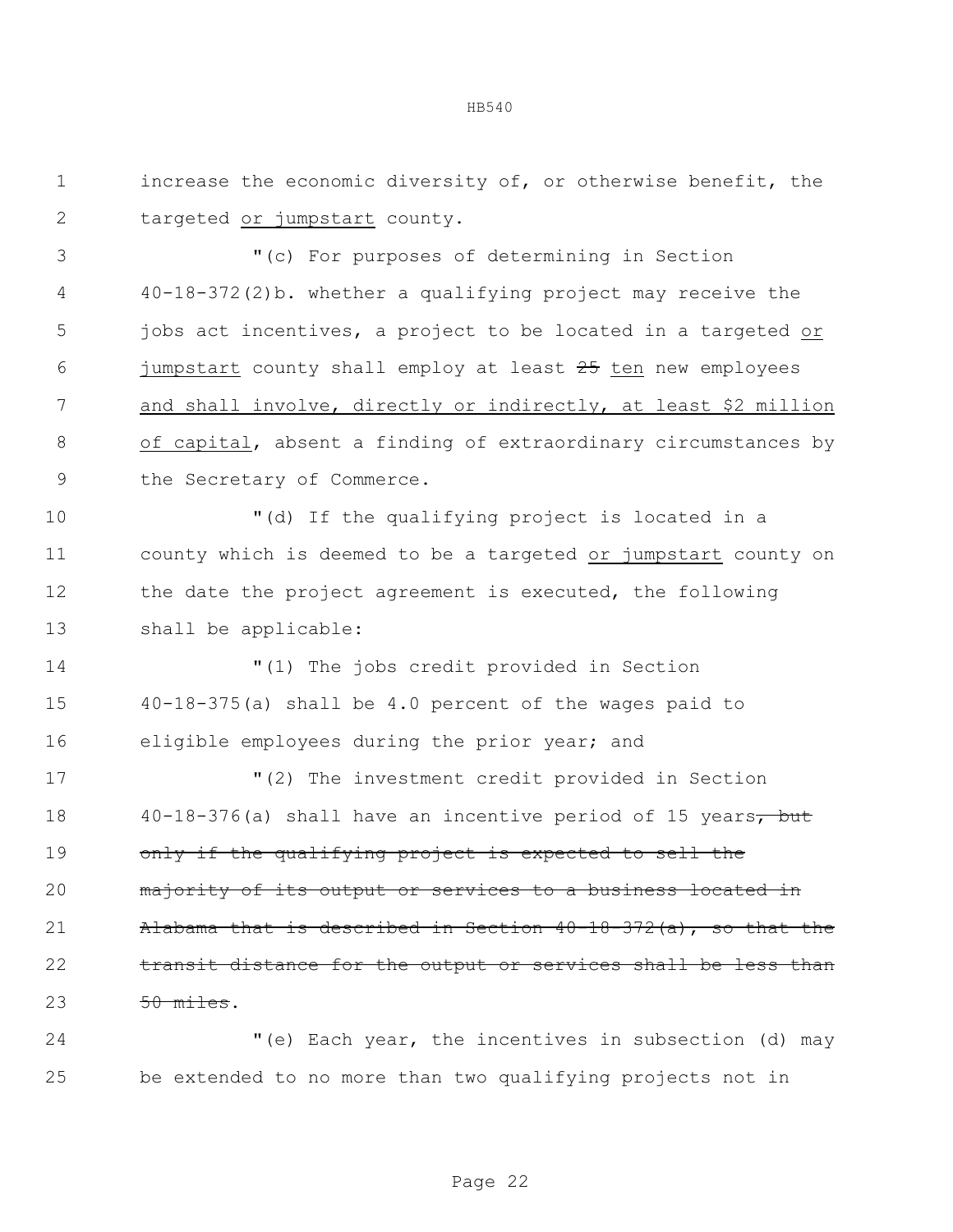| $\mathbf 1$    | targeted or jumpstart counties. Such incentives shall be      |
|----------------|---------------------------------------------------------------|
| $\mathbf{2}$   | granted in project agreements executed by the Governor on the |
| 3              | recommendation of the Secretary of Commerce.                  |
| $\overline{4}$ | $\sqrt{540-18-410}$ .                                         |
| 5              | "For the purposes of this article, the following              |
| 6              | words and phrases shall have the following meanings:          |
| 7              | "(1) ECONOMIC DEVELOPMENT ORGANIZATION. A local               |
| $8\,$          | economic development organization or a state economic         |
| $\mathcal{G}$  | development organization.                                     |
| 10             | "(1) (2) GROWING ALABAMA CREDIT. The credit provided          |
| 11             | for in Section $40 - 18 - 413$ (a).                           |
| 12             | " $(2)$ (3) INDUSTRY OR BUSINESS. An entity which would       |
| 13             | conduct at a site an activity that is primarily described in  |
| 14             | Section 40-18-372(1).                                         |
| 15             | $"$ (4) LOCAL ECONOMIC DEVELOPMENT ORGANIZATION.              |
| 16             | Organizations which are determined by the Department of       |
| 17             | Commerce to meet both of the following criteria:              |
| 18             | "a. The organization is an Alabama entity not                 |
| 19             | operating for a profit, including, but not limited to, a      |
| 20             | municipality or county, an industrial board or authority, a   |
| 21             | chamber of commerce, or some other foundation or Alabama      |
| 22             | nonprofit corporation charged with improving a community or   |
| 23             | region of the state.                                          |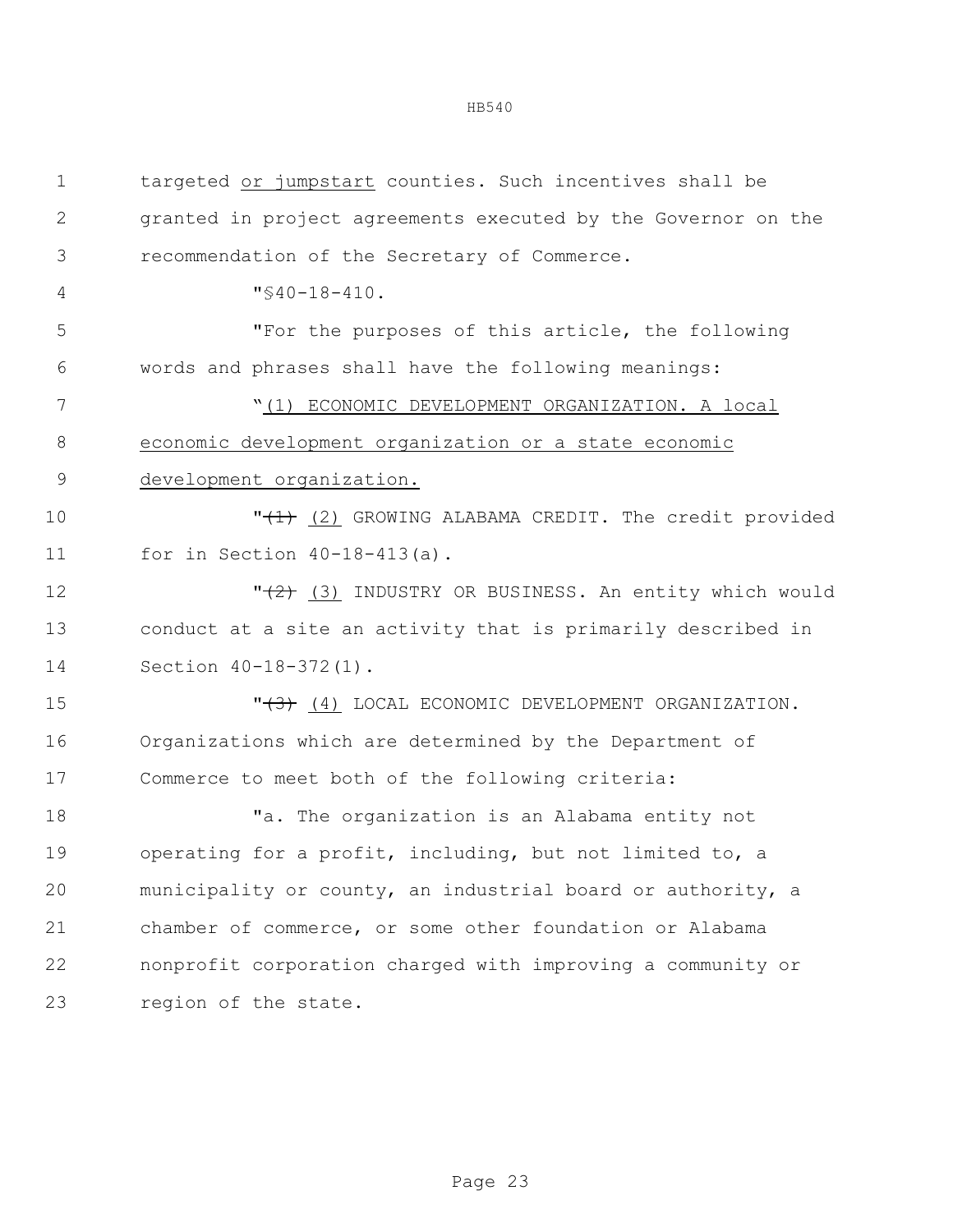| I |  |  |
|---|--|--|
|---|--|--|

| $\mathbf 1$ | "b. The organization has a record of supporting or              |
|-------------|-----------------------------------------------------------------|
| 2           | otherwise participating in economic development activities in   |
| 3           | some part of Alabama.                                           |
| 4           | " <del>(4)</del> (5) RENEWAL OF ALABAMA COMMISSION. The Renewal |
| 5           | of Alabama Commission created by Section 40-18-402.             |
| 6           | "(5) (6) SITE. Real property owned by a local                   |
| 7           | economic development organization and intended for use by an    |
| 8           | industry or business.                                           |
| 9           | "(7) STATE ECONOMIC DEVELOPMENT ORGANIZATION.                   |
| 10          | Organizations which are determined by the Department of         |
| 11          | Commerce to be an Alabama entity not operating for a profit     |
| 12          | which is charged with improving the state or a region of the    |
| 13          | state.                                                          |
| 14          | $"$ \$40-18-411.                                                |
| 15          | "(a) (1) A local economic development organization              |
| 16          | which owns a site may apply to the Department of Commerce for   |
| 17          | funding to solve an inadequacy involving the site. The          |
| 18          | application by the local economic development organization      |
| 19          | shall include at least one or both of the following:            |
| 20          | "(1) a. If there is a pending expression of interest            |
| 21          | about the site from an industry or business, a list of the      |
| 22          | site preparation or public infrastructure work needed to make   |
| 23          | the site acceptable to the industry or business.                |
| 24          | $"$ (2) b. If the site has been offered to one or more          |
| 25          | industries or businesses but the offer did not result in the    |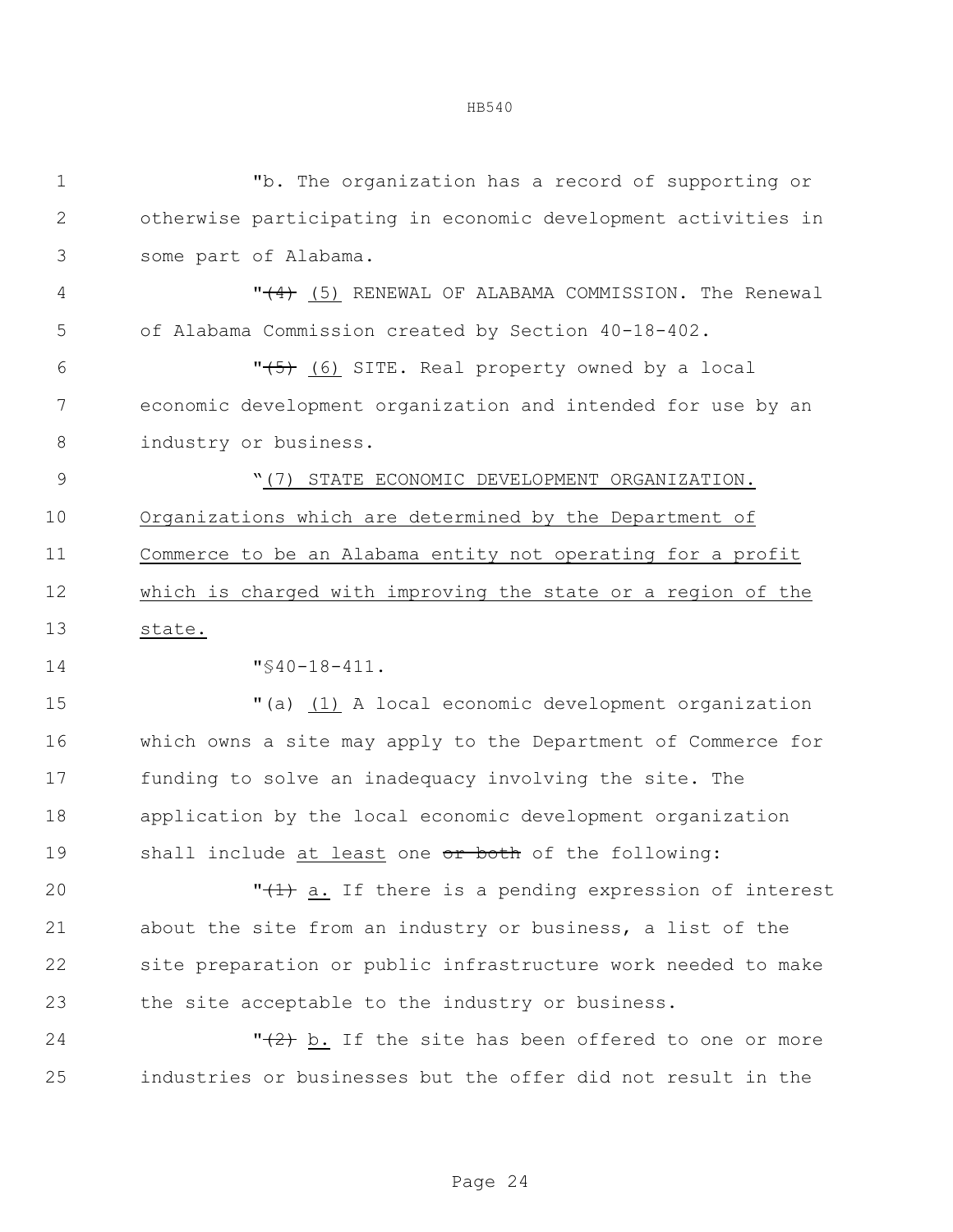| $\mathbf 1$   | industry or business locating on the site, a list of the site  |
|---------------|----------------------------------------------------------------|
| $\mathbf{2}$  | preparation or public infrastructure work which, if it had     |
| 3             | been completed, would have made the site acceptable to the     |
| 4             | industries or businesses. <del>; or</del>                      |
| 5             | "c. If the site is an industrial or research park              |
| 6             | which needs connections to interstates, highways, roadways,    |
| 7             | rail systems, or sewer, fiber, electrical, gas, or water       |
| $8\,$         | infrastructure, a list of the site preparation or              |
| $\mathcal{G}$ | infrastructure work needed.                                    |
| 10            | "d. Capital improvements or economic development               |
| 11            | activities at an inland port or intermodal facility, as such   |
| 12            | terms are defined herein; provided that the application is     |
| 13            | accompanied by an economic impact report on such improvements  |
| 14            | or activities.                                                 |
| 15            | 1. The term "capital improvements" shall mean                  |
| 16            | construction and rehabilitation expenses of a capital nature   |
| 17            | at an inland port or intermodal facility, the dredging of      |
| 18            | waterways in the immediate vicinity of an inland port, and the |
| 19            | expansion of onsite storage facilities at an inland port or    |
| 20            | intermodal facility.                                           |
| 21            | 2. The term "economic development activities" shall            |
| 22            | mean activities and initiatives which enhance the use of, and  |
| 23            | flow of goods through, an inland port or intermodal facility.  |
|               |                                                                |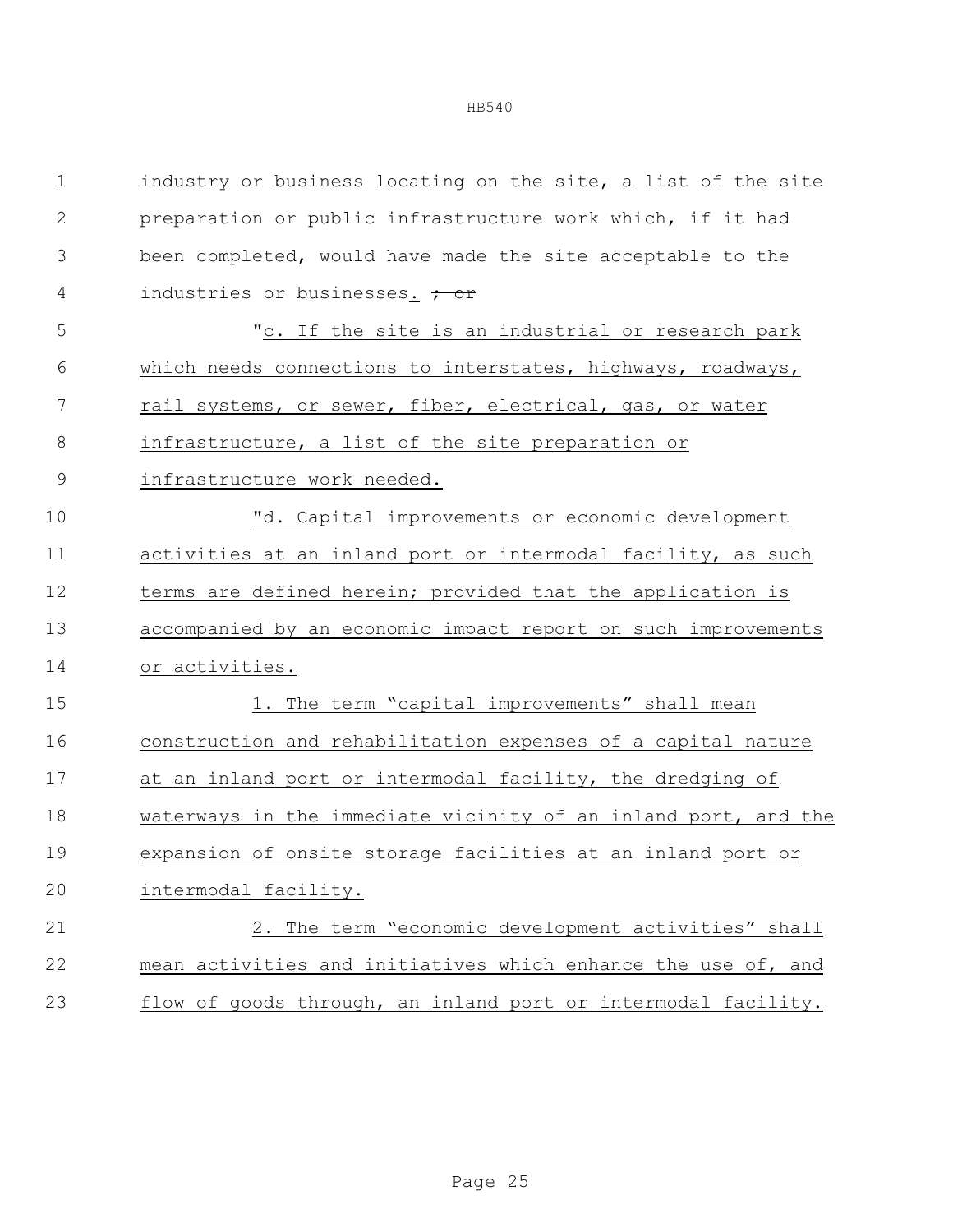| $1\,$         | 3. The term "inland port" means any port on a                  |
|---------------|----------------------------------------------------------------|
| $\mathbf{2}$  | navigable river away from traditional land, air, and coastal   |
| 3             | borders.                                                       |
| 4             | 4. The term "intermodal facility" means any facility           |
| 5             | which interconnects two or more different modes of air, rail,  |
| 6             | or road traffic serving multiple customers, and which involves |
| 7             | storage facilities."                                           |
| 8             | "(2) An economic development organization may apply            |
| $\mathcal{G}$ | to the Department of Commerce for funding to undertake any of  |
| 10            | the following issues:                                          |
| 11            | "a. A marketing program to encourage persons trained           |
| 12            | in fields related to science, technology, engineering, or      |
| 13            | mathematics to remain in Alabama; provided that the            |
| 14            | application is accompanied by an economic impact report on     |
| 15            | such program;                                                  |
| 16            | "b. The creation, operation, or support of an                  |
| 17            | accelerator program for technology companies, as described in  |
| 18            | Section $40-18-376.3(c)$ (2); provided that the application is |
| 19            | accompanied by an economic impact report on such program; or   |
| 20            | "c. The construction, maintenance, promotion,                  |
| 21            | operation, management, leasing, and subleasing of an           |
| 22            | Agricultural Center which includes a multi-use facility and    |
| 23            | related commercial and non-commercial structures for           |
| 24            | livestock, equestrian, small animal shows and events,          |
| 25            | spectator events, trade shows, educational conferences,        |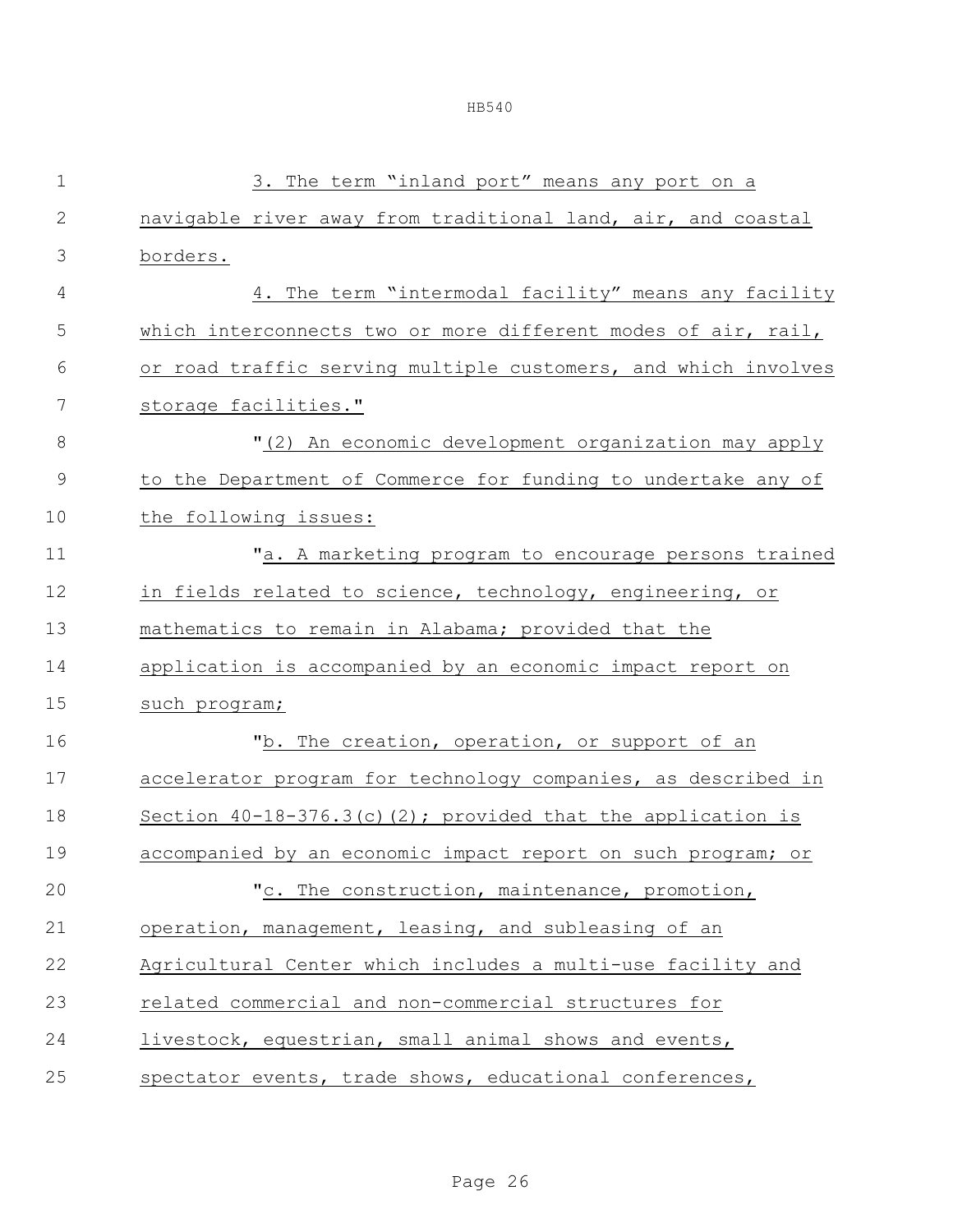| $\mathbf 1$   | agricultural and agricultural-related industries, educational,            |
|---------------|---------------------------------------------------------------------------|
| $\mathbf 2$   | demonstrational or training purposes, educational and training            |
| 3             | conferences or events, recreational vehicle rallies,                      |
| 4             | recreational vehicle multi-day parking, hosting of corporate              |
| 5             | and non-corporate organization meetings, use as fair grounds,             |
| 6             | operation of retail activities, and other events and                      |
| 7             | facilities expected to draw participants and spectators from              |
| 8             | states located across the southeastern United States, with a              |
| $\mathcal{G}$ | projected total annual economic impact upon completion of all             |
| 10            | phases of the Agricultural Center at least \$35,000,000 and               |
| 11            | with the related and supporting infrastructure and facilities             |
| 12            | having a projected capital expenditure upon completion of all             |
| 13            | phases of the Agricultural Center of at least \$100,000,000;              |
| 14            | provided that the application is accompanied by an economic               |
| 15            | impact report on the Agricultural Center.                                 |
| 16            | "(b) For any site preparation or public                                   |
| 17            | infrastructure work <del>listed in an application to the Department</del> |
| 18            | of Commerce, provided in subsection (a) (1), the application              |
| 19            | shall include quotes for the completion of such work,                     |
| 20            | following compliance with the procedures set forth by the                 |
| 21            | Department of Economic and Community Affairs, as if the                   |
| 22            | organization were disbursing state funds received from such               |
| 23            | department.                                                               |

 "(c) The application provided in subsection (a)(1) 25 a. or b. shall include an estimate of the number of jobs,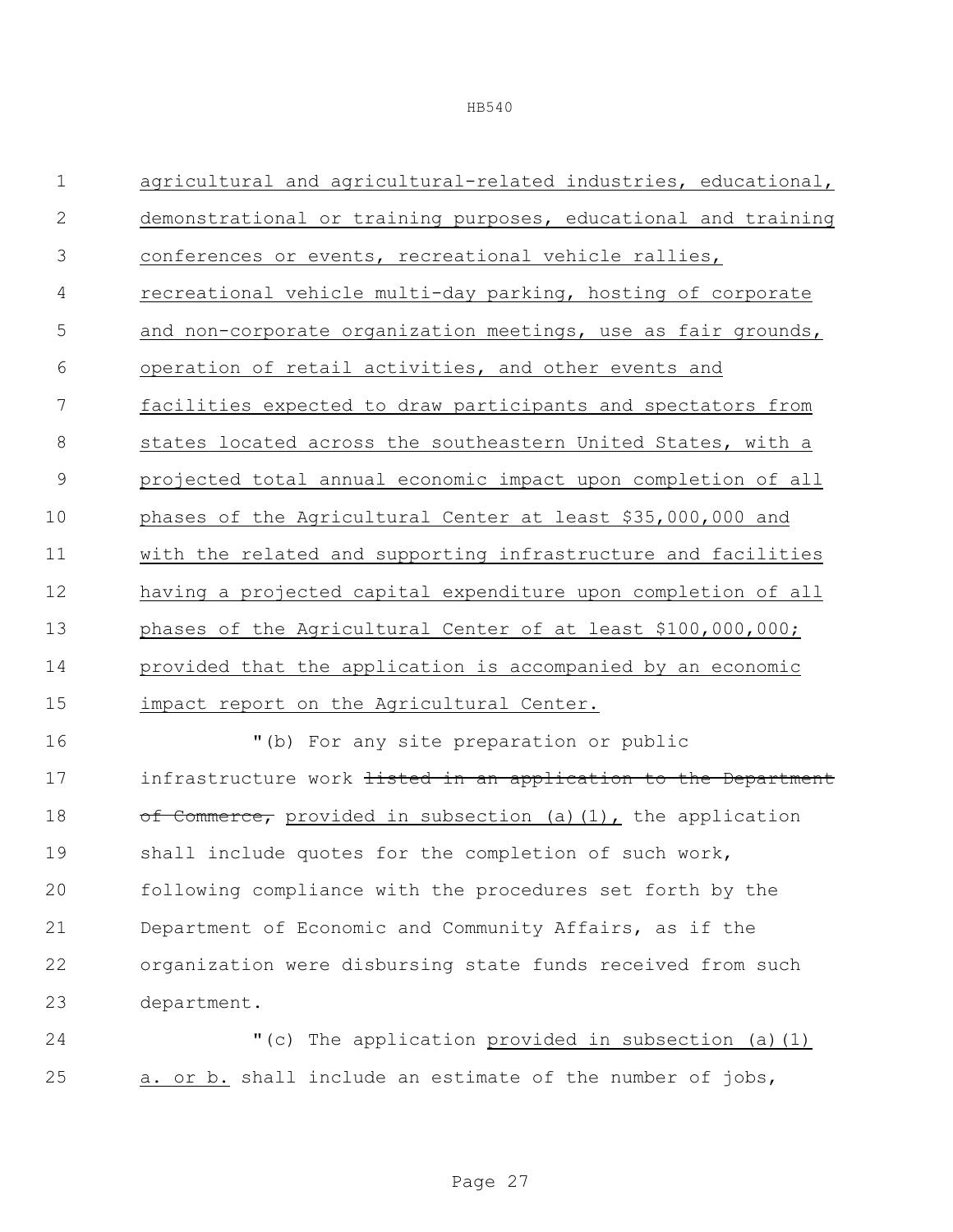| $\mathbf 1$    | wages, and capital investment which would have been undertaken           |
|----------------|--------------------------------------------------------------------------|
| $\mathbf{2}$   | by the industries or businesses referred to in subsection                |
| 3              | (a) $(1)$ a. or b.                                                       |
| $\overline{4}$ | "(d) The application provided in subsection (a)                          |
| 5              | shall include proof that the tocal economic development                  |
| 6              | organization has in full force and effect a conflict of                  |
| 7              | interest policy consistent with that found in the instructions           |
| 8              | to Form 1023 issued by the Internal Revenue Service.                     |
| $\mathcal{G}$  | "(e) The application provided in subsection (a)                          |
| 10             | shall include a notarized affirmation by an officer of the               |
| 11             | tocal economic development organization that the submission of           |
| 12             | the application did not violate the conflict of interest                 |
| 13             | policy referred to in subsection (d).                                    |
| 14             | $"$ \$40-18-412.                                                         |
| 15             | "(a) Following a review, if the Department of                            |
| 16             | Commerce should approve the application <sub>7</sub> provided in Section |
| 17             | 40-18-411(a), it shall forward the application to the Renewal            |
| 18             | of Alabama Commission.                                                   |
| 19             | "(b) The Renewal of Alabama Commission shall                             |
| 20             | consider the application and shall approve it if it deems it             |
| 21             | worthy of approval. As to improvements at industrial sites,              |
| 22             | the Commission shall give preference to sites with at least              |
| 23             | 1,000 acres of available space. As to applications for                   |
| 24             | projects located in communities which have the potential to              |
| 25             | provide additional funding separate from the Growing Alabama             |
|                |                                                                          |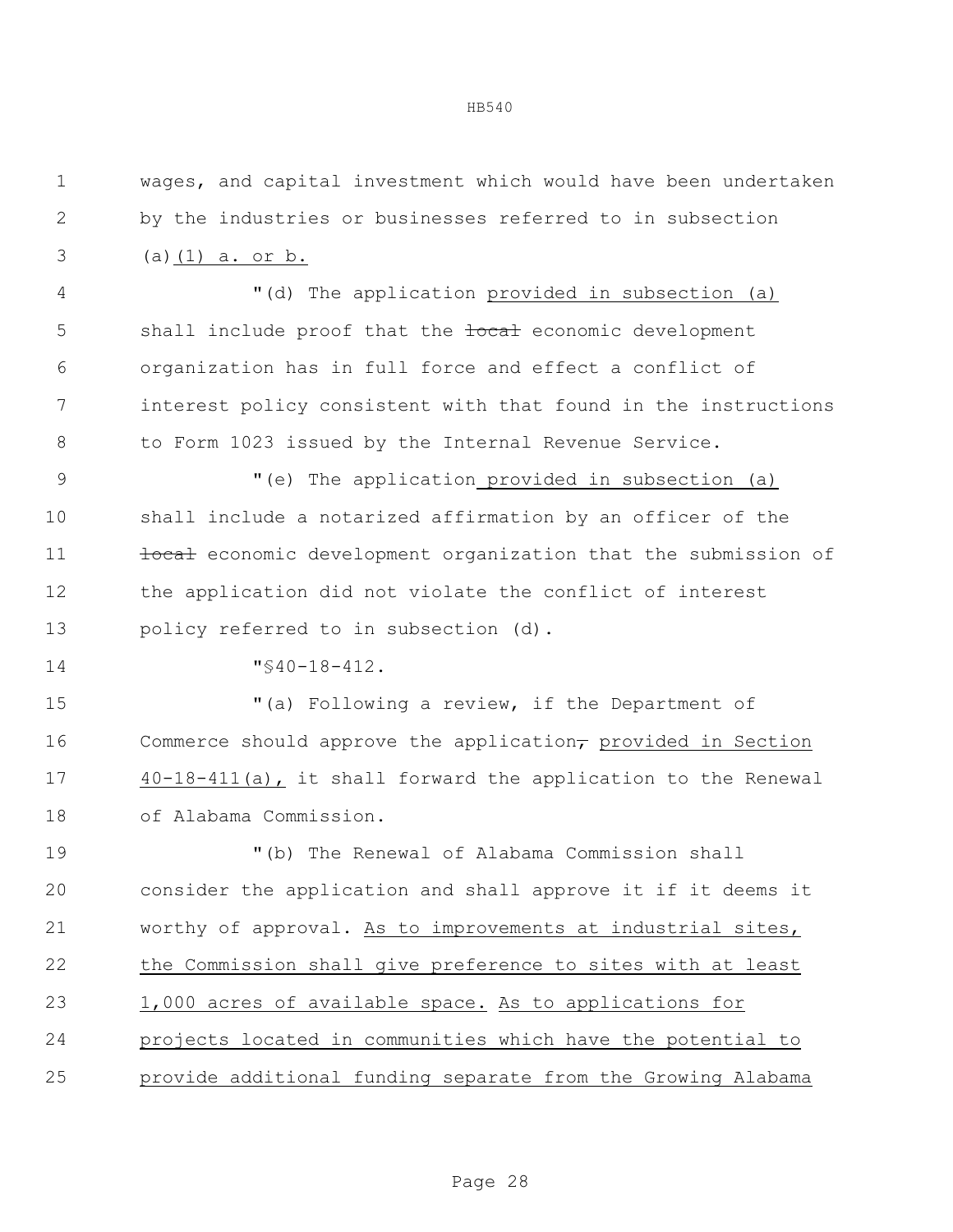Credits, the commission shall take into consideration whether such separate funding is to be provided to the project which is the subject of the application. Meetings of the commission are subject to Chapter 25A of Title 36. Notwithstanding the foregoing, the commission may meet by telephone or some other telecommunications device so long as members of the public are allowed the opportunity to listen to or otherwise observe the commission's deliberations.

 "(c) The approval of an application by the 10 commission shall specify the amount of money which the tocal economic development organization is allowed to receive so 12 that it can complete the site preparation or public 13 infrastructure work specified in the application.

 "(d) Following approval by the commission, the Department of Commerce shall enter into an agreement with the **local** economic development organization which shall do all of the following:

 $\blacksquare(1)$  Require the <del>local</del> economic development organization to use funding received as a result of this law only for the purposes approved by the commission as expressed in the agreement.

 $(2)$  Require the tocal economic development organization to make periodic reports, not more often than annually, to the Department of Commerce and the commission, as required by the commission, on the disposition of the funds.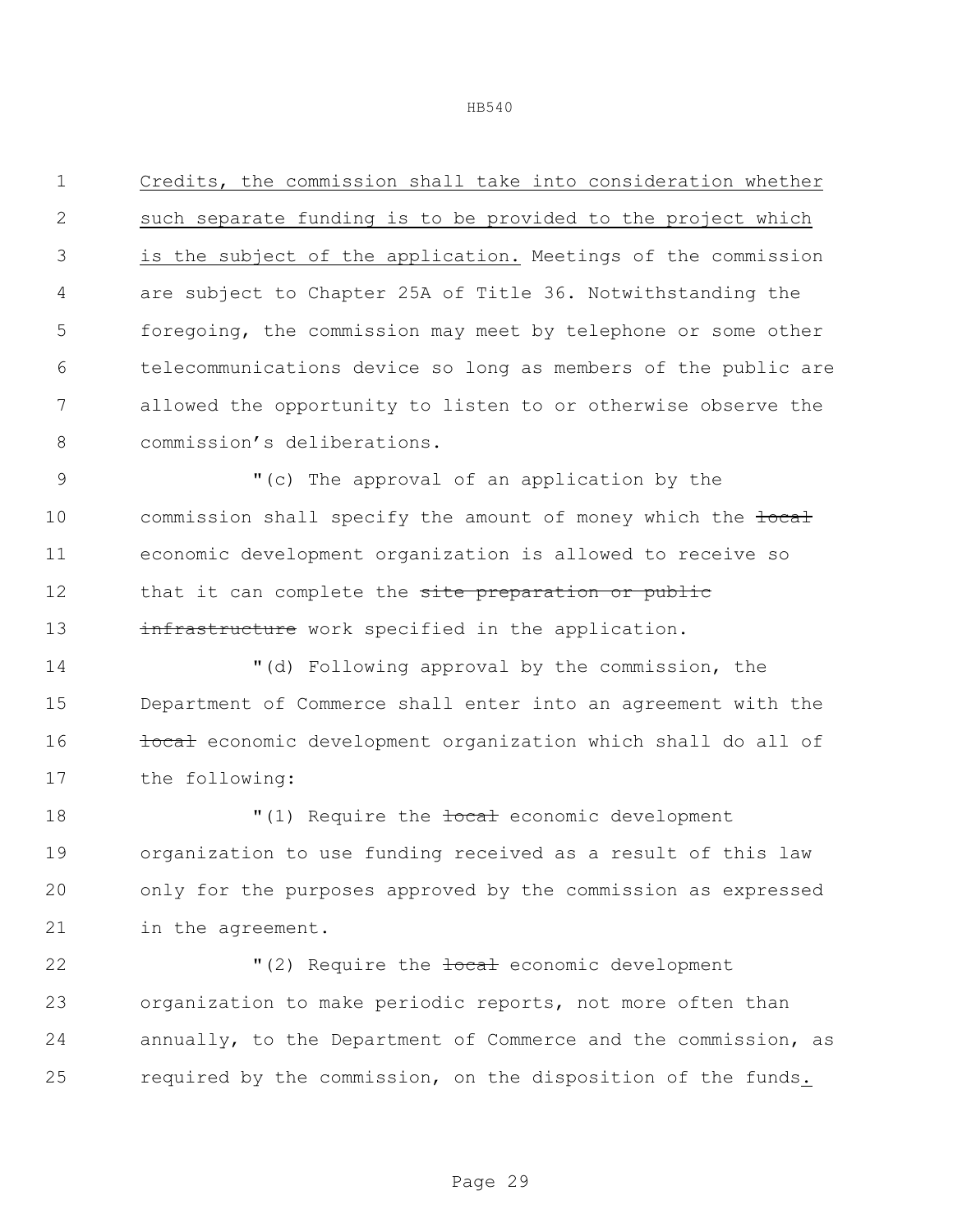| $\mathbf 1$   | As to a project described in Section 40-18-411(a) (1), the      |
|---------------|-----------------------------------------------------------------|
| $\mathbf{2}$  | report shall include information on, the marketing of the       |
| 3             | site, and the ultimate use of the site until such time as it    |
| 4             | makes a final report. As to a project described in Section      |
| 5             | $40-18-411$ (a) (1) d. or $40-18-411$ (a) (2), the report shall |
| 6             | include an economic impact report.                              |
| 7             | "(3) Require the <b>focal</b> economic development              |
| 8             | organization to provide a review of its financial accounts as   |
| $\mathcal{G}$ | directed by the Renewal of Alabama Commission.                  |
| 10            | "(e) For any approved applications, the Department              |
| 11            | of Commerce shall notify the Department of Revenue of the       |
| 12            | information specified in subsection (c).                        |
| 13            | "(f) The Department of Commerce shall publish on its            |
| 14            | website a list of all approved applications, and, a list of     |
| 15            | the economic development organizations which made the approved  |
| 16            | applications.                                                   |
| 17            | $"$ \$40-18-413.                                                |
| 18            | "(a) A taxpayer is allowed a Growing Alabama Credit             |
| 19            | to be applied against the tax levied by this chapter. In no     |
| 20            | event shall the Growing Alabama Credit cause a taxpayer's       |
| 21            | income tax liability to be reduced by more than 50 percent.     |
| 22            | Unused credits may be carried forward for no more than five     |
| 23            | years.                                                          |
| 24            | "(b) Growing Alabama Credits shall be granted to                |

taxpayers using an online system administered by the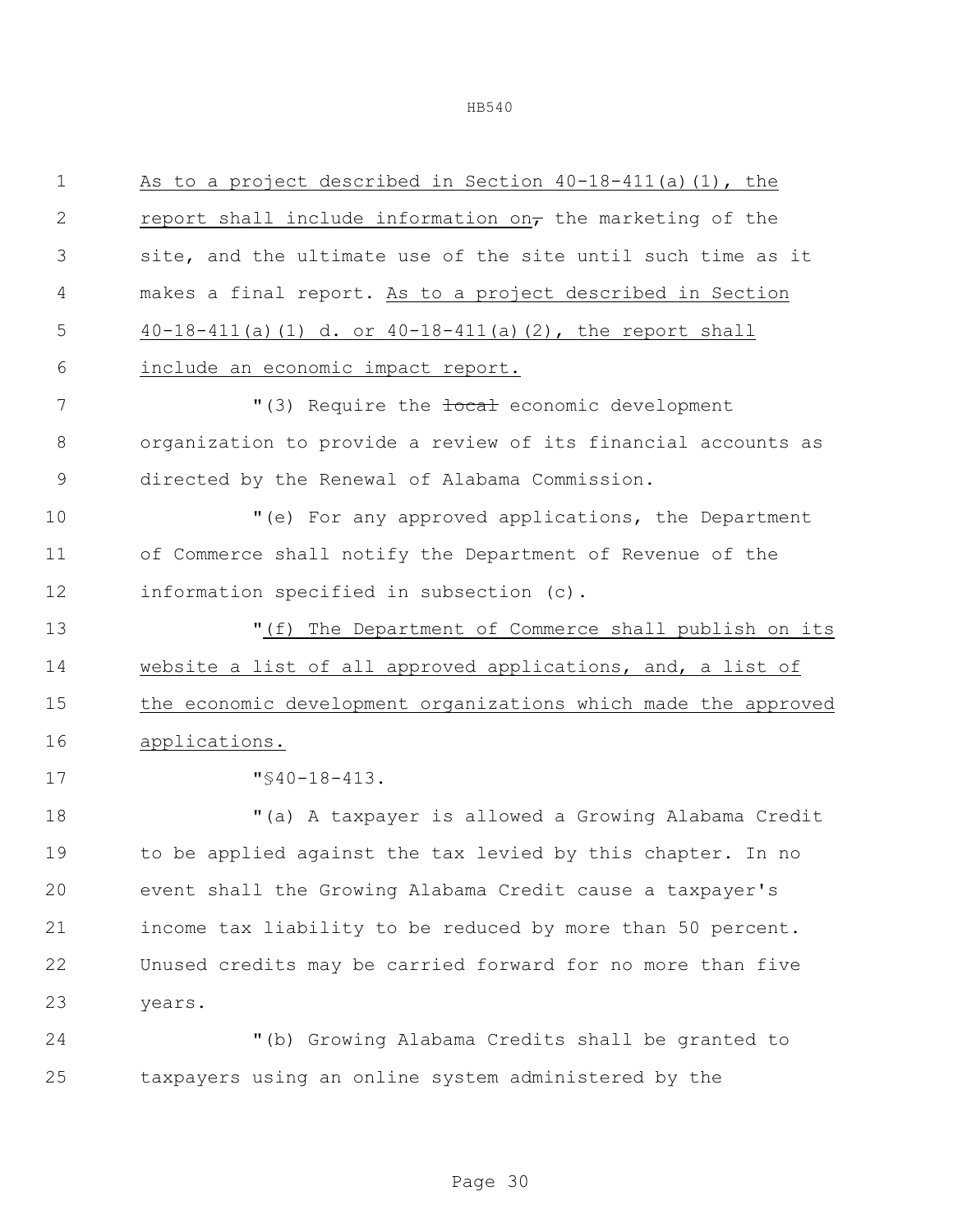Department of Revenue. The online system shall allow taxpayers 2 to agree to make a cash contribution to a local an economic development organization which was approved by the Renewal of Alabama Commission, as provided in Section 40-18-412. The online system shall ensure that credits are not granted for 6 contributions to a local an economic development organization in excess of the amounts approved by the Renewal of Alabama Commission, as provided in Section 40-18-412.

 "(c) In no event shall Growing Alabama Credits be allowed in excess of five million dollars (\$5,000,000) for fiscal year 2016. In no event shall Growing Alabama Credits be allowed in excess of ten million dollars (\$10,000,000) per year for fiscal years 2017, 2018, 2019, and 2020.

 "(d) The Renewal of Alabama Commission shall reserve at least 25 percent of the amounts specified in subsection (c) 16 for projects in targeted or jumpstart counties described in 17 Section 40-18-376.1. for projects located in a county in which the population is 25,000 or less according to the 2010 decennial census. In the event applications are not received and credits are not allocated for projects in these areas by the close of the second quarter of the program year, the funds may revert for allocations of other project applications.

 "(e) To the extent that a Growing Alabama Credit is used by a taxpayer, the taxpayer shall not be allowed any deduction which would have otherwise been allowed for the

Page 31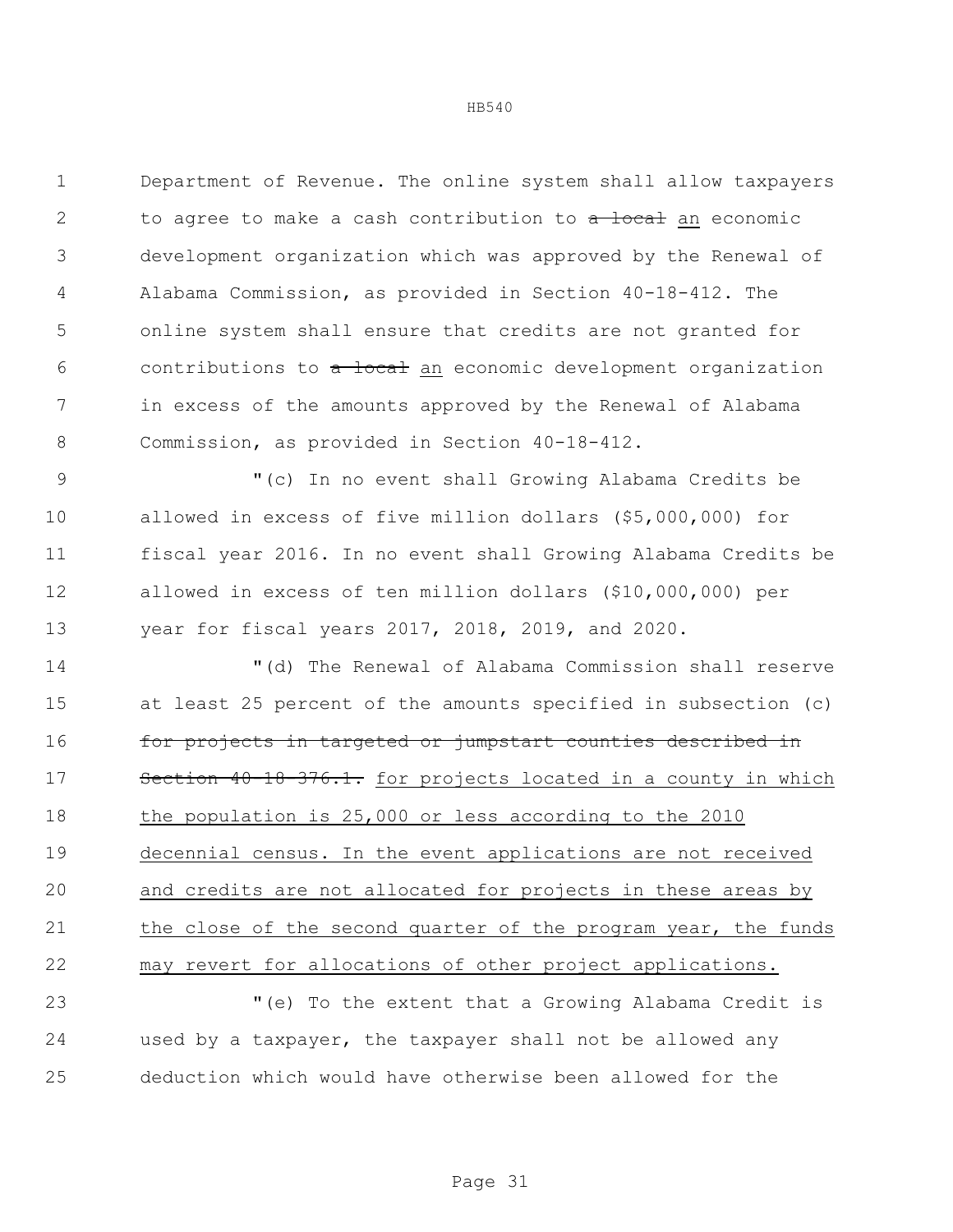taxpayer's contribution. Credits may only be claimed by the donating individual or corporate entity and may not be assigned or transferred to any other taxpayer. A taxpayer may not claim a credit for a donation made by any other entity, including an entity taxed under subchapter S or subchapter K of which the taxpayer is an owner, shareholder, partner, or member.

8  $\sqrt{840-18-414}$ .

9 "(a) Upon receipt of funding provided by the tax 10 credit process in Section 40-18-413, the tocal economic 11 development organization shall proceed with the site **preparation or public infrastructure** work that was specified in the application required by Section 40-18-411.

 "(b)(1) As to a project described in Section 40-18-411(a)(1), the economic development organization shall report to the Department of Commerce upon the completion of 17 the site preparation or public infrastructure work, upon the transfer of the site to an industry or business, and at other times as may be required or requested by the Department of Commerce.

 "(2) As to a project described in Section 22  $40-18-411(a)(2)$ , the The local economic development organization shall report to the Department of Commerce upon 24 the completion of the site preparation or public 25 infrastructure work, upon the transfer of the site to an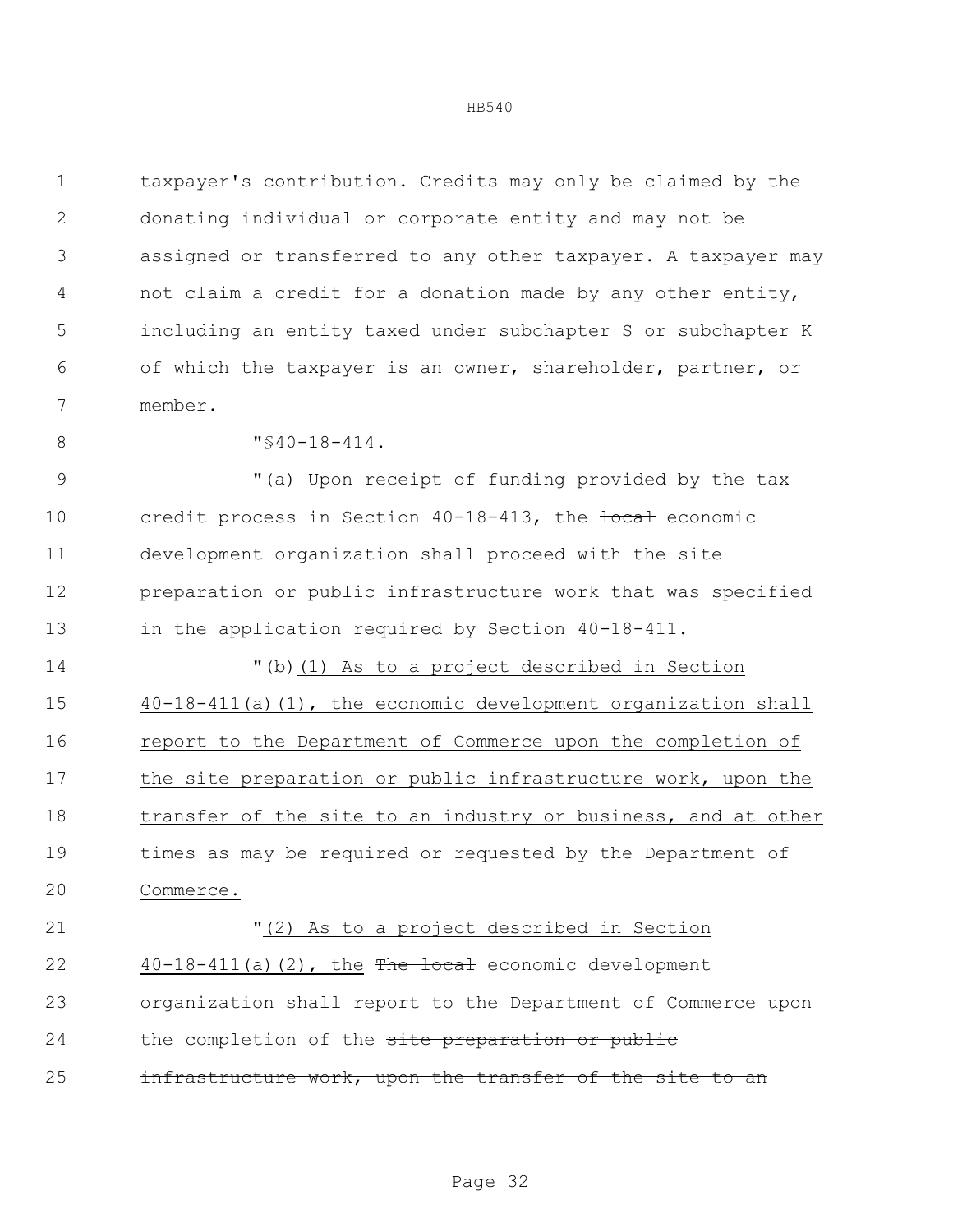1 industry or business, and at other work and at such times as may be required or requested by the Department of Commerce.

 "(c) The Department of Commerce shall make an annual report on the use of funds pursuant to this article to the Chair of the House Ways and Means Education Committee, the Chair of the Senate Finance and Taxation Education Committee, and the members of the Joint Legislative Advisory Committee on Economic Incentives established by Section 40-18-379, at the times, and in the manner, requested by the committee. Beginning with the report for fiscal year 2019, the report shall include a study of the economic impacts from the expenditures made in prior years."

 Section 4. New Sections 40-18-6.1 and 40-18-8.1 are added to Article 1 of Chapter 18 of Title 40 to read as follows:

Section 40-18-6.1.

 (a) The provisions in 26 U.S.C. § 1400Z-2 shall be applicable to an investment in an opportunity fund with at 19 least 75 percent of its qualified opportunity zone property, 20 by dollar value, located in Alabama. The Department of Revenue 21 Alabama Department of Economic and Community Affairs shall promulgate rules for determining whether a qualified opportunity zone business is located in an Alabama opportunity zone. This subsection (a) shall be applicable in calculating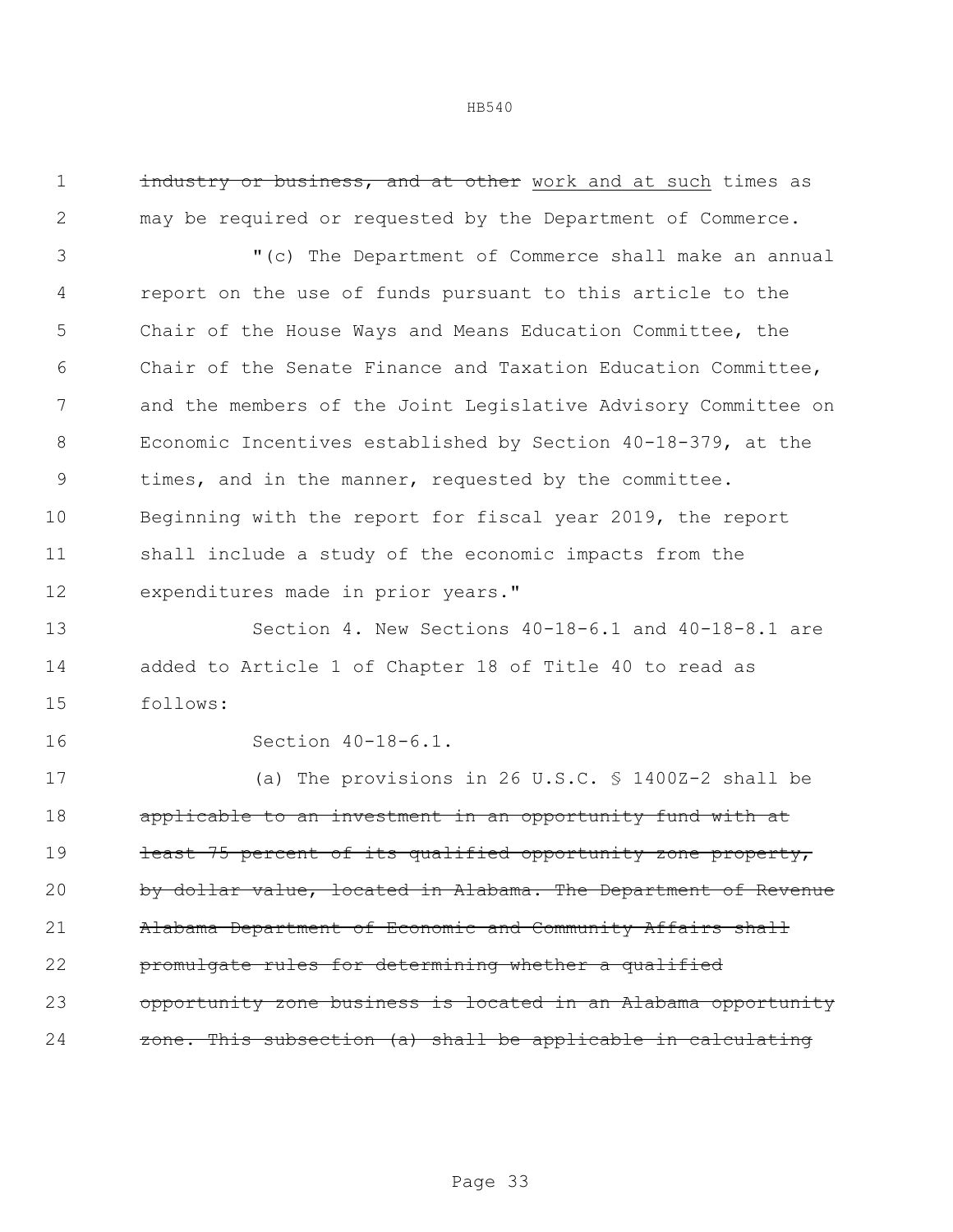applicable to an investment in an approved opportunity fund in

(1) The income tax levied by this chapter, or the

2 calculating each of the following:

| 4           | estimated income tax payment; and                              |
|-------------|----------------------------------------------------------------|
| 5           | (2) The financial institution excise tax found in              |
| 6           | Chapter 16.                                                    |
| 7           | (b) Any approved opportunity fund may enter into a             |
| 8           | project agreement with ADECA to provide to such fund's         |
| $\mathsf 9$ | investors impact investment tax credits against any tax        |
| 10          | liability described in paragraphs (1) and (2) of subsection    |
| 11          | (a). Such impact investment tax credits shall be allocated     |
| 12          | annually, but only to the extent that one or more projects     |
| 13          | undertaken by the fund are not producing the returns provided  |
| 14          | in the project agreement. Provided however, the calculation of |
| 15          | the impact investment tax credit cannot guarantee a rate of    |
| 16          | return that is more than the 52-week average yield rate for    |
| 17          | the United States 10-year Treasury Note from the prior         |
| 18          | calendar year. The project agreement may authorize the fund to |
| 19          | allocate the credits among some or all of the owners in any    |
| 20          | manner specified, regardless of whether the allocation follows |
| 21          | rules similar to 26 U.S.C. § 704(b) and the regulations        |
| 22          | thereunder. Unused credits may carry forward for ten five      |
| 23          | years.                                                         |
|             |                                                                |

 (c) The project agreement shall require an approved opportunity fund to obtain investment from a qualified fund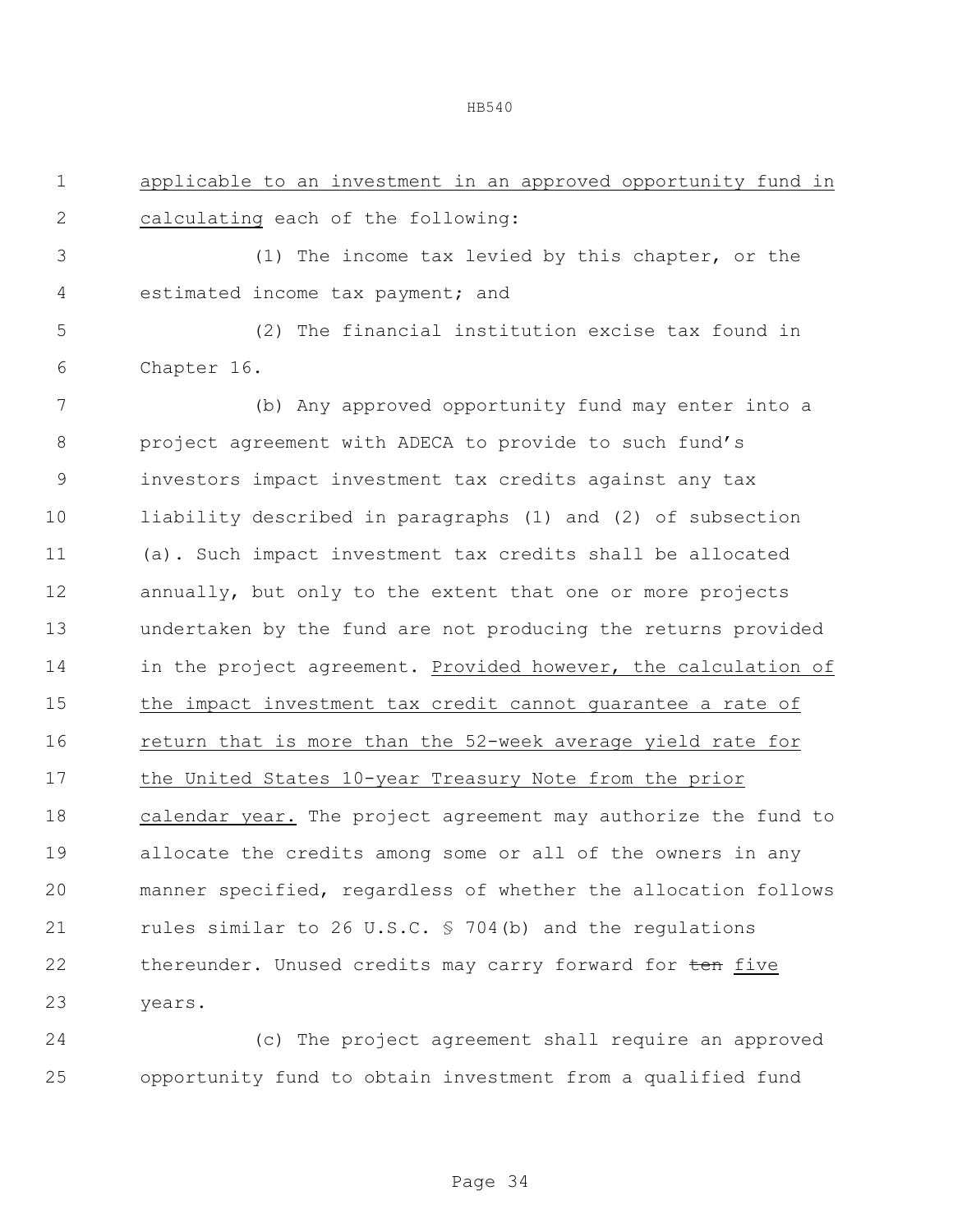and require that such qualified fund receive a fixed portion of any distributions in excess of the amounts stated in the project agreement.

 (d)(1) In no event shall the credits allowed under this section exceed \$50 million cumulatively. In no event shall the credits be allocated during the first four years of the existence of the fund, but credits may be allocated in the fifth year to account for inadequate aggregate returns during the first four years. Credits may not be allocated to projects in which an approved opportunity fund has committed to invest 11 prior to the effective date of this act.

 (2) The project agreement shall provide that ADECA shall receive regular financial performance information about 14 the fund, and the information shall, at a minimum, include all information provided to other investors in the fund. Prior to claiming the credits provided in paragraph (1), a fund shall submit to ADECA a certification as to the financial performance of the fund or assets which are the subject of the project agreement. ADECA may choose to request other information, and the fund shall comply with such requests. Following such examination as it deems necessary, ADECA may certify the information and deliver the same to the Department of Revenue. Thereafter, the Department of Revenue shall allow the credits in the amount determined by ADECA.

Page 35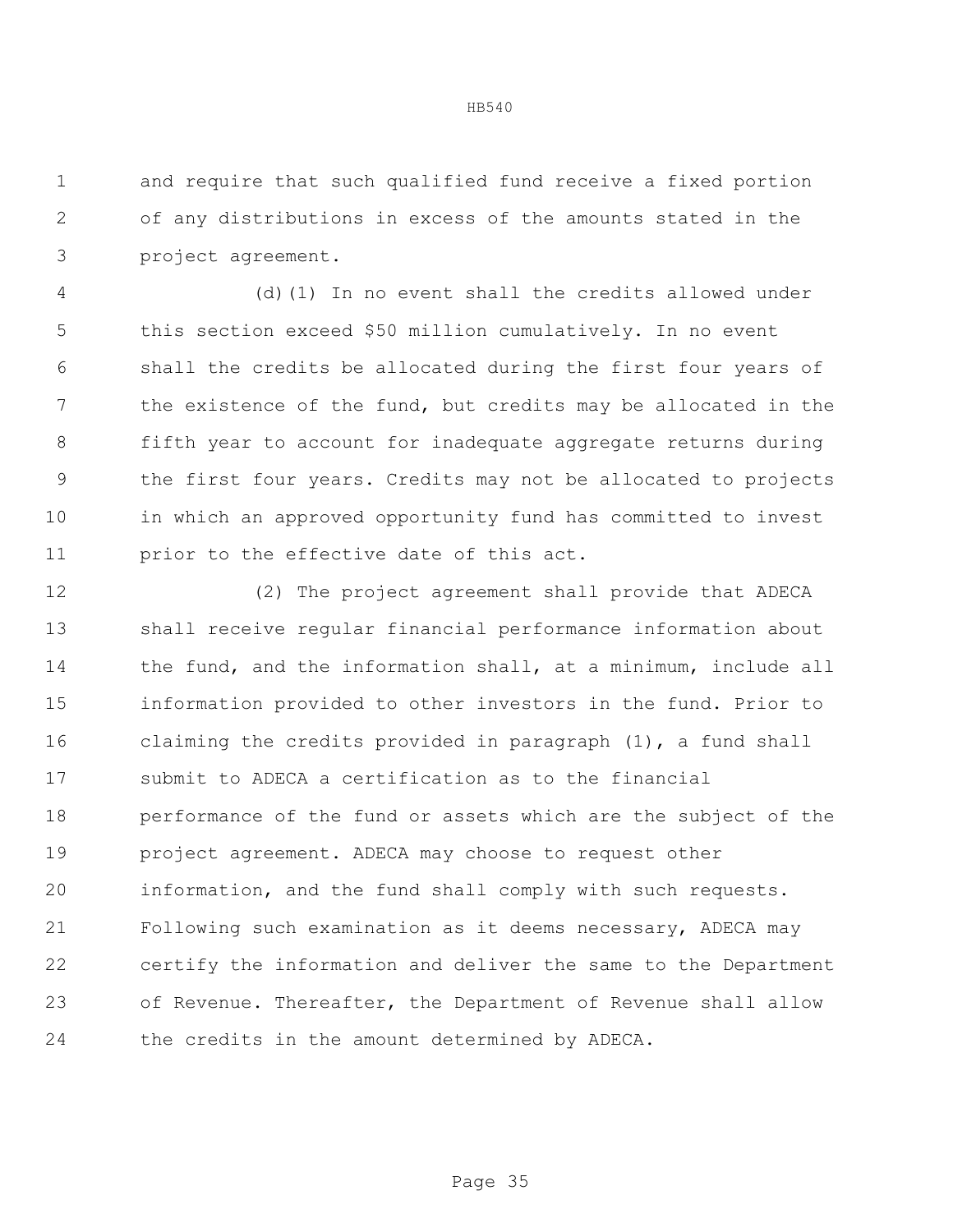| $\mathbf 1$   | (e) ADECA may charge reasonable fees for its                   |  |
|---------------|----------------------------------------------------------------|--|
| $\mathbf{2}$  | negotiation and entry into project agreements provided herein, |  |
| 3             | and it may charge fees for its financial and oversight audits  |  |
| 4             | of such funds. ADECA may retain consultants to assist it with  |  |
| 5             | the powers and responsibilities delegated to it herein.        |  |
| 6             | (f) For purposes of this Section 40-18-6.1:                    |  |
| 7             | (1) "ADECA" shall mean the Department of Economic              |  |
| $\,8\,$       | and Community Affairs.                                         |  |
| $\mathcal{G}$ | (2) An "approved opportunity fund" is a fund which             |  |
| 10            | meets all the criteria in Section 41-10-47.01(b)(2).           |  |
| 11            | (3) A "qualified fund" is a fund which meets all the           |  |
| 12            | criteria in Section $41-10-47.01$ (b) (3).                     |  |
| 13            | (g) ADECA shall not enter into any project                     |  |
| 14            | agreements under this section after December 31, 2024.         |  |
| 15            | (h) ADECA shall report to the Legislature in the               |  |
| 16            | third year following passage of this act, and annually         |  |
| 17            | thereafter, on the overall economic activity, usage, and       |  |
| 18            | impact to the state from opportunity fund investments for      |  |
| 19            | which impact investment tax credits have been allowed. The     |  |
| 20            | information in the reports shall be consistent with the        |  |
| 21            | information required by the Legislature pursuant to, and shall |  |
| 22            | be provided by ADECA to the Legislature in accordance with,    |  |
| 23            | Section 40-1-50, and rules adopted thereunder. Information     |  |
| 24            | provided pursuant to this section is exempt from the           |  |
| 25            | confidentiality provisions of Section 40-2A-10.                |  |
|               |                                                                |  |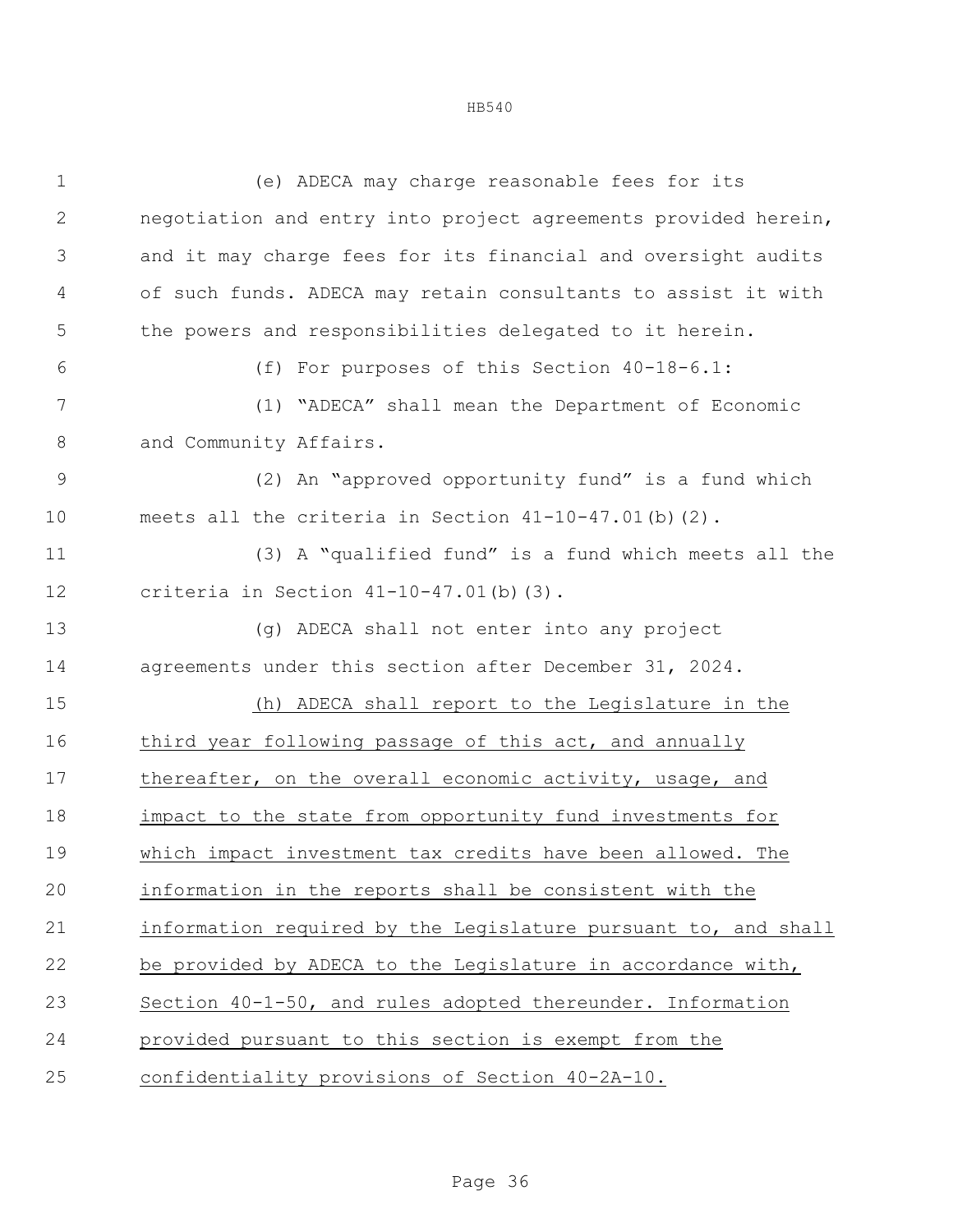| $\mathbf 1$  | Section 40-18-8.1.                                             |  |  |  |  |
|--------------|----------------------------------------------------------------|--|--|--|--|
| $\mathbf{2}$ | (a) A qualified employee's gain shall not be                   |  |  |  |  |
| 3            | recognized upon the disposition of his or her ownership        |  |  |  |  |
| 4            | interest in a qualified entity, and a qualified investment     |  |  |  |  |
| 5            | fund's gain shall not be recognized upon the disposition of    |  |  |  |  |
| 6            | the fund's ownership interest in a qualified entity.           |  |  |  |  |
| 7            | (b) Subsection (a) shall be applied as to each of              |  |  |  |  |
| 8            | the following taxes:                                           |  |  |  |  |
| 9            | (1) The income tax levied by this chapter, or the              |  |  |  |  |
| 10           | estimated income tax payment; and                              |  |  |  |  |
| 11           | (2) The financial institution excise tax found in              |  |  |  |  |
| 12           | Chapter 16.                                                    |  |  |  |  |
| 13           | (c) The following terms shall have the following               |  |  |  |  |
| 14           | meanings:                                                      |  |  |  |  |
| 15           | (1) A "company" is anyone or anything with the                 |  |  |  |  |
| 16           | powers to conduct a lawful business.                           |  |  |  |  |
| 17           | (2) The "disposition date" is the date on which an             |  |  |  |  |
| 18           | ownership interest in a qualified entity is sold or otherwise  |  |  |  |  |
| 19           | disposed of, triggering a capital gain.                        |  |  |  |  |
| 20           | (3) A "qualified entity" is any company which meets            |  |  |  |  |
| 21           | all of the following:                                          |  |  |  |  |
| 22           | a. As of the effective date of this act, Alabama is            |  |  |  |  |
| 23           | not the company's headquarters, the place of residence of its  |  |  |  |  |
| 24           | top three executives, or the place of residence of at least 75 |  |  |  |  |
| 25           | percent of its employees;                                      |  |  |  |  |
|              |                                                                |  |  |  |  |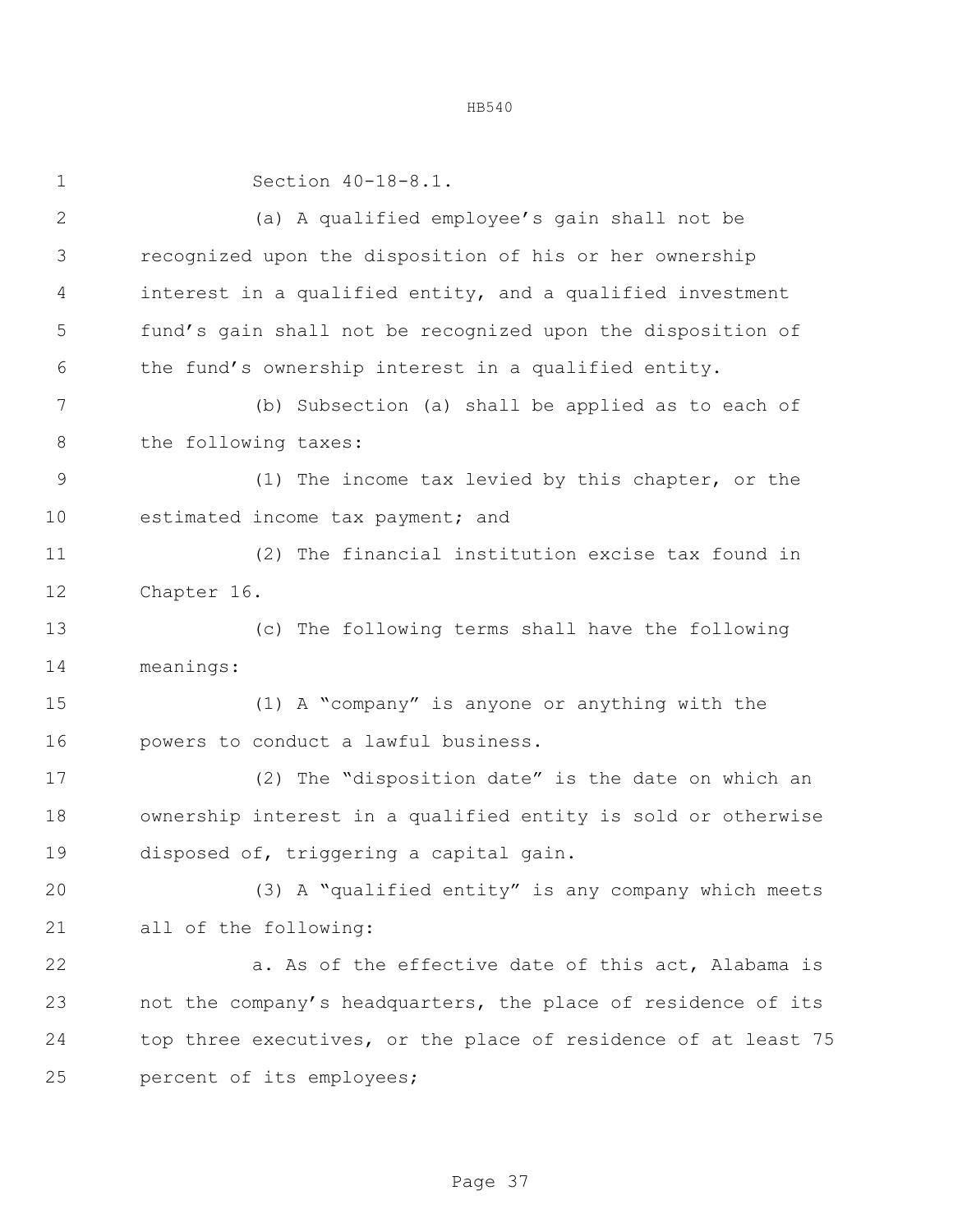b. The company has at least 100 employees on the disposition date;

 c. For a period of at least three years prior to the disposition date and for a period of at least five years after 5 the disposition date, Alabama is the company's headquarters, 6 the place of residence of its top three executives, and the place of residence of at least 75 percent of its employees; and

 d. From the date that the company makes Alabama its headquarters and continuing until the date which is five years after the disposition date, the company meets all criteria set forth in Section 40-18-376.3(c).

13 A company shall not be eliminated from the definition of a "qualified entity" merely because the disposition is in the form of a sale of substantially all of 16 the assets of such company to a successor company, or in the form of a merger of such company into a successor company, so long as such successor company itself meets all criteria set forth in subparagraphs a., b, and d., and if Alabama is such successor company's headquarters, the place of residence of its top three executives, and the place of residence of at least 75 percent of its employees for a period of at least five years after the disposition date.

 (4) A "qualified employee" is any employee of a qualified entity who meets all the following: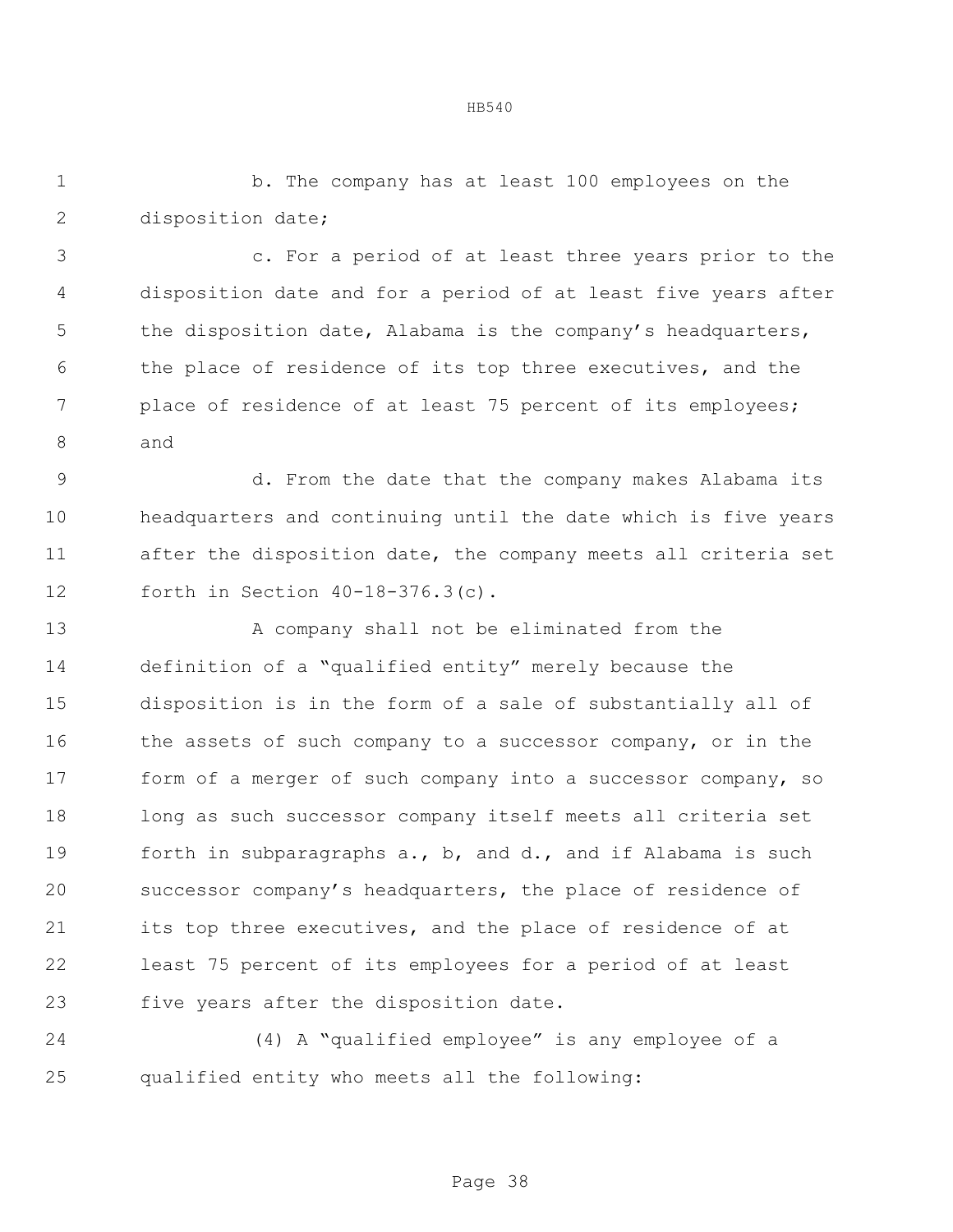a. The employee's primary residence is not in 2 Alabama on the effective date of this act: b. The employee's primary residence is in Alabama continuously for the period beginning three years prior to the disposition date and continuing for five years after the disposition date; c. Within three months of the disposition date, the employee ceases employment at the qualified entity; d. Within nine months of the disposition date, the employee begins employment at or ownership or some other company which meets all the criteria set forth in Section 40-18-376.3(c); and **e.** The employee has an educational degree in a field which the Department of Revenue determines by regulation to **fall within the general areas of science, technology,** 16 engineering, and mathematics. e. The employee demonstrates to Alabama Department of Revenue that he or she has an educational degree within the 19 general areas of science, technology, engineering, and mathematics. (5) A "qualified investment fund" is any company which meets all the following: a. The fund made its investment in the qualified entity after the effective date of this act; and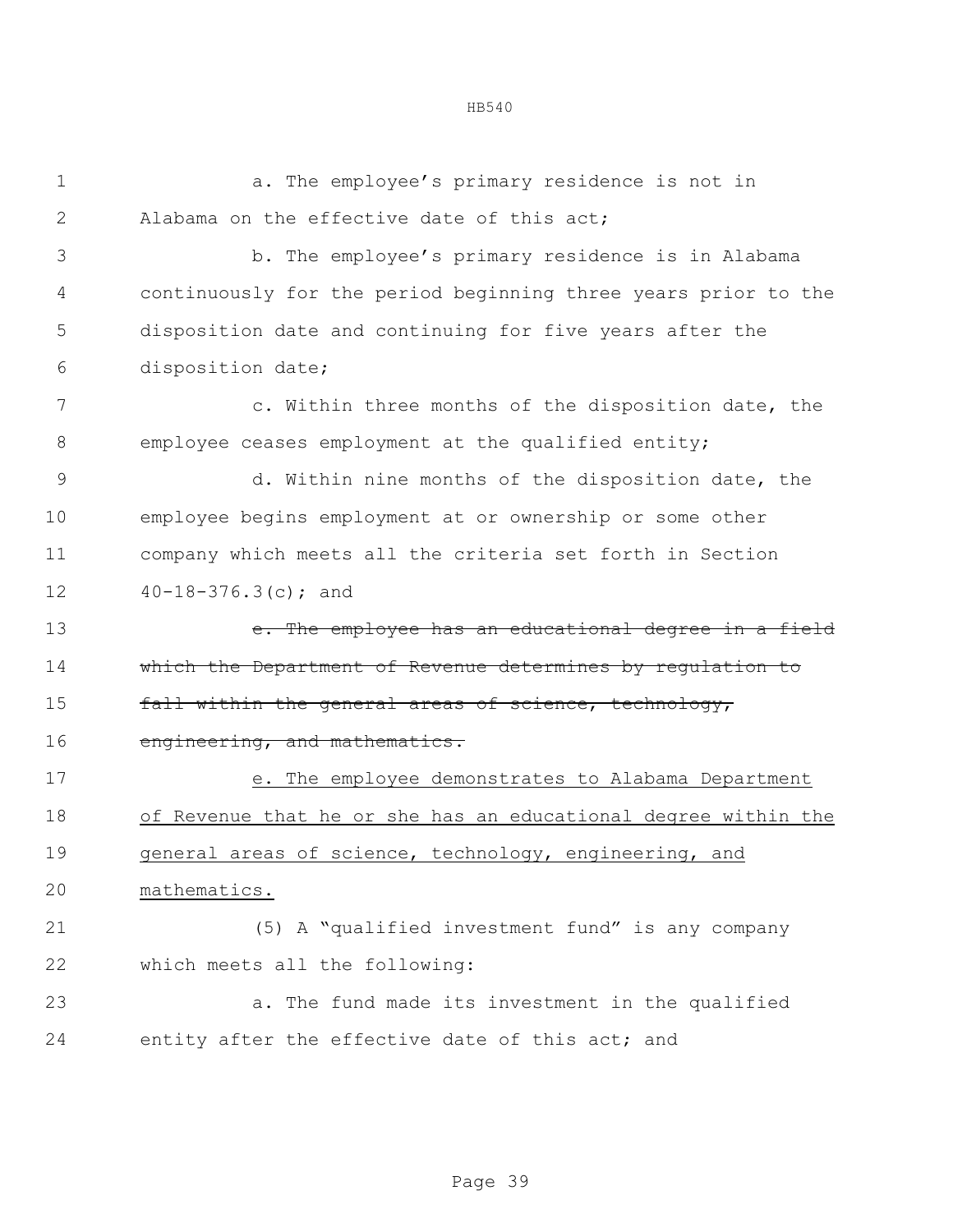b. For a period of five years after the disposition date, the fund invests the moneys resulting from the disposition in another qualified entity.

 (d) The Department of Revenue may assess a qualified employee for any exclusion from income under this section to which the employee is not ultimately entitled, with allowed interest and penalties, pursuant to the terms of Chapter 2A or 29. The statute of limitations shall be tolled for a period of ten years beginning on the date of the return under which the exclusion from income in this section is claimed. The Department of Revenue may prescribe forms for the enforcement of this act.

 Section 5. A new Section 40-18-376.3 is added to Article 16 of Chapter 18 of Title 40 to read as follows:

 (a) This section shall be applicable to a technology company, as defined herein, so long as there is a project agreement which provides that Alabama is or will become the company's headquarters, the place of residence of its top 3 executives, and the place of residence of at least 75 percent of its employees.

 In making the findings required by Section 40-18-373(a), a technology company that proposes a qualifying project shall be an approved company for purposes of this section only if the Secretary of Commerce makes the additional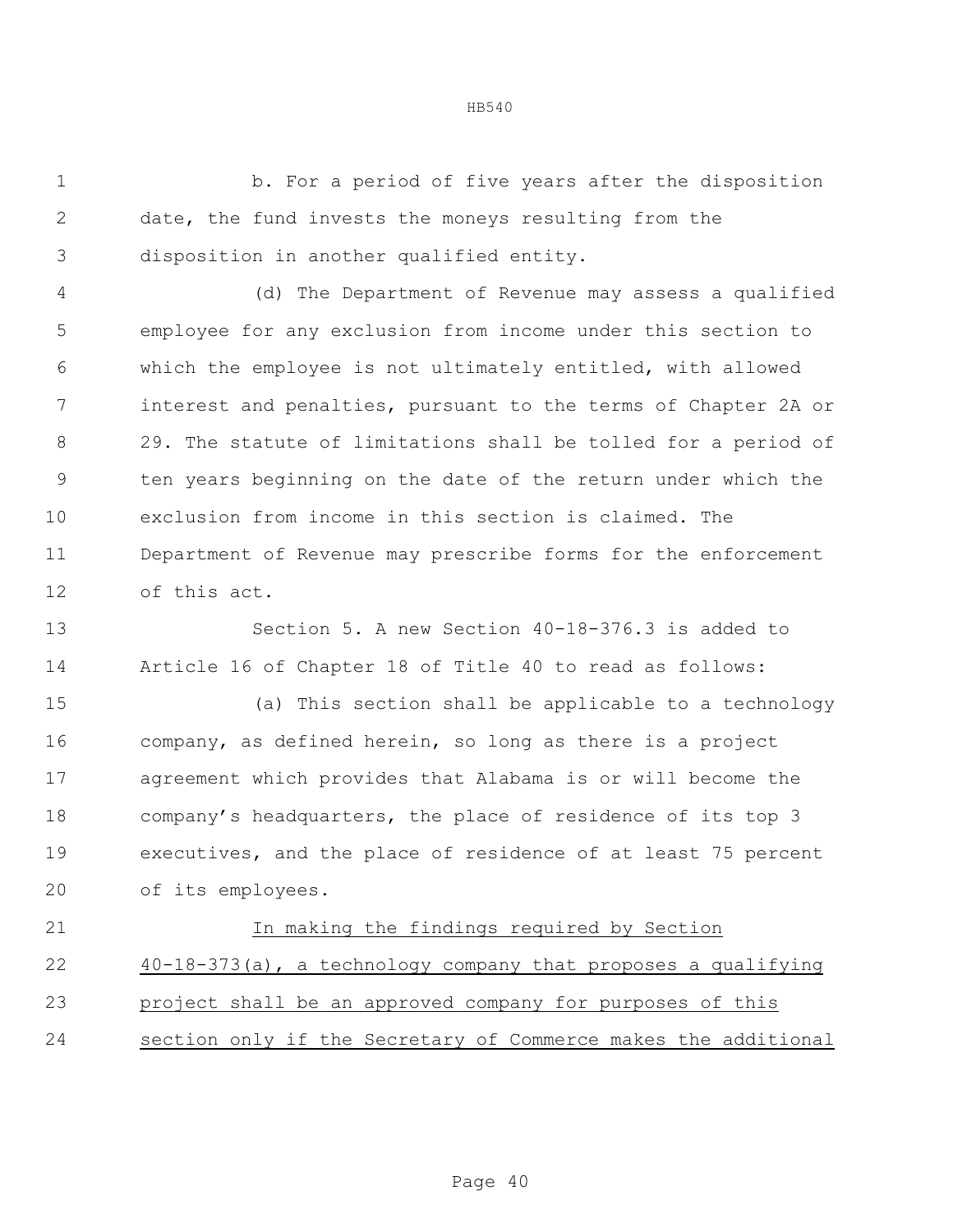| $\mathbf 1$  | finding that the qualifying project will increase the economic |
|--------------|----------------------------------------------------------------|
| $\mathbf{2}$ | diversity of, or otherwise benefit, the state.                 |
| 3            | (b) If provided for in the project agreement, the              |
| 4            | following shall be allowed to any company which meets all the  |
| 5            | criteria in subsection (a):                                    |
| 6            | (1) A qualifying project shall be deemed to be in              |
| 7            | existence notwithstanding the requirements of Section          |
| 8            | 40-18-372 so long as at least five new employees are employed  |
| $\mathsf 9$  | at the qualifying project, absent a finding of extraordinary   |
| 10           | circumstances by the Secretary of Commerce; and                |
| 11           | (2) The jobs credit provided in Section 40-18-375(a)           |
| 12           | shall include an additional 2.0 percent above that otherwise   |
| 13           | allowed.                                                       |
| 14           | (c) A "technology company" is any company which                |
| 15           | meets all the criteria in paragraph (1) or paragraph (2):      |
| 16           | (1) A company which earns at least 75 percent of its           |
| 17           | revenues from any of the following:                            |
| 18           | a. Activities within subsector 518; industry group             |
| 19           | 5112, 5121 (other than 51213), 5415, or 5417; or industry      |
| 20           | 51913 of the 2012 North American Industry Classification       |
| 21           | System, or any similar classification system developed in      |
| 22           | conjunction with the United States Department of Commerce or   |
| 23           | Office of Management and Budget; or                            |
| 24           | b. The use of technology to develop new coding or              |

processes for the creation or delivery of goods or services in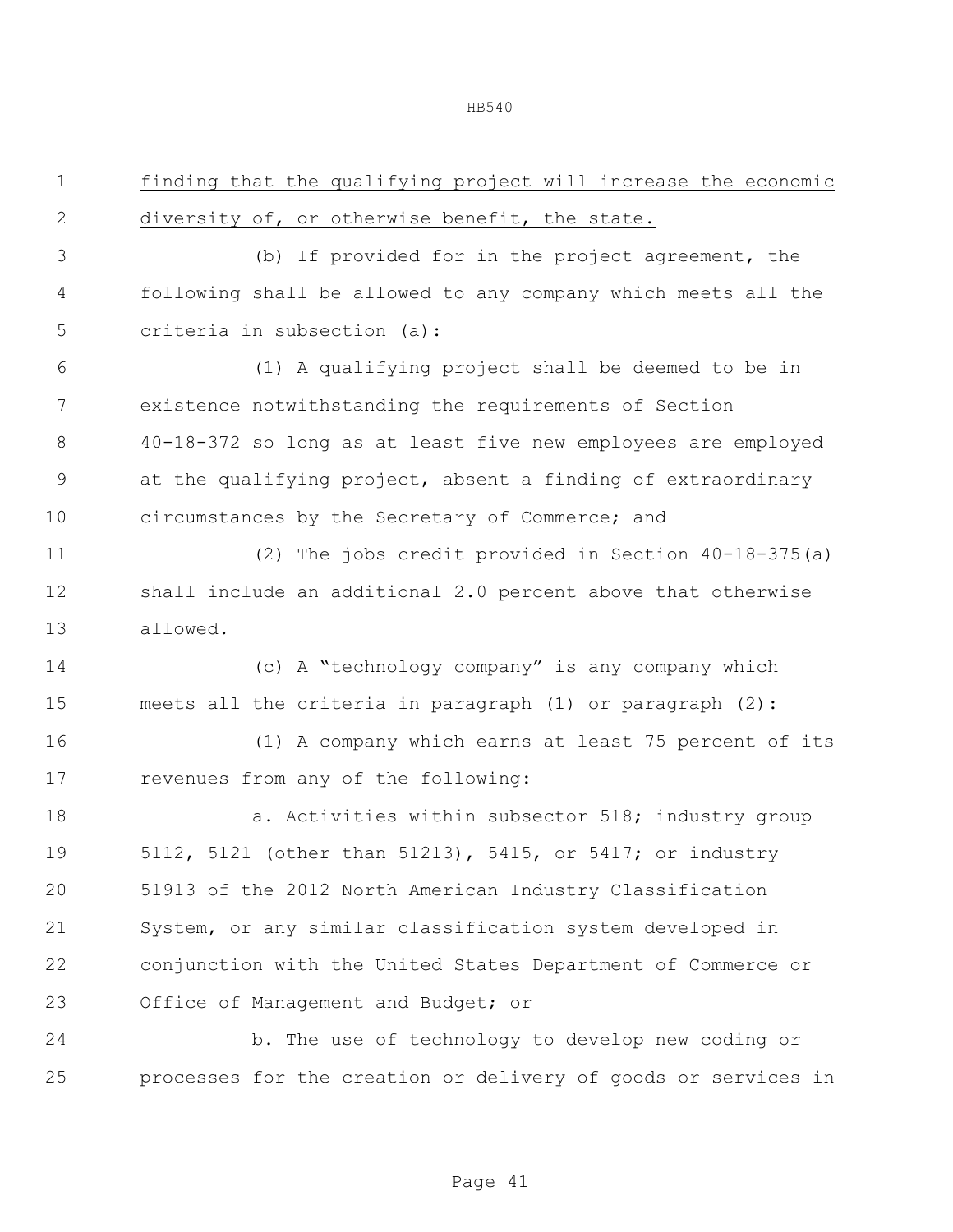the following fields, or any additional activities determined by the Secretary of Commerce to be beneficial to the enhancement of businesses rooted in any of the following fields: 1. any of the fields of education, healthcare, energy, agriculture, infrastructure, software, robotics, nutrition, aerospace, automotive, or financial services; or 8 2. any fields related to science, technology, engineering, or mathematics. (2) A company which, for a fixed term, educates and mentors early-stage technology companies recruited to a location in Alabama, with the goal of accelerating such companies' development and growth. Section 6. A new Article 2C is added to Chapter 10 of Title 41 to read as follows: Article 2C. Section 41-10-46.01 (a) Any qualified fund may invest at least three percent of its corpus in one or more approved opportunity funds. (b) The following terms shall have the following meanings: (1) "ADECA" shall mean the Department of Economic and Community Affairs.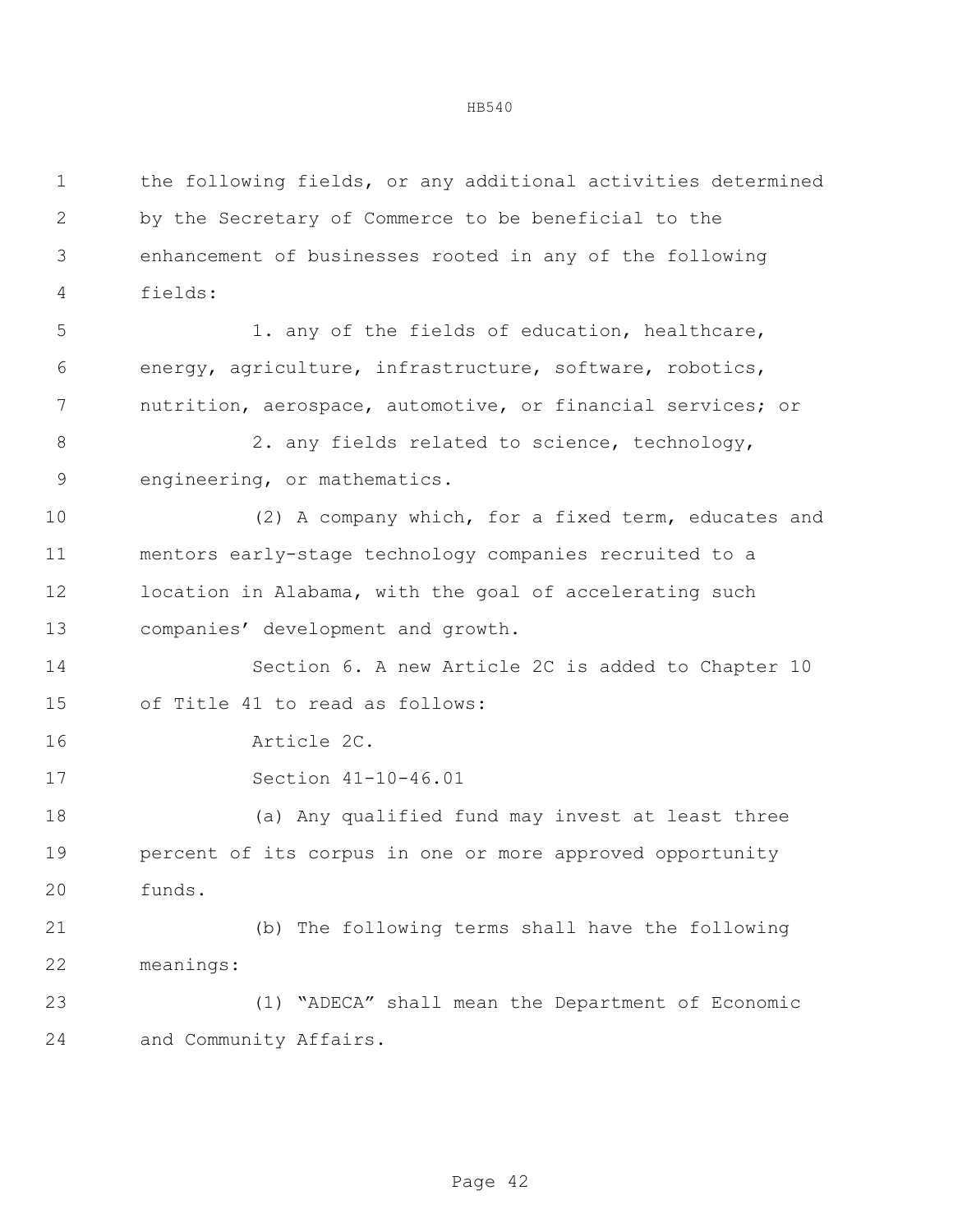| $\mathbf 1$  | (2) "Approved opportunity fund" shall mean any fund            |  |  |  |  |
|--------------|----------------------------------------------------------------|--|--|--|--|
| $\mathbf{2}$ | approved by ADECA as meeting all of the following:             |  |  |  |  |
| 3            | a. ADECA determines that the fund has the capacity             |  |  |  |  |
| 4            | to improve Alabama's low-income opportunity zone communities   |  |  |  |  |
| 5            | by approving an application showing all of the following:      |  |  |  |  |
| 6            | 1. the amount of existing committed capital or                 |  |  |  |  |
| 7            | potential to raise committed capital;                          |  |  |  |  |
| $8\,$        | 2. the investment track record or strength of the              |  |  |  |  |
| $\mathsf 9$  | applicant's management team;                                   |  |  |  |  |
| 10           | 3. the existing project pipeline or strategy for               |  |  |  |  |
| 11           | developing new pipeline;                                       |  |  |  |  |
| 12           | 4. the fund structure and anticipated returns within           |  |  |  |  |
| 13           | that fund structure;                                           |  |  |  |  |
| 14           | 5. the presence of sound legal, accounting, and                |  |  |  |  |
| 15           | compliance policies and procedures;                            |  |  |  |  |
| 16           | 6. a strategy for measuring, tracking, and annual              |  |  |  |  |
| 17           | reporting to ADECA on how the approved opportunity fund is     |  |  |  |  |
| 18           | achieving investment outcomes set forth in its applications;   |  |  |  |  |
| 19           | and                                                            |  |  |  |  |
| 20           | 7. one or more clear and demonstrable partnerships             |  |  |  |  |
| 21           | with local or statewide public or nonprofit entities to ensure |  |  |  |  |
| 22           | community engagement.                                          |  |  |  |  |
| 23           | b. ADECA determines that the fund has committed to             |  |  |  |  |
| 24           | deploying a substantial portion of its capital into qualified  |  |  |  |  |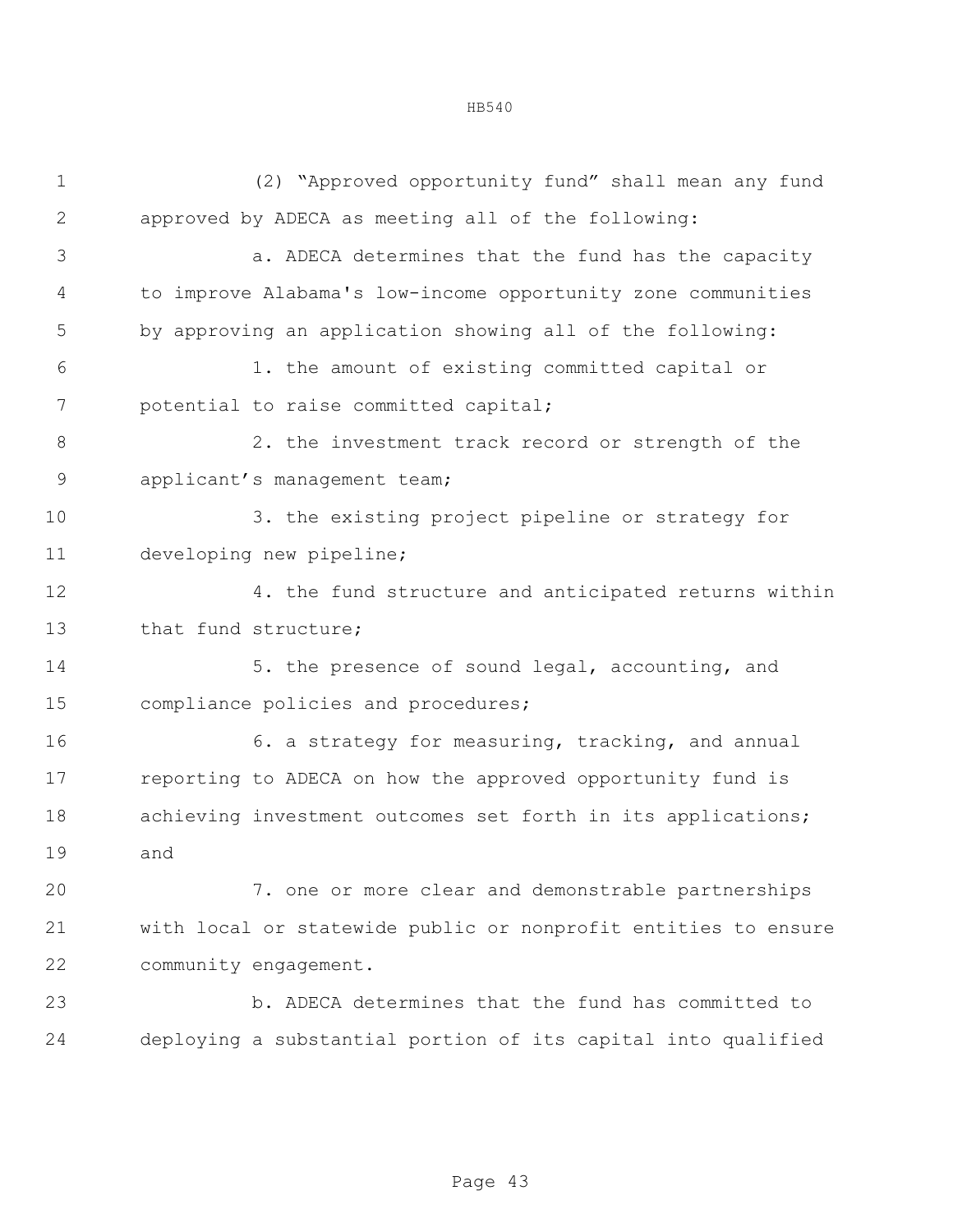| $\mathbf 1$   | opportunity zone property in Alabama within one or more of the |  |  |  |  |
|---------------|----------------------------------------------------------------|--|--|--|--|
| $\mathbf{2}$  | following asset classes:                                       |  |  |  |  |
| 3             | 1. rural areas described in Section 40-18-376.1(a);            |  |  |  |  |
| 4             | 2. technology companies which meet all the criteria            |  |  |  |  |
| 5             | in Section $40-18-376.3(c)$ , or facilities to house such      |  |  |  |  |
| 6             | companies;                                                     |  |  |  |  |
| 7             | 3. companies or projects described in Section                  |  |  |  |  |
| 8             | $40-18-372(1)$ , or facilities to house such companies or      |  |  |  |  |
| $\mathcal{G}$ | projects;                                                      |  |  |  |  |
| 10            | 4. workforce training;                                         |  |  |  |  |
| 11            | 5. affordable housing, in which case the burden                |  |  |  |  |
| 12            | shall be on the fund to demonstrate rent levels charged and    |  |  |  |  |
| 13            | why those rents are appropriate for a particular geographic    |  |  |  |  |
| 14            | area;                                                          |  |  |  |  |
| 15            | 6. remediation of blighted or abandoned property, in           |  |  |  |  |
| 16            | which case the burden shall be on the fund to demonstrate why  |  |  |  |  |
| 17            | targeted properties qualify as blighted or abandoned;          |  |  |  |  |
| 18            | 7. revitalization of distressed urban neighborhoods,           |  |  |  |  |
| 19            | in which case the burden shall be on the fund to demonstrate   |  |  |  |  |
| 20            | why a neighborhood is distressed and why its investment        |  |  |  |  |
| 21            | strategy will revitalize the neighborhood; or                  |  |  |  |  |
| 22            | 8. companies or projects that will have substantial,           |  |  |  |  |
| 23            | measurable impact on social, environmental, or economic        |  |  |  |  |
| 24            | conditions in low-income areas, or facilities to house such    |  |  |  |  |
| 25            | companies or projects, in which case the burden shall be on    |  |  |  |  |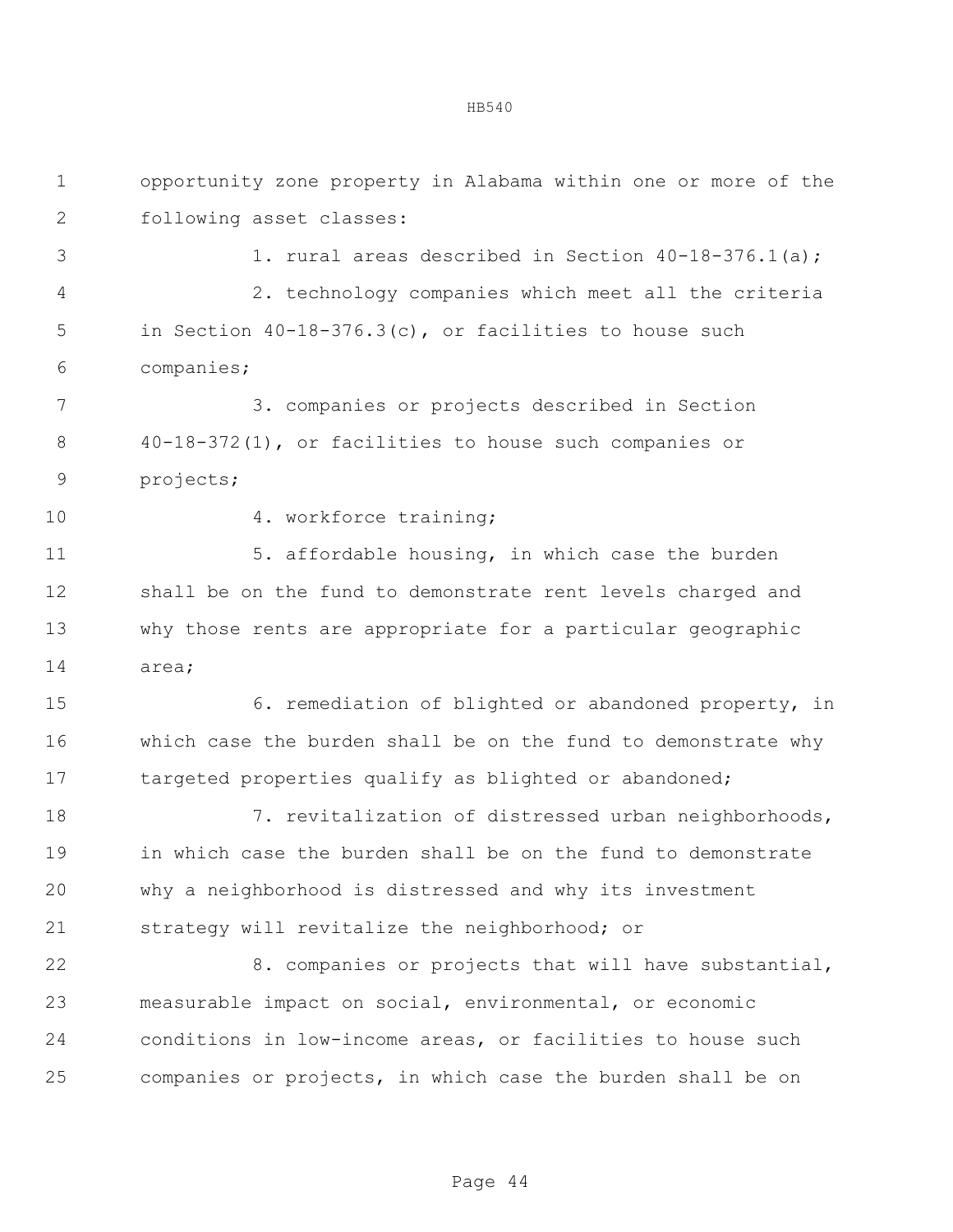the fund to demonstrate why such companies or projects will have such substantial effects.

 In addition, ADECA may determine that a fund meets this subparagraph b. if it can demonstrate that it will create substantial wealth within and for residents of Alabama's low-income and rural communities and will directly track the wealth created.

 c. The fund commits to investing at least 75 percent of its committed capital in qualified opportunity zone **property located in Alabama. The <del>Department of Revenue</del> ADECA**  shall promulgate rules for determining whether an investment in a corporation or partnership should be considered to be 13 located in Alabama. For purposes of this subparagraph c., "qualified opportunity zone property" shall have the meaning given to it in 26 U.S.C. § 1400Z-2(d)(2).

(3) "Qualified funds" are each of the following:

17 a. The Alabama Trust Fund created by Amendment No. 450 to the Constitution of Alabama of 1901;

 b. The Alabama Game and Fish Fund created by Section 9-2-20, the Alabama Game and Fish Endowment Fund created by Section 9-2-20.1, and the Alabama Nongame Wildlife Endowment created by Section 9-2-20.2;

 c. The Alabama Marine Resources Endowment Fund created by Section 9-11-23 and the Marine Resources Fund referred to therein;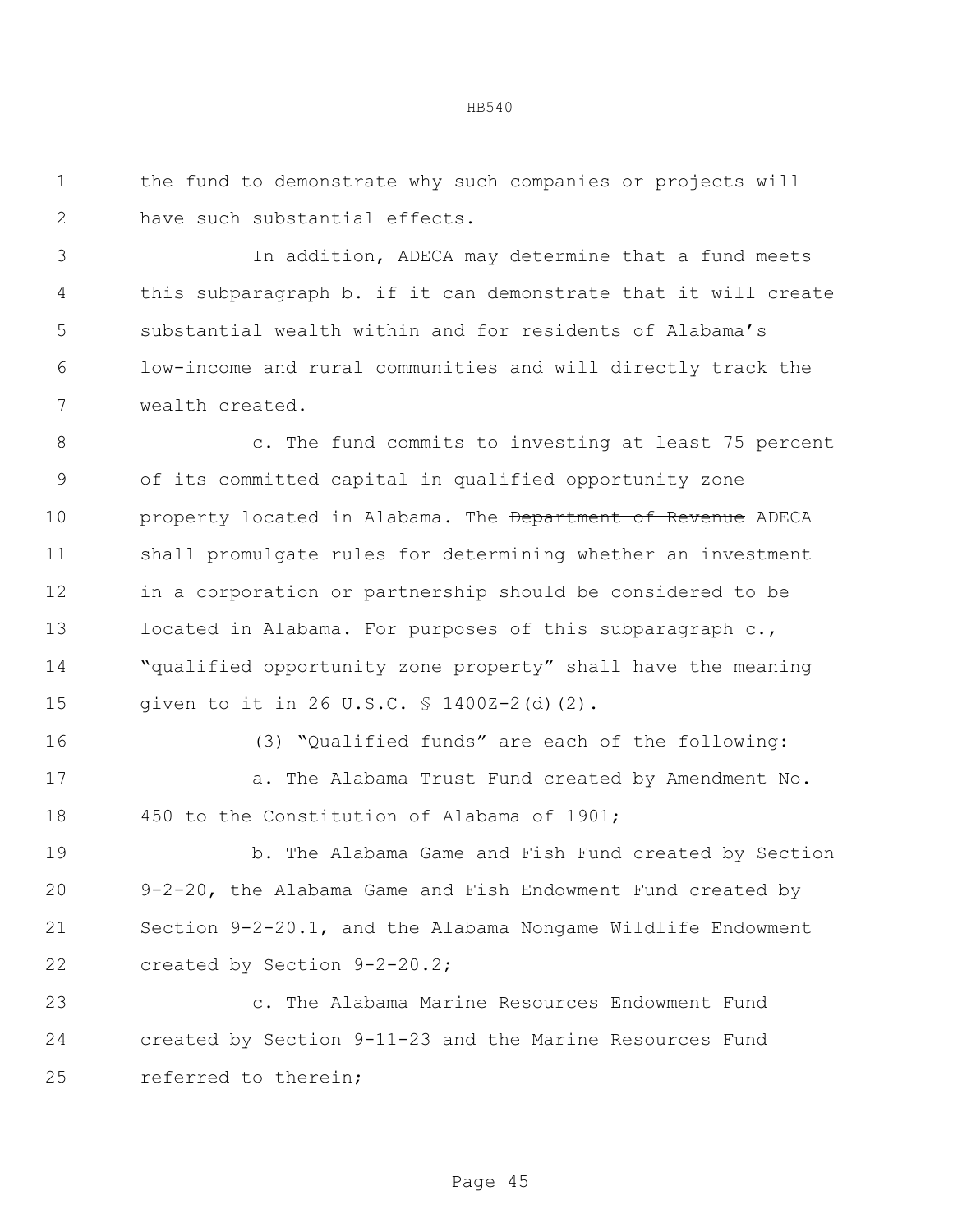| $\mathbf 1$ | d. The County Government Capital Improvement Fund              |  |  |  |
|-------------|----------------------------------------------------------------|--|--|--|
| 2           | created by Section 11-29-4;                                    |  |  |  |
| 3           | e. The Municipal Government Capital Improvement Fund           |  |  |  |
| 4           | created by Section 11-66-4;                                    |  |  |  |
| 5           | f. The Alabama Corrections Institution Finance                 |  |  |  |
| 6           | Authority funds referred to in Chapter 2 of Title 14;          |  |  |  |
| 7           | g. The Public Health Finance Authority funds                   |  |  |  |
| 8           | described in Chapter 3A of Title 22;                           |  |  |  |
| 9           | h. The Public Road and Bridge funds described in               |  |  |  |
| 10          | Chapter 6 of Title 23;                                         |  |  |  |
| 11          | i. The Unemployment Compensation Trust Fund created            |  |  |  |
| 12          | by Section $25-4-30$ ;                                         |  |  |  |
| 13          | j. The Mental Health Finance Authority funds                   |  |  |  |
| 14          | described in Article 11 of Chapter 10 of Title 41;             |  |  |  |
| 15          | k. The Incentives Financing Authority funds                    |  |  |  |
| 16          | described in Division 1 of Article 16 of Chapter 10 of Title   |  |  |  |
| 17          | 41;                                                            |  |  |  |
| 18          | 1. The Alabama Senior Services Trust Fund created by           |  |  |  |
| 19          | Section 41-15C-1; and                                          |  |  |  |
| 20          | m. Any fund of funds representing two or more of the           |  |  |  |
| 21          | funds listed in subparagraphs a. through 1.                    |  |  |  |
| 22          | (c) ADECA may charge application fees for the powers           |  |  |  |
| 23          | and responsibilities delegated to it herein, and it may charge |  |  |  |
| 24          | fees for its financial and oversight audits of such funds.     |  |  |  |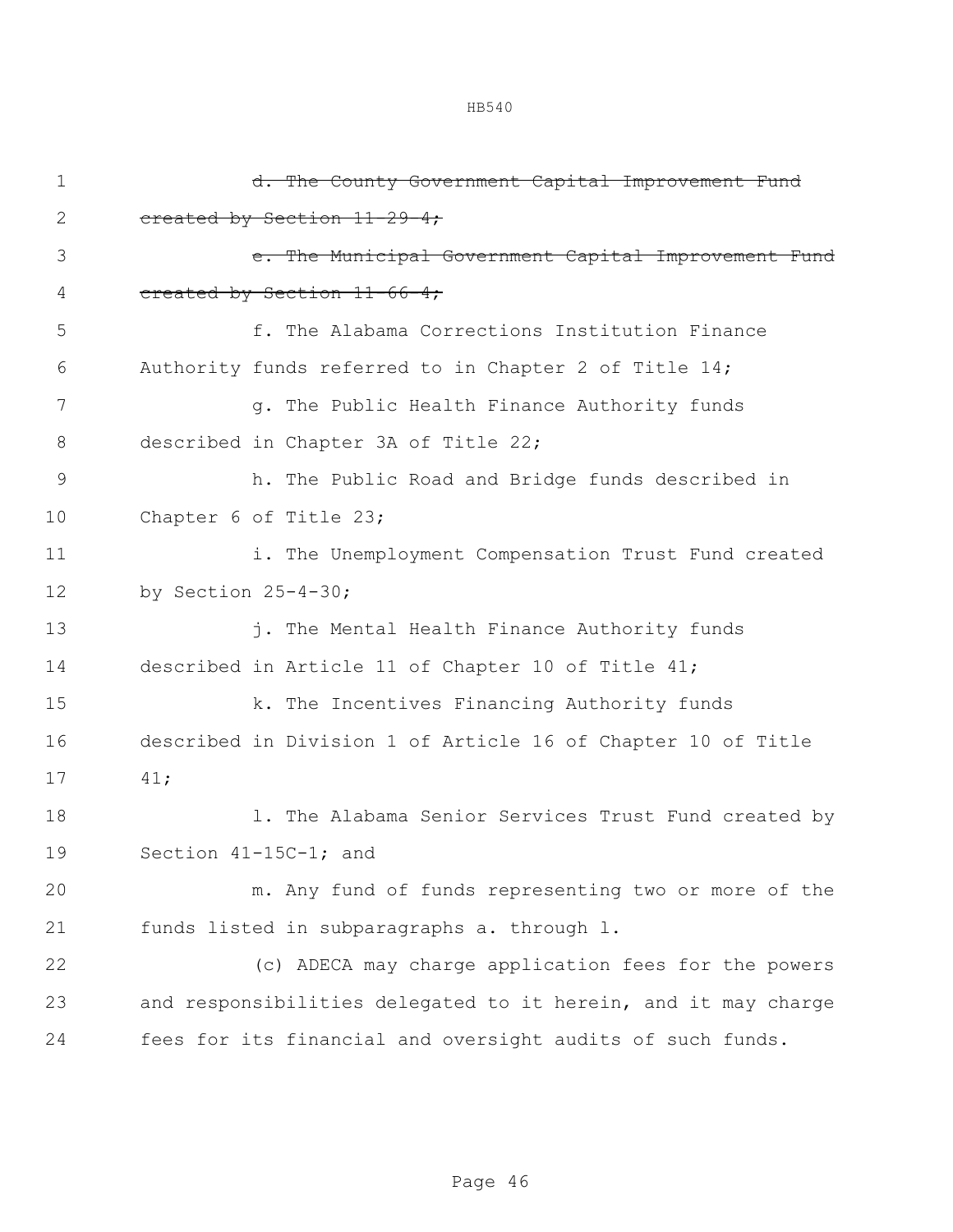ADECA may retain consultants to assist it with the powers and responsibilities delegated to it herein. Section 7. Both of the following shall be considered industrial or research enterprises for purposes of Chapter 9B of this Title 40, approved activities for purposes of Chapter 9G of this Title 40, and qualifying projects for purposes of Article 16 of Chapter 18 of this Title 40: (a) any trade or business predominately consisting 9 of an activity described in 40-18-376.3(c); and (b) the Agricultural Center described in Section  $40-18-411(a)(2)c.$ 12 The Agricultural Center is allowed the investment credit as provided in Section 40-18-376 for a period not to exceed 10 years. For purposes of Article 16 of Chapter 18 of Title 40, the Governor may decrease the amounts and durations of the jobs act incentives. The Department of Commerce may charge fees for amendments to project agreements entered into under Article 16 of Chapter 18 of Title 40. As to the Agricultural Center described in Section 40-18-411(a)(2)c., all of the years of the investment credit may be made transferable in the project agreement, using rules similar to those provided in Section 40-18-376(b)(3). Section 8. The departments of Economic and Community Affairs, Revenue, Commerce, and Finance shall implement this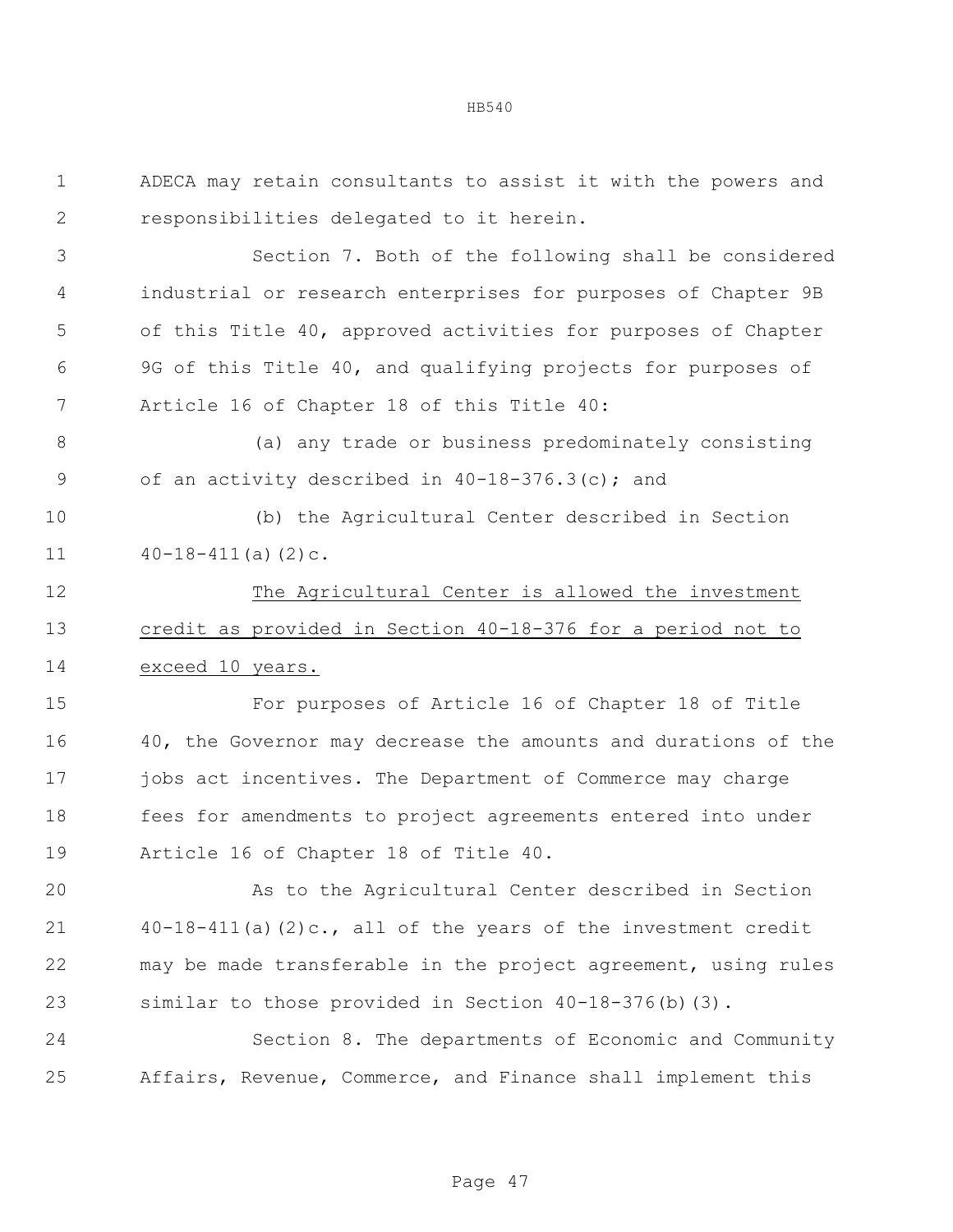act, exercise all powers as authorized in this act, and promulgate regulations to implement and administer the provisions of this act.

 Section 9. If a court of competent jurisdiction adjudges invalid or unconstitutional any clause, sentence, paragraph, section, or part of this Act, such judgment or decree shall not affect, impair, invalidate, or nullify the remainder of this Act, but the effect of the decision shall be confined to the clause, sentence, paragraph, section, or part of this Act adjudged to be invalid or unconstitutional.

 Section 10. All laws or parts of laws which conflict with this Act are repealed.

 Section 11. Notwithstanding the provisions of Section 40-18-376(d)(2), to the extent the investment credit is used to offset an insurance premium tax liability and a portion of the insurance premium taxes are deposited into the Education Trust Fund, the Department of Finance shall promulgate regulations to ensure that the credit would reduce 19 the distribution for the Education Trust Fund. Thereafter, the credit will reduce the distributions to the State General Fund only.

 Section 12. This Act shall become effective sixty days following its passage and approval by the Governor, or following its otherwise becoming a law.